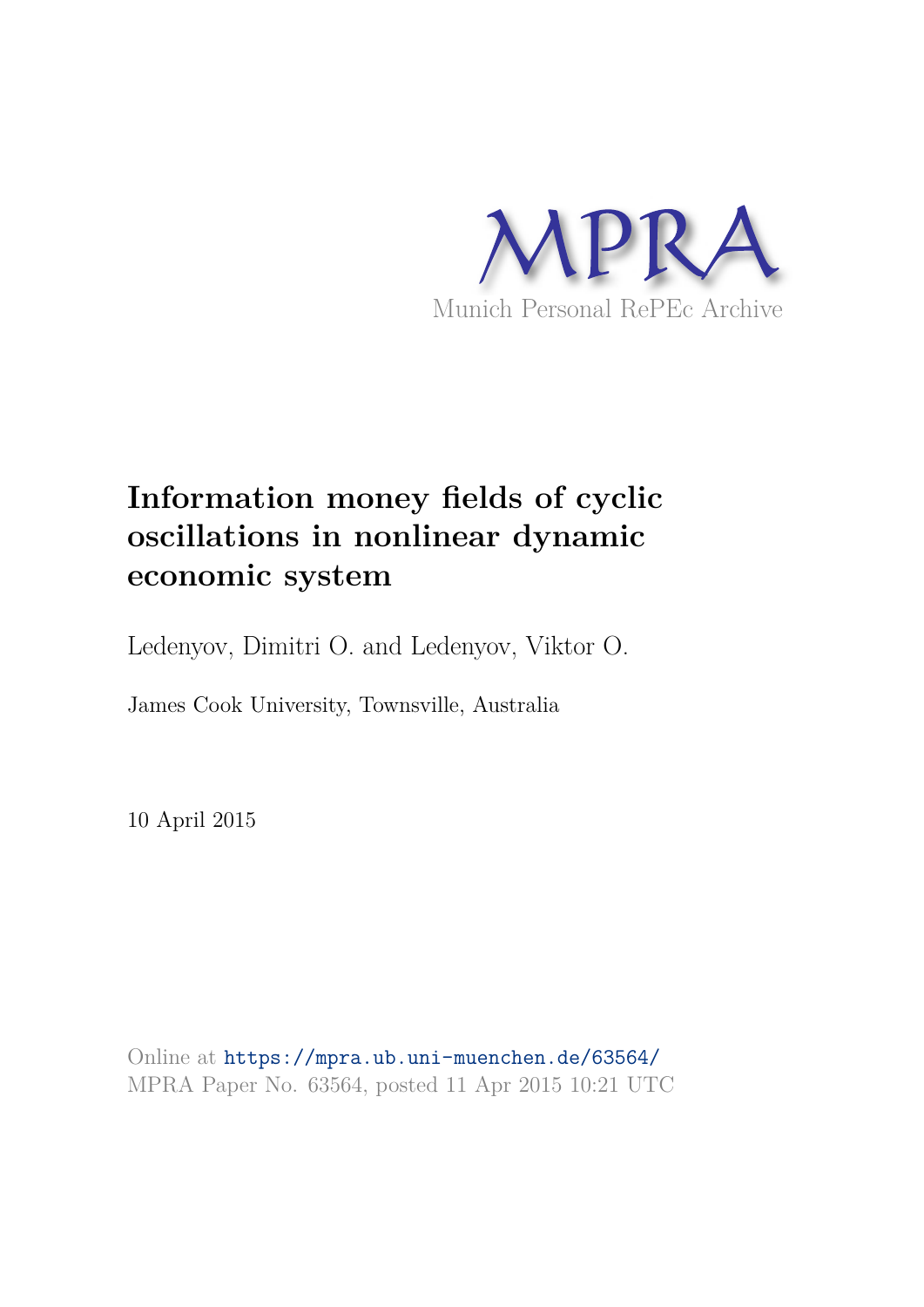# **Information money fields of cyclic oscillations in nonlinear dynamic economic system**

Dimitri O. Ledenyov and Viktor O. Ledenyov

*Abstract* – Article introduces the notion of information money fields of the cyclic oscillations of the economic variables in the nonlinear dynamic economic system for the first time, and presents an original research on the Ledenyov theory on the information money fields of the cyclic oscillations of the economic variables in the nonlinear dynamic economic system. The Ledenyov theory on the information money fields of the cyclic oscillations of economic variables in the nonlinear dynamic economic system postulates that the economic continuous waves (the cyclic oscillations) have the information money fields in the nonlinear dynamic economic system, transmitting the economic/financial information in the nonlinear dynamic economic system. It is shown that the information money fields may interact with other cyclic oscillations and/or with the nonlinear dynamic economic system by means of the weak and strong interactions between the information money fields. We developed the MicroIMF software program to make the computer modeling of 1) the interactions between the information money fields of one cyclic oscillation and the information money fields of other cyclic oscillation(s) in the nonlinear dynamic economic system, 2) the interactions between the information money fields of cyclic oscillation and the nonlinear dynamic economic system itself, and 3) the density distributions of the information money fields by different cyclic oscillations (the economic continuous waves) in the nonlinear dynamic economic system. The MicroIMF software program can be used in the process of business cycles forecasting by the central banks with the purpose to make the strategic decisions on the monetary policies, financial stability policies, and by other financial institutions with the aim to perform the financial operations on the minimum capital allocation, countercyclical capital buffer creation, and capital investments.

**JEL**: E32, E43, E44, E53, E58, E61, G18, G21, G28

**PACS numbers**: 89.65.Gh, 89.65.-s, 89.75.Fb

**Keywords**: information money field of cyclic oscillation, generation of cyclic oscillations, amplitude of cyclic oscillation, frequency of cyclic oscillation, wavelength of cyclic oscillation, period of cyclic oscillation, phase of cyclic oscillation, mixing of cyclic oscillations, harmonics of cyclic oscillation, nonlinearities of cyclic oscillation, *Juglar* fixed investment cycle, *Kitchin* inventory cycle, *Kondratieff* long wave cycle, *Kuznets* infrastructural investment cycle, econophysics, econometrics, nonlinear dynamic economic system, macroeconomics.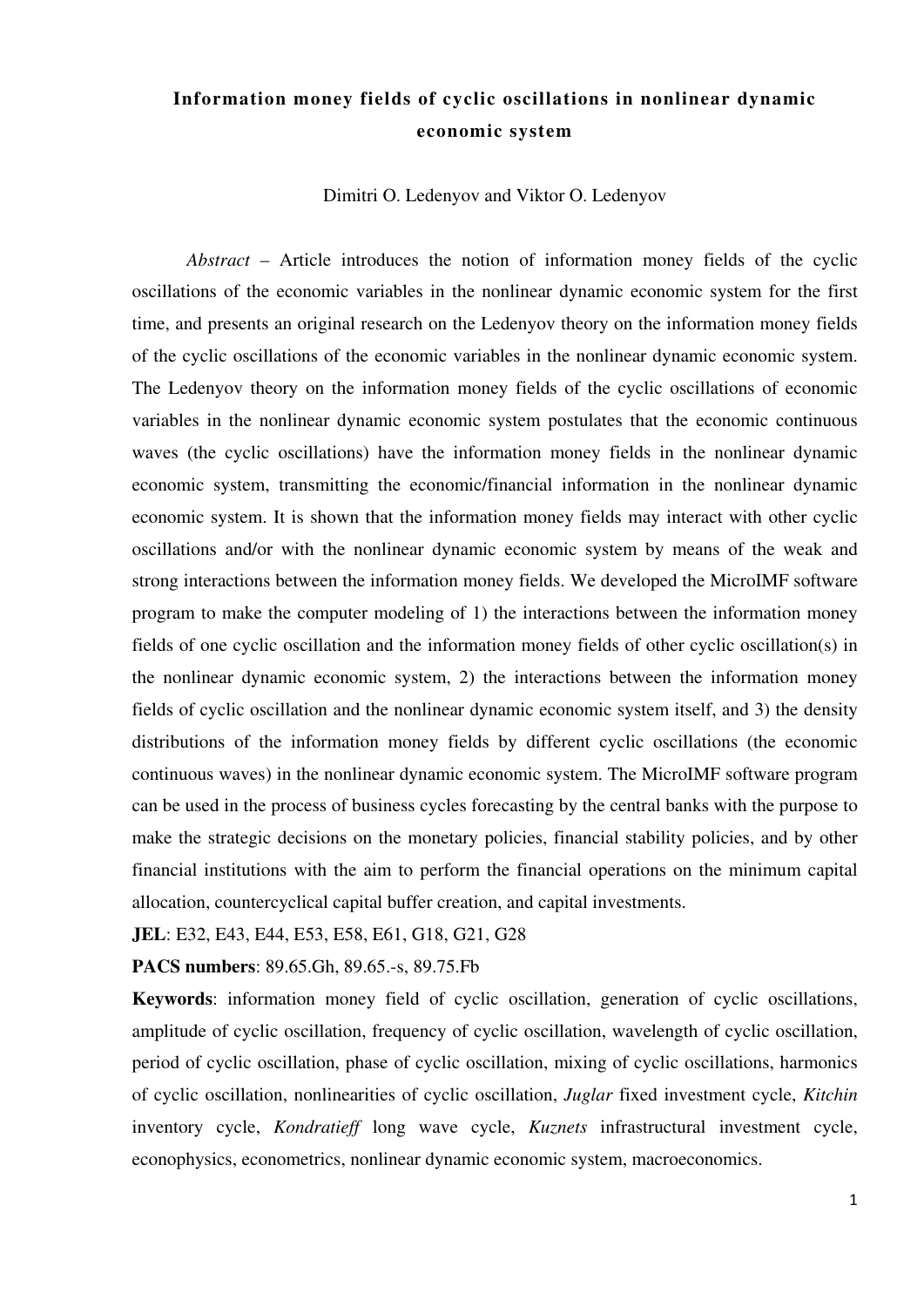#### **Introduction**

The *evolutionary progress in the economic science* in view of the *disruptive innovation* influence results in the creation of the *empirical theories, models, and schemes in the economics*, aiming both:

*1)* to understand the *nature of economic processes,* and

*2)* to characterize the *fundamental/applied properties of the economic processes,* 

as discussed in the *academic literature* in *Joseph Penso de la Vega (1668, 1996), Mortimer (1765), Bagehot (1873, 1897), von Böhm-Bawerk (1884, 1889, 1921), Hirsch (1896), Bachelier (1900), Schumpeter (1906, 1911, 1933, 1939, 1961, 1939, 1947), Slutsky (1910, 1915 1923), von Mises (1912), Hayek (1945), Ellis, Metzler (1949), Friedman (1953), Baumol (1957), Debreu (1959), Dodd (2014).* 

The *modern economics science* is presently divided on the *three main subjects*, which are intensively researched:

*1) Macroeconomics,* which considers the *macro-processes in the economics*;

*2) Microeconomics,* which deals with the *micro-processes in the economics*;

*3) Nanoeconomics,* which is focused on the *nano-processes in the economics*.

In the *macroeconomics*, the *cyclic oscillations of economic variables with the different amplitudes, frequencies and phases* have been discovered as explained in *Ledenyov D O, Ledenyov V O (2013c)*:

*"Juglar (1862)* discovered the *7 –11 years Juglar fixed investment cycle*, which is still in the scope of research interest by many scientists in *Schumpeter (1939)*, *Grinin, Korotayev, Malkov (2010)*, *Korotayev, Tsirel (2010)*, *Ledenyov V O, Ledenyov D O (2012)*, *Ledenyov D O, Ledenyov V O (2013)*. It makes sense to explain that *Schumpeter (1939)* showed that there are the four stages in the *Juglar* cycle: *1)* expansion; *2)* crisis; *3)* recession; *4)* recovery.

*Kitchin (1923)* proposed that there is the  $3 - 7$  years *Kitchin inventory cycle*. This proposition was investigated in *Schumpeter (1939)*, *Korotayev, Tsirel (2010)*, *Ledenyov V O, Ledenyov D O (2012)*, *Ledenyov D O, Ledenyov V O (2013)*.

*Kondratieff (1922, 1925, 1926, 1928, 1935, 1984, 2002)* made a significant contribution to the science of economics. The *Kondratieff's* early research was focused on the big cycles of conjuncture in the World economy in *Kondratieff (1922, 1925, 1926, 1928)*. The discovery of the *45 – 60 years Kondratieff long wave cycle in Kondratieff, Stolper (1935)* had a considerable impact on the science of economics. The *Kondratieff's* research achievements are comprehensively analyzed in *Kondratieff (1984, 2002)*. Since that time, the *Kondratieff long*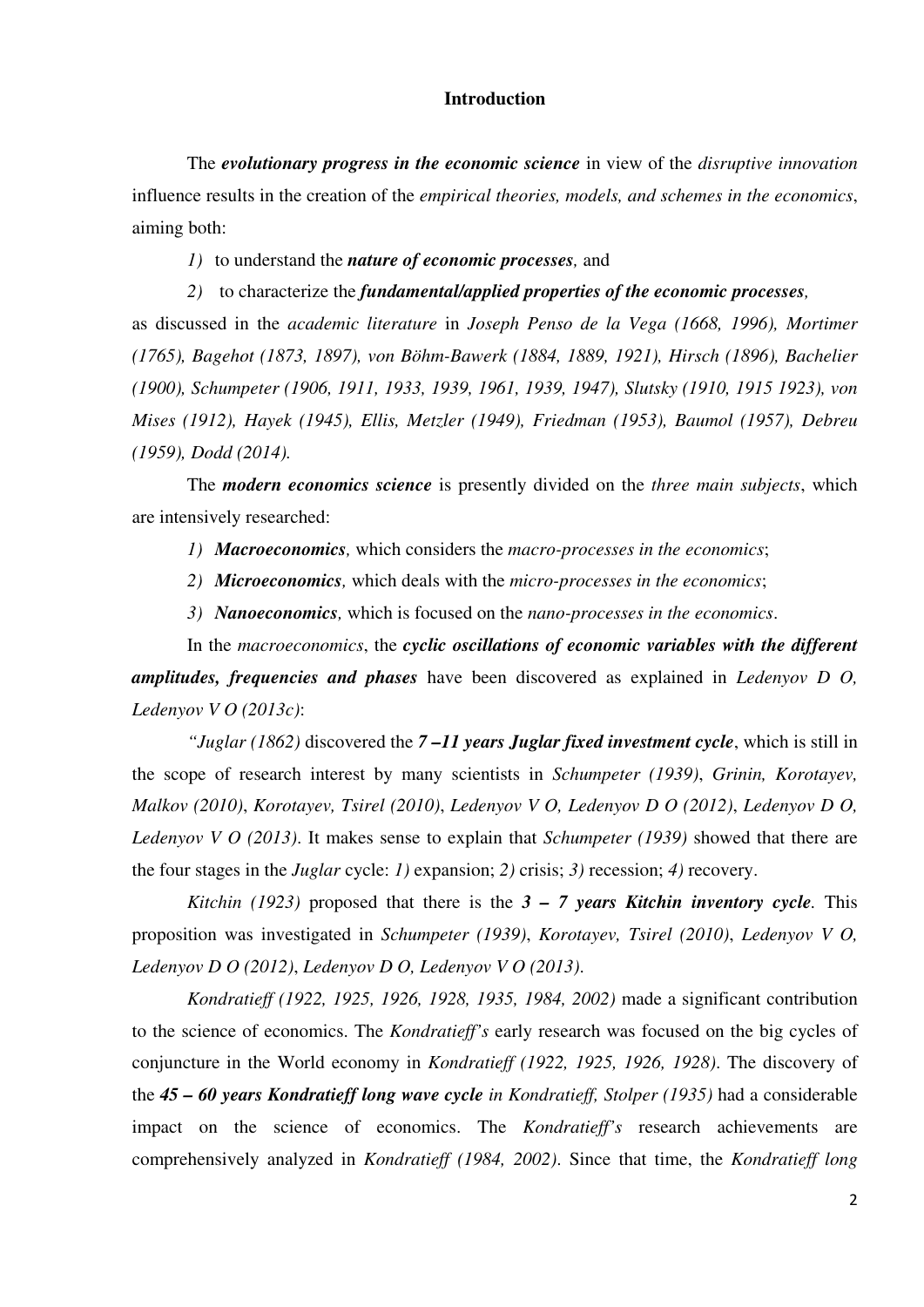*wave cycle* has been a subject of intensive research by many scientists in *Schumpeter (1939)*, *Garvy (1943)*, *Silberling (1943)*, *Rostow (1975)*, *Kuczynski (1978, 1982)*, *Forrester (1978, 1981, 1985)*, *Barr (1979)*, *Van Duijn (1979, 1981, 1983)*, *Eklund (1980)*, *Mandel (1980)*, *Van der Zwan (1980)*, *Tinbergen (1981)*, *Van Ewijk (1982)*, *Cleary, Hobbs (1983)*, *Glismann, Rodemer, Wolter (1983)*, *Wallerstein (1984)*, *Bieshaar, Kleinknecht (1984)*, *Zarnowitz (1985)*, *Summers (1986)*, *Freeman (1987)*, *Goldstein (1988)*, *Solomou (1989)*, *Berry (1991)*, *Tylecote (1992)*, *Metz (1992, 1998, 2006)*, *Cooley (1995)*, *Freeman, Louçã (2001)*, *Modelski (2001, 2006)*, *Perez (2002)*, *Rennstich (2002)*, *Rumyantseva (2003)*, *Diebolt, Doliger (2006)*, *Linstone (2006)*, *Thompson (2007)*, *Papenhausen (2008)*, *Taniguchi, Bando, Nakayama (2008)*, *Korotayev, Tsirel (2010)*, *Ikeda, Aoyama, Fujiwara, Iyetomi, Ogimoto, Souma, Yoshikawa (2012)*, *Ledenyov V O, Ledenyov D O (2012)*, *Ledenyov D O, Ledenyov V O (2013)*.

*Kuznets (1973)* introduced the *15 – 25 years Kuznets infrastructural investment cycle in Kuznets (1973),* based on his research on the cyclical fluctuations of the production and prices in *Kuznets (1930)*. The researches on the nature of the *Kuznets cycles* were conducted by *Abramovitz (1961)*, *Rostow (1975)*, *Solomou (1989)*; *Diebolt, Doliger (2006, 2008)*, *Korotayev, Tsirel (2010)*, *Ledenyov V O, Ledenyov D O (2012)*, *Ledenyov D O, Ledenyov V O (2013)*. Most recently, *Korotayev, Tsirel (2010)* conducted the spectral analysis and proposed that there is a tight connection between the *Kondratieff long wave cycle* and the *Kuznets infrastructural investment cycle*, suggesting that the *Kuznets swings* represent a third frequency harmonic of the main frequency oscillation, which is generated by the *Kondratieff long wave cycle*, hence the *Kuznets cycle* is not an independent oscillation in *Korotayev, Tsirel (2010)*."

The *multiple origins of business cycles* (*cyclic oscillations*) have been found as listed in *Ledenyov D O, Ledenyov V O (2013c)*:

- *1) fluctuations in the aggregate demand* in agreement with the *Keynes* theory;
- *2) fluctuations in the credit* in accordance with the *Minsky* theory;
- *3) fluctuations in the technological innovations* as explained in the real business cycle theory;
- *4) fluctuations in the land price* in agreement with the *George* theory in *George (1881, 2009)*;
- *5) fluctuations in the politics*.

The *different sophisticated scientific techniques* to make:

- *1) detection,*
- *2) filtering, and*
- *3) measurements*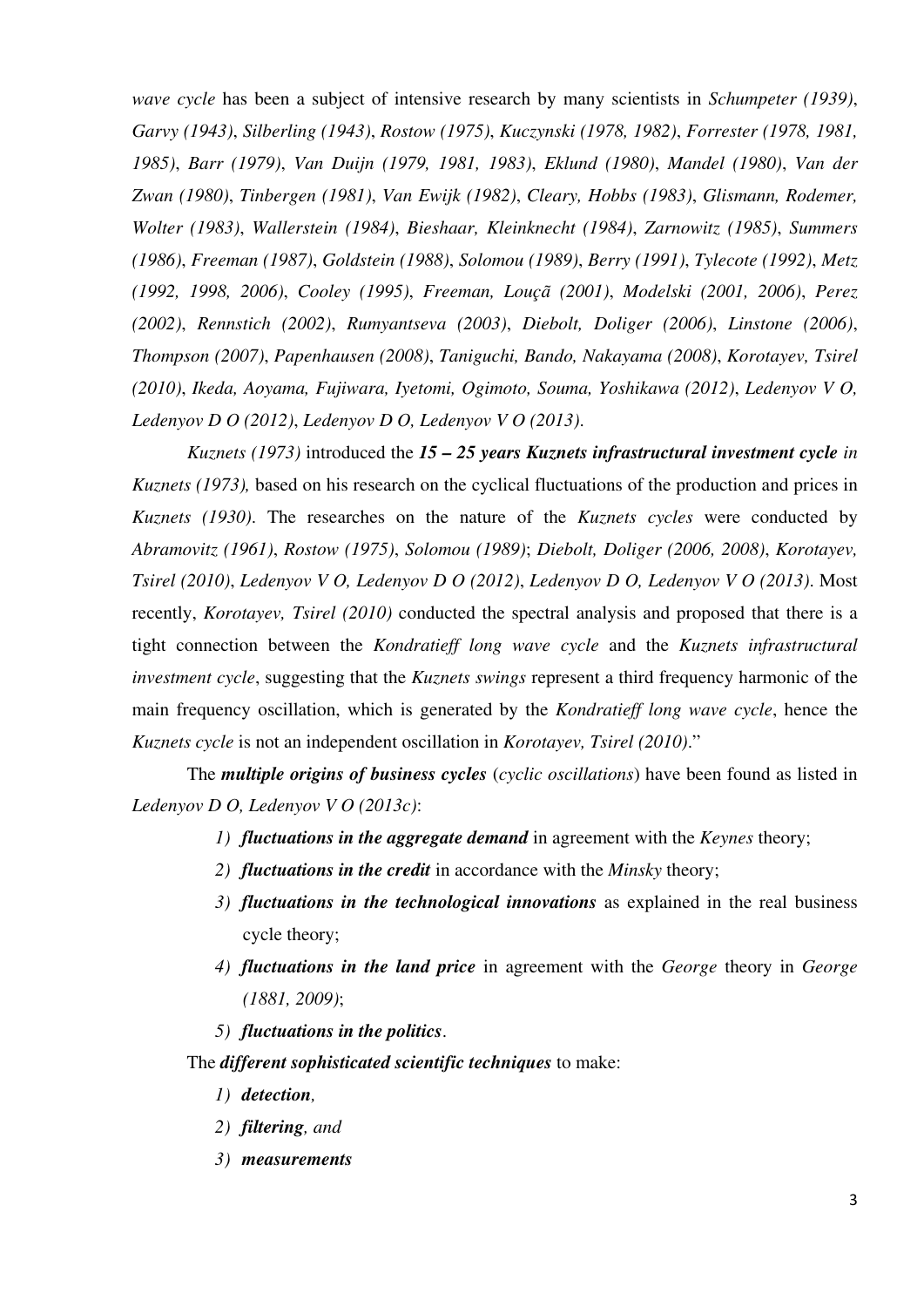of *cyclic oscillations in the macroeconomics,* have been proposed by the *scientists*, resulting in a discovery of the following *cyclic oscillations* as noted in *Ledenyov D O, Ledenyov V O (2013c):* 

- *1) 3 7 years Kitchin inventory cycle in Kitchin (1923);*
- *2) 7 –11 years Juglar fixed investment cycle in Juglar (1862);*
- *3) 15 25 years Kuznets infrastructural investment cycle in Kuznets (1973);*
- *4) 45 60 years Kondratieff long wave cycle in Kondratieff, Stolper (1935); and*
- *5) 70+ Grand super-cycle.*

*Ledenyov D O, Ledenyov V O (2013c)* made an interesting *theoretical proposition* that an i*nteraction* between the *business cycles with the corresponding amplitude, frequency and phase* and the *nonlinear dynamic financial and economic systems* can be classified into the *two possible types* of interactions:

- *1) Linear interaction*,
- *2) Non-linear interaction*,

*Ledenyov D O, Ledenyov V O (2013c)* made an *additional crucial theoretical proposition* that the following *four nonlinear effects* may originate as a result of the *nonlinear interaction* between the *business cycles* and the *nonlinear dynamic financial and economic system*:

- *1) Four Waves Mixing (FWM) effect,*
- *2) Stimulated Brillouin Scattering (SBS) effect,*
- *3) Stimulated Raman Scattering (SRS) effect*,
- *4) Carrier-Induced Phase Modulation effect*.

The *scientific problem on the precise characterization of cyclic oscillations in the macroeconomics* has been further researched and comprehensively discussed (in a chronological order) in *George (1881, 2009), Schumpeter (1939), Burns, Mitchell (1946), Dupriez (1947), Samuelson (1947), Hicks (1950), Inada, Uzawa (1972), Bernanke (1979), Marchetti (1980), Kleinknecht (1981), Dickson (1983), Hodrick, Prescott (1997), Baxter, King (1999), Kim, Nelson (1999), McConnell, Pérez-Quirós (2000), Devezas, Corredine (2001, 2002), Devezas (editor) (2006), Arnord (2002), Stock, Watson (2002), Helfat, Peteraf (2003), Sussmuth (2003), Hirooka (2006), Kleinknecht, Van der Panne (2006), Jourdon (2008), Taniguchi, Bando, Nakayama (2008), Drehmann, Borio, Tsatsaronis (2011), Iyetomi, Nakayama, Yoshikawa, Aoyama, Fujiwara, Ikeda, Souma (2011), Ikeda, Aoyama, Fujiwara, Iyetomi, Ogimoto, Souma, Yoshikawa (2012), Swiss National Bank (2012, 2013), Uechi, Akutsu (2012), Central Banking Newsdesk (2013), Ledenyov D O, Ledenyov V O (2013c), Union Bank of Switzerland (2013), Wikipedia (2015).*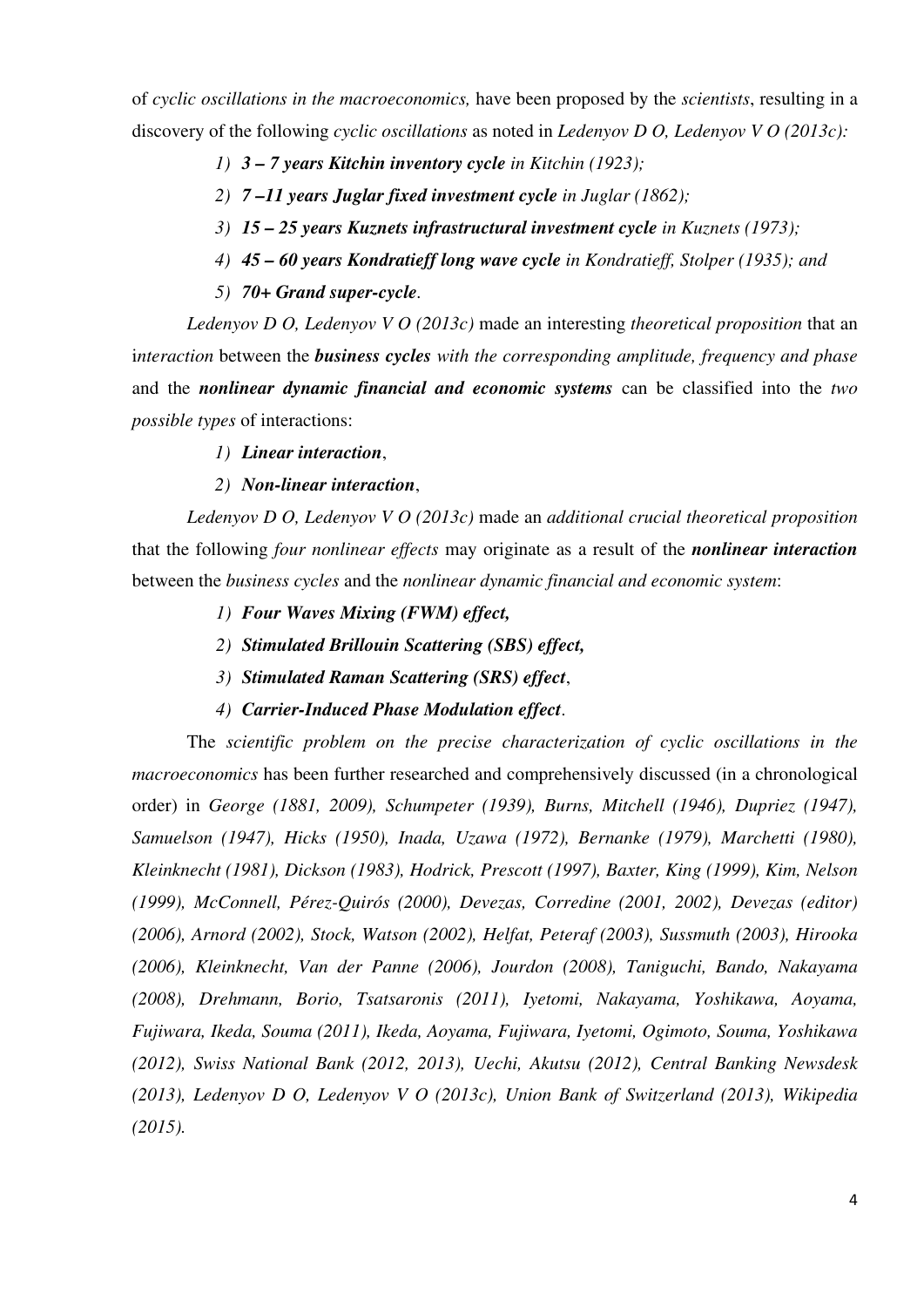# **Generation of information money fields by cyclic oscillations in nonlinear dynamic economic system**

Let us express our opinion that, in the *academic literature*, the considerable attention is paid to the *cyclic oscillations of economic variables*, which are normally characterized by the different *amplitudes, frequencies and phases*, for example: *Juglar periodic oscillation* in *Juglar (1862), Kitchin periodic oscillation in Kitchin (1923), Kondratieff periodic oscillation in Kondratieff (1922, 1925, 1926, 1928, 1935, 1984, 2002), Kuznets periodic oscillation in Kuznets (1973).* The ideas on the possible characterization of the *cyclic oscillations of economic variables* have been explored and summarized in *Schumpeter (1939), Burns, Mitchell (1946), Hicks (1950), Bernanke (1979), Sussmuth (2003), Devezas (editor) (2006).*

Let us note that there are the *two possible scientific approaches* in the commonly accepted research considerations on the *cyclic oscillations of economic variables* in the *academic literature*:

*1)* in terms of the *frequency of the cyclic oscillations of economic variables*, hence this terminology is close to the *microwave engineering* and *microwave physics*;

*2)* in terms of the *wavelength of the cyclic oscillations of economic variables*, hence this terminology is close to the *optical engineering* and *optical physics.* 

*The amplitude, frequency and phase parameters are normally used to characterize the cyclic oscillations of economic variables in the space-time domain* in agreement with the theoretical representations in the *physics*.

The *authors* would like to highlight an *interesting observation* that the *notion of the field* is not used in application to the *cyclic oscillations of economic variables in the time-space domains* in the *economics*. It is necessary to explain that the *notion of the abstract mathematical field* has been introduced by the *Euclid* in the *mathematics* for the first time in *Ledenyov D O, Ledenyov V O (2015a)*. For example, in the *mathematics*, it is a well known fact that we can scientifically treat the *field as the geometrical characteristics of the abstract mathematical space-time domains* in *Ledenyov D O, Ledenyov V O (2015a).* Using the *knowledge base on the nature and physical properties of the electromagnetic field*, *gravitation field*, *calibrating field*, *information field* in the *physics*, we would like to assume that the *cyclic oscillations in the nonlinear dynamic economic system, including the Juglar fixed investment cycle, Kitchin inventory cycle, Kondratieff long wave cycle, Kuznets infrastructural investment cycle, may have the information money fields* in an analogy with the *electromagnetic periodic oscillations*, which can be characterized by the *electric and magnetic fields* in the *theory of electrodynamics*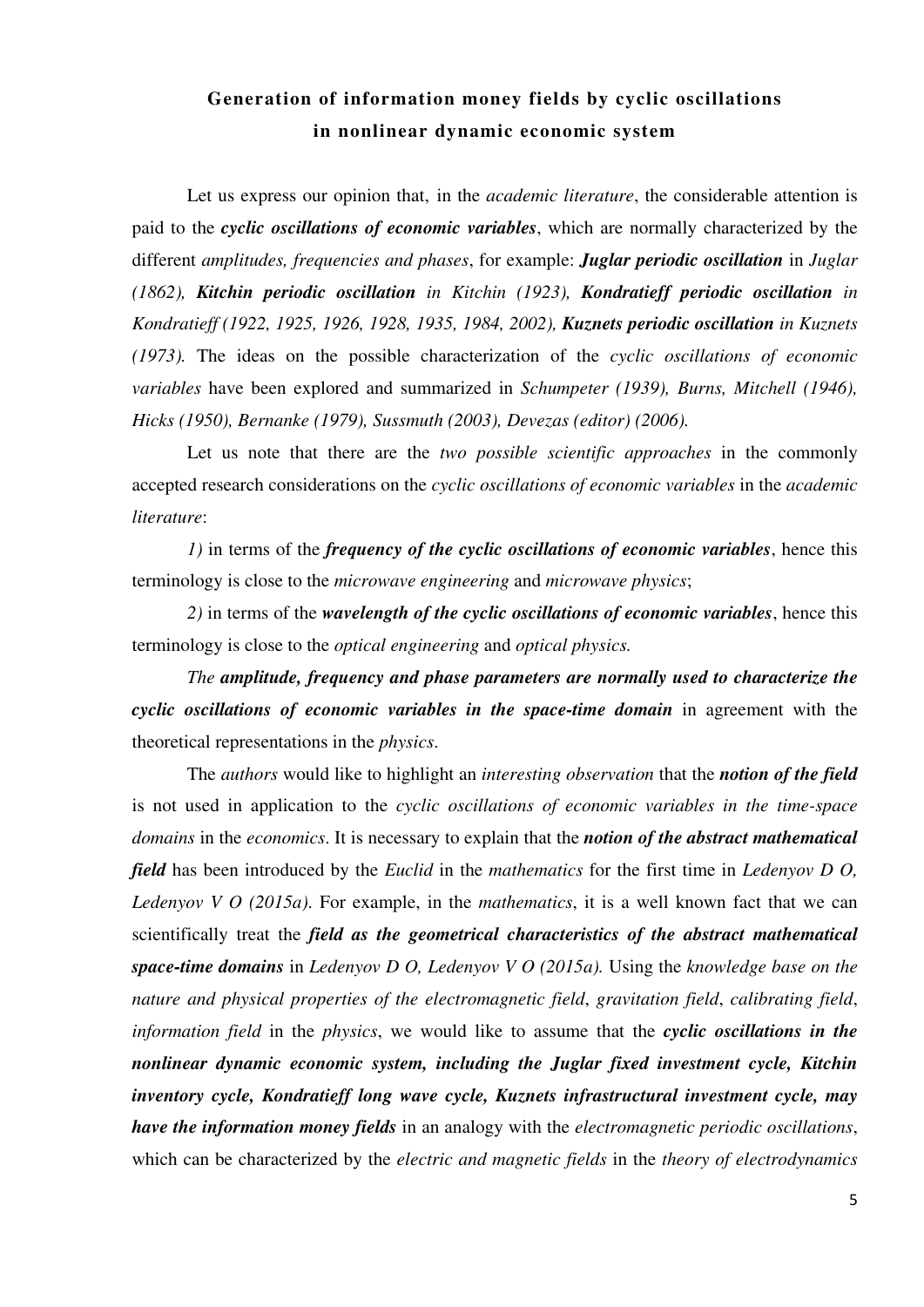in the *physics* in *Ledenyov D O, Ledenyov V O (2015a)*. In our opinion, the *information money fields of the cyclic oscillations of economic variables in the nonlinear dynamic economic system play an important role of the information transmission about the state of the source of the information money field in the nonlinear dynamic economic system*.

The *Ledenyov theory on the information money fields of the cyclic oscillations of economic variables in the nonlinear dynamic economic system postulates that the economic continuous waves (the cyclic oscillations) have the information money fields in the nonlinear dynamic economic system, which transmit the economic/financial information in the nonlinear dynamic economic system.*

The *authors* think that the *mathematical description* of the *structure of the information money fields* can be done in parallel with the *Maxwell electromagnetism theory* and with the application of the *Maxwell equations* in the *electrodynamics* in the *physics* in *Maxwell (1890)*, *Ledenyov D O, Ledenyov V O (2015a),* and as it is practically realized in the *MicroIMF software program*.

*It follows from the Ledenyov theory on the information money fields of the cyclic oscillations of economic variables in the nonlinear dynamic economic system that:* 

*1)* the *information money fields* of one cyclic oscillation can interact with *other information money fields* of other *cyclic oscillations,* and/or

*2)* the *information money fields* of one cyclic oscillation can interact with the *nonlinear dynamic economic system* by means of the weak and strong interactions in the information money fields.

Therefore, in our opinion, the *information money fields*, which are associated with the *Juglar fixed investment cycle*, *Kitchin inventory cycle*, *Kondratieff long wave cycle*, *Kuznets infrastructural investment cycle* can interact with each other and with the *medium* such as the *nonlinear dynamic economic system*.

# **MicroIMF software program to accurate characterize business cycles and create central bank strategy with optimal monetary and financial policies**

The *authors* believe that the *Ledenyov theory on the information money fields of the cyclic oscillations in the nonlinear dynamic economic system* can be used in the process of *business cycles forecasting* with the application of the *complex algorithms* and the *parallel computing techniques* at the *supercomputers* by: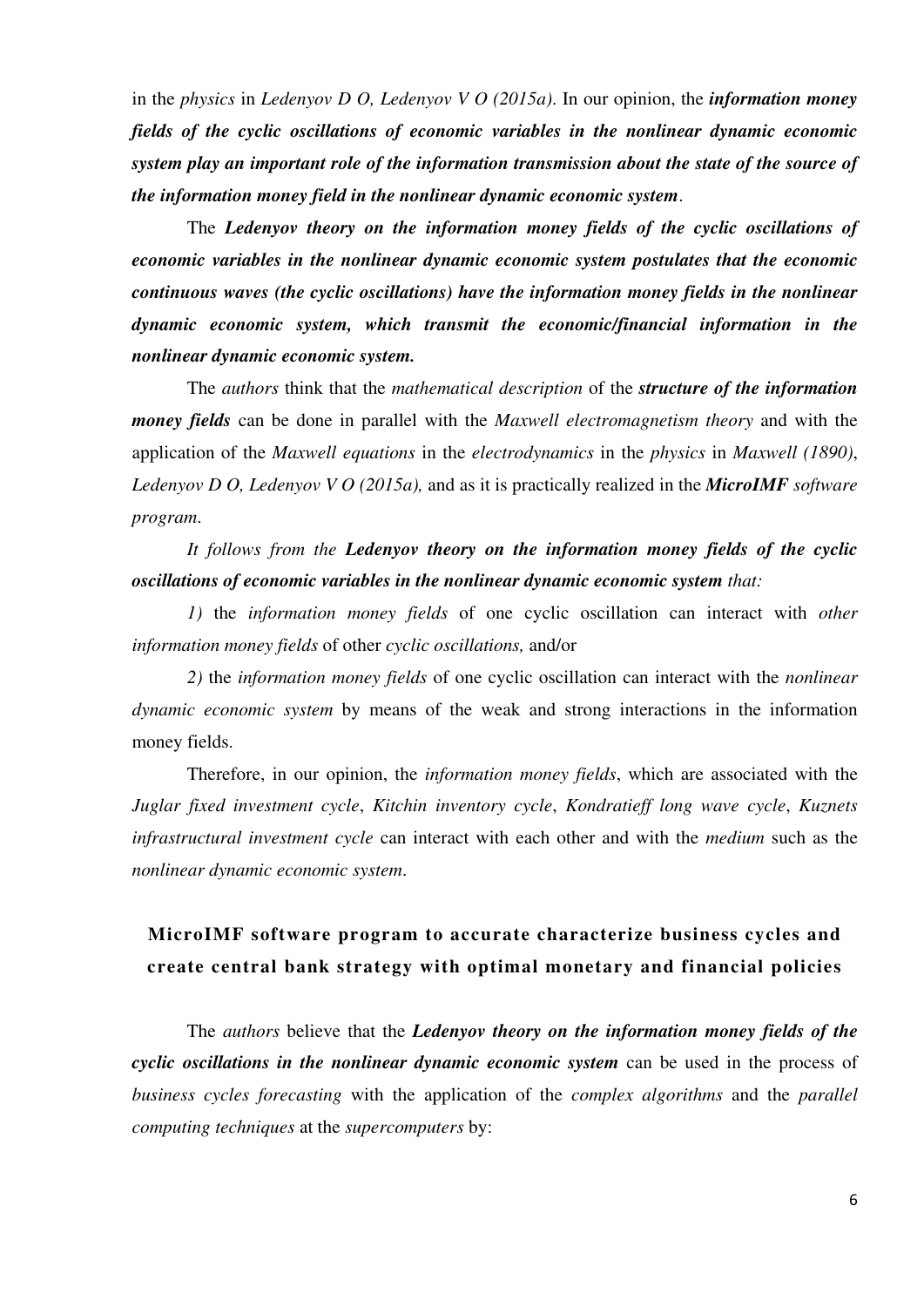*1)* the *central banks* with the purpose to make the decisions on the *monetary policies*, *financial stability policies,* and

*2)* the *commercial banks* or *financial institutions* with the aim to perform the *financial operations* towards the *minimum capital allocation*, *countercyclical capital buffer creation*, and *capital investments transactions*.

We developed the *MicroIMF software program* to make the computer modeling of:

*1)* the *interactions between the information money fields of one cyclic oscillation and the information money fields of other cyclic oscillation(s) in the nonlinear dynamic economic system*,

*2)* the *interactions between the information money fields of cyclic oscillation and the nonlinear dynamic economic system itself*, and

*3)* the *density distributions of the information money fields by different cyclic oscillations (the economic continuous waves) in the nonlinear dynamic economic system*.

Let us note that the *changes in the business cycle* characteristics, caused by the *nonlinear interaction* between the *business cycle* and the *nonlinear dynamic financial and economic systems*, have to be taken to the consideration during the process of *accurate characterization of the business cycle* by the *central banks*.

Going from the *econophysical analysis* of the *nonlinear dynamical financial and economic systems*, we propose that the *central bank must create the strategy towards the monetary policy and financial policies using the modeling data on the information money fields of the cyclic oscillations in the nonlinear dynamic economic system*.

Presently, the *MicroIMF software program* has been developed with the application of *object oriented programming languages* and scrupulously tested by the *authors.*

#### **Conclusion**

The scientific article presents the *Ledenyov theory on the information money fields of the cyclic oscillations of economic variables in the nonlinear dynamic economic system.* 

The *Ledenyov theory on the information money fields of the cyclic oscillations of economic variables in the nonlinear dynamic economic system postulates that the economic continuous waves (the cyclic oscillations) have the information money fields in the nonlinear dynamic economic system, which transmit the economic/financial information in the nonlinear dynamic economic system.*

In the *research article*, it is shown that: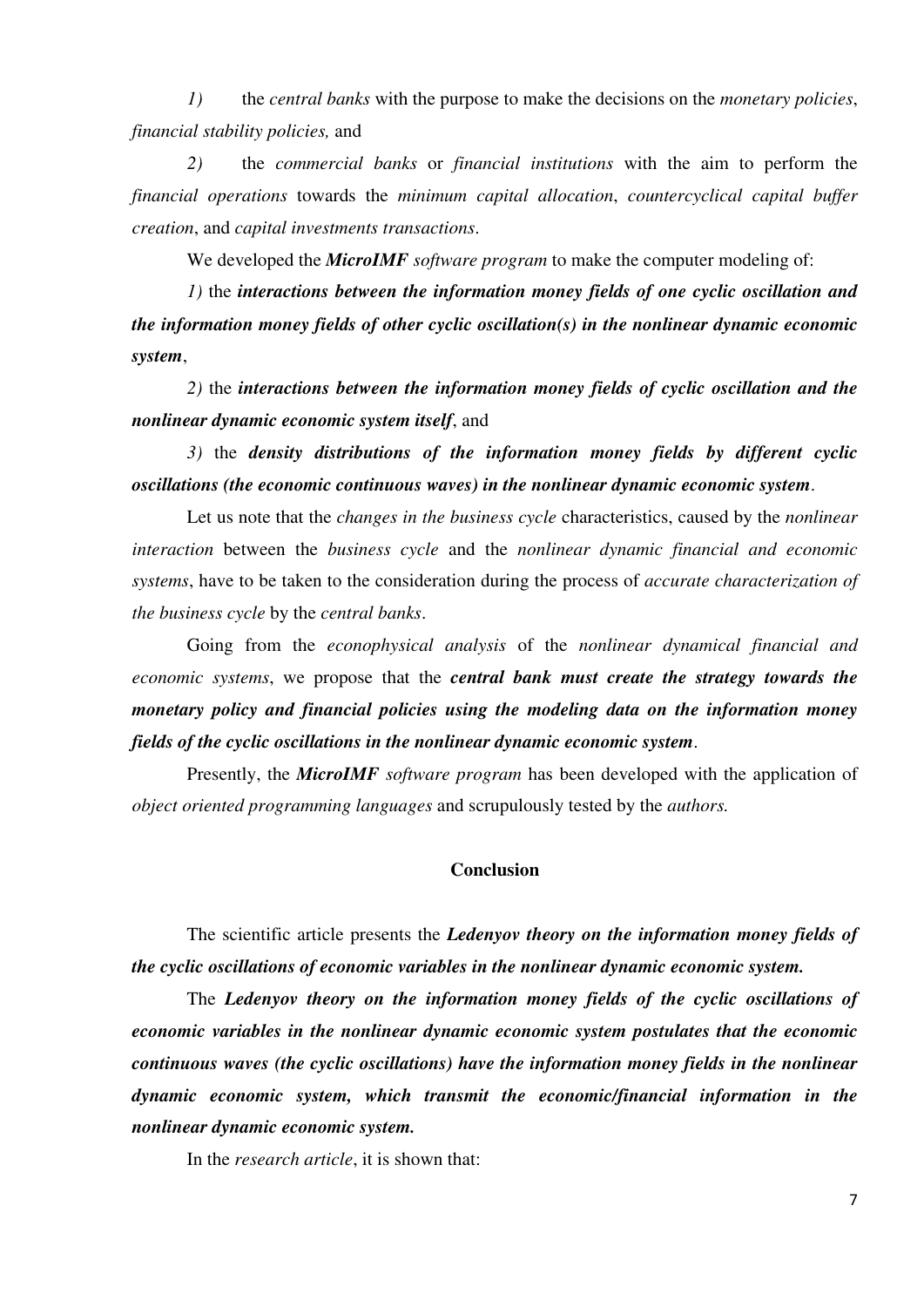*1)* the *information money fields* of one cyclic oscillation can interact with *other information money fields* of other *cyclic oscillations,* and/or

*2)* the *information money fields* of one cyclic oscillation can interact with the *nonlinear dynamic economic system* by means of the weak and strong interactions in the information money fields.

We developed the *MicroIMF software program* to make the computer modeling of:

*1)* the *interactions between the information money fields of one cyclic oscillation and the information money fields of other cyclic oscillation(s) in the nonlinear dynamic economic system*,

*2)* the *interactions between the information money fields of cyclic oscillation and the nonlinear dynamic economic system itself*, and

*3)* the *density distributions of the information money fields by different cyclic oscillations (the economic continuous waves) in the nonlinear dynamic economic system*.

We think that the *Ledenyov theory on the information money fields of cyclic oscillations in the nonlinear dynamic economic system* and the *MicroIMF software program* can be used in the *process of business cycles forecasting* with the application of the *complex algorithms* and *parallel computing techniques* at the *supercomputers* by the *central banks* with the purpose to make the decisions on the *monetary policies, financial stability policies* and by other financial institutions with the aim to perform the financial operations on the *minimum capital allocation, countercyclical capital buffer creation, and capital investments*.

## **Acknowledgement**

*Prof. Joseph Alois Schumpeter* started to think on the *business cycles and economic development* in the *economics science* at *University of Czernowitz* in the *City of Czernowitz* in the *State of Ukraine* in *1909 – 1911*, completing the writing of his well known book on the *business cycles* in *Schumpeter (1939).* Therefore, the *first author* would like to say that he decided to fly from *James Cook University* in the *City of Townsville* in the *State of Australia* to *University of Czernowitz* in the *City of Czernowitz* in the *State of Ukraine* to pay his respect to *Prof. Joseph Alois Schumpeter's scientific achievements* in *March, 2015*.

The *first and second authors* were graduated from *V. N. Karazin Kharkiv National University* in the *City of Kharkiv* in the *State of Ukraine* in *1993* and *1999*, and would like to comment that our *research interest* in the *economic cycles* in the *economics science* is quite natural, because *Prof. Simon Kuznets* conducted his *scientific work* on the *cyclical fluctuations in*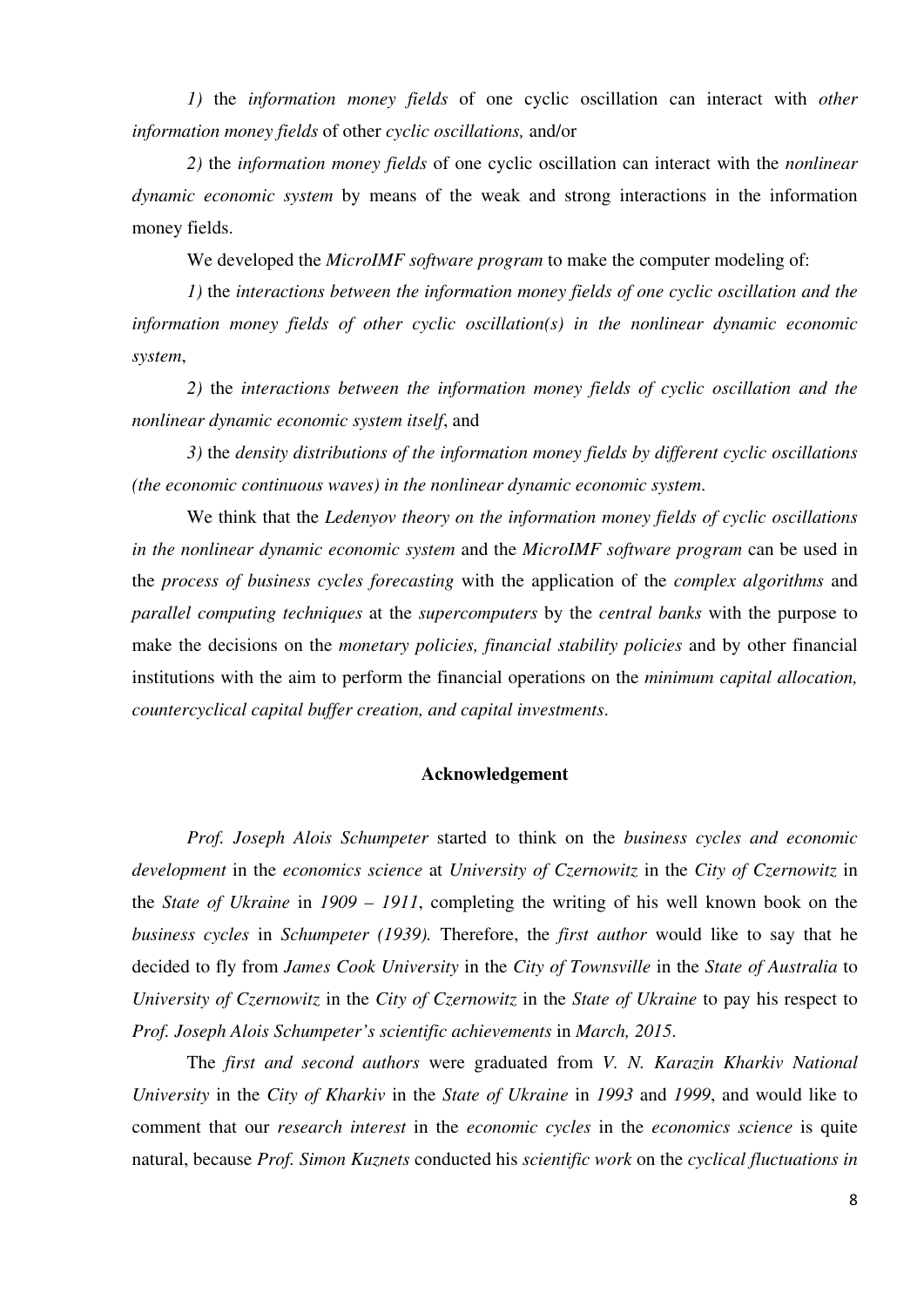*the economic systems* in the *City of Kharkiv* in the *State of Ukraine* in *1915 - 1922*, being influenced by the *Prof. Joseph Alois Schumpeter* research ideas and coming up with the remarkable research results in *Kuznets (1930, 1973)*.

Finally, let us note that this research uses the knowledge on the *modeling of the electromagnetic field distributions in the microwave resonators*, which is described in *our book* on the *nonlinearities in the microwave superconductivity* in *Ledenyov D O, Ledenyov V O (2015a)*.

\*E-mail: dimitri.ledenyov@my.jcu.edu.au , ledenyov@univer.kharkov.ua .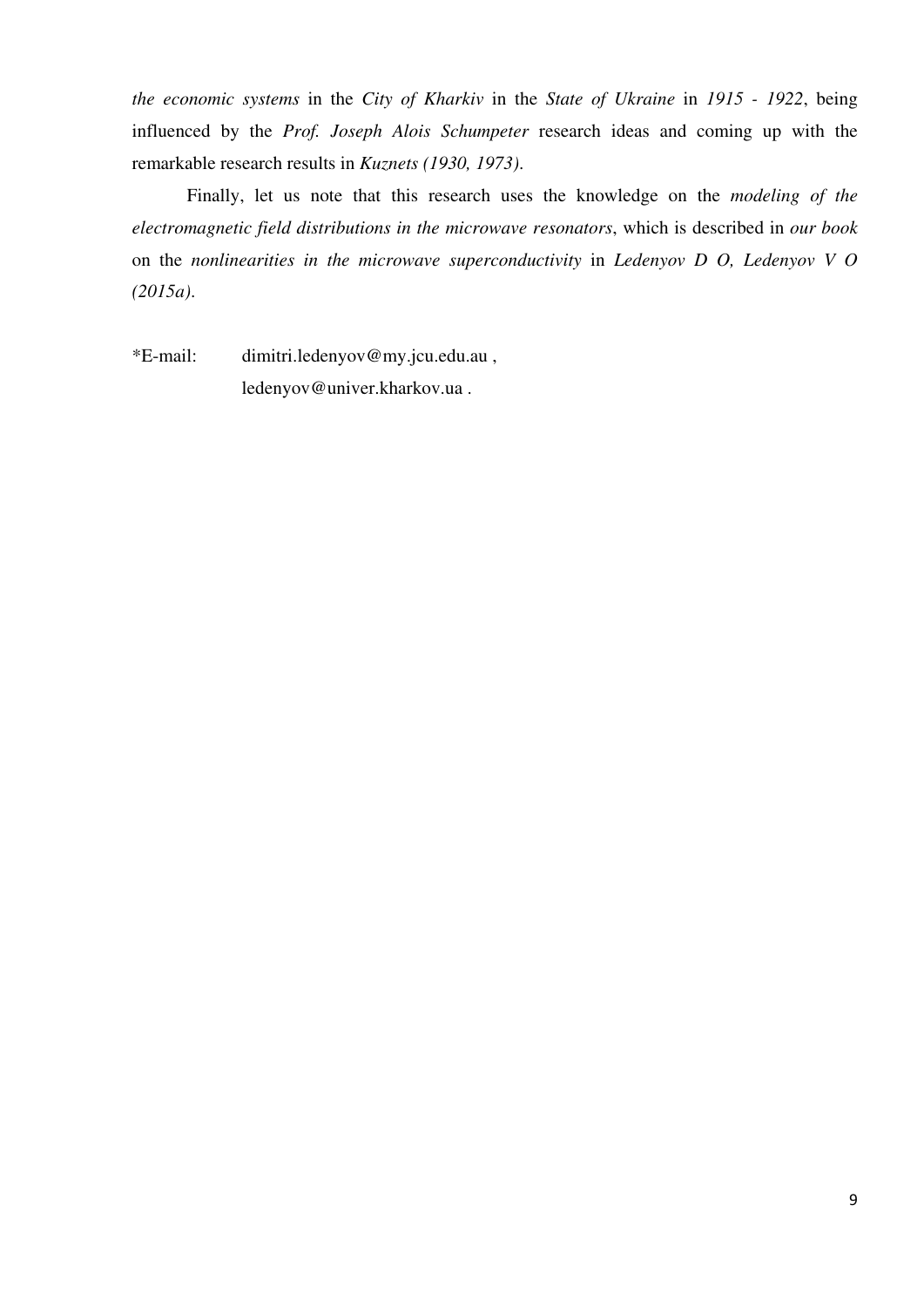#### **References:**

# *Economics Science, Finance Science, Economic History Science:*

- *1.* Joseph Penso de la Vega 1668, 1996 Confusión de Confusiones re-published by *John Wiley and Sons Inc* USA.
- *2.* Mortimer Th 1765 Every man his own broker *4th edition* London UK.
- *3.* Bagehot W 1873, 1897 Lombard Street: A description of the money market *Charles Scribner's Sons* New York USA.
- *4.* von Böhm-Bawerk E 1884, 1889, 1921 Capital and interest: History and critique of interest theories, positive theory of capital, further essays on capital and interest Austria; 1890 *Macmillan and Co* Smart W A (translator) London UK http://files.libertyfund.org/files/284/0188\_Bk.pdf .
- *5.* Hirsch M 1896 Economic principles: A manual of political economy *The Russkin Press Pty Ltd* 123 Latrobe Street Melbourne Australia.
- *6.* Bachelier L 1900 Theorie de la speculation *Annales de l'Ecole Normale Superieure* Paris France vol **17** pp 21 – 86.
- *7.* Schumpeter J A 1906 Über die mathematische methode der theoretischen ökonomie *ZfVSV* Austria.
- *8.* Schumpeter J A 1933 The common sense of econometrics *Econometrica*.
- *9.* Schumpeter J A 1911; 1939, 1961 Theorie der wirtschaftlichen entwicklung; The theory of economic development: An inquiry into profits, capital, credit, interest and the business cycle Redvers Opie (translator) *OUP* New York USA.
- *10.* Schumpeter J A 1939 Business cycle *McGraw-Hill* New York USA.
- *11.* Schumpeter J A 1947 The creative response in economic history *Journal of Economic History* vol **7** pp 149 – 159.
- *12.* Slutsky E E 1910 Theory of marginal utility *M Sc Thesis* Vernadsky National Library Kiev Ukraine.
- *13.* Slutsky Е Е 1915 Sulla teoria sel bilancio del consumatore *Giornale degli economisti e rivista di statistica* **51** no 1 pp 1 – 26 Italy.
- *14.* Slutsky E E 1923 On calculation of state revenue from emission of paper money *Local Economy* **2** pp 39 – 62 Kiev Ukraine.
- *15.* von Mises L 1912 The theory of money and credit Ludwig von Mises Institute Auburn Alabama USA

http://mises.org/books/Theory\_Money\_Credit/Contents.aspx .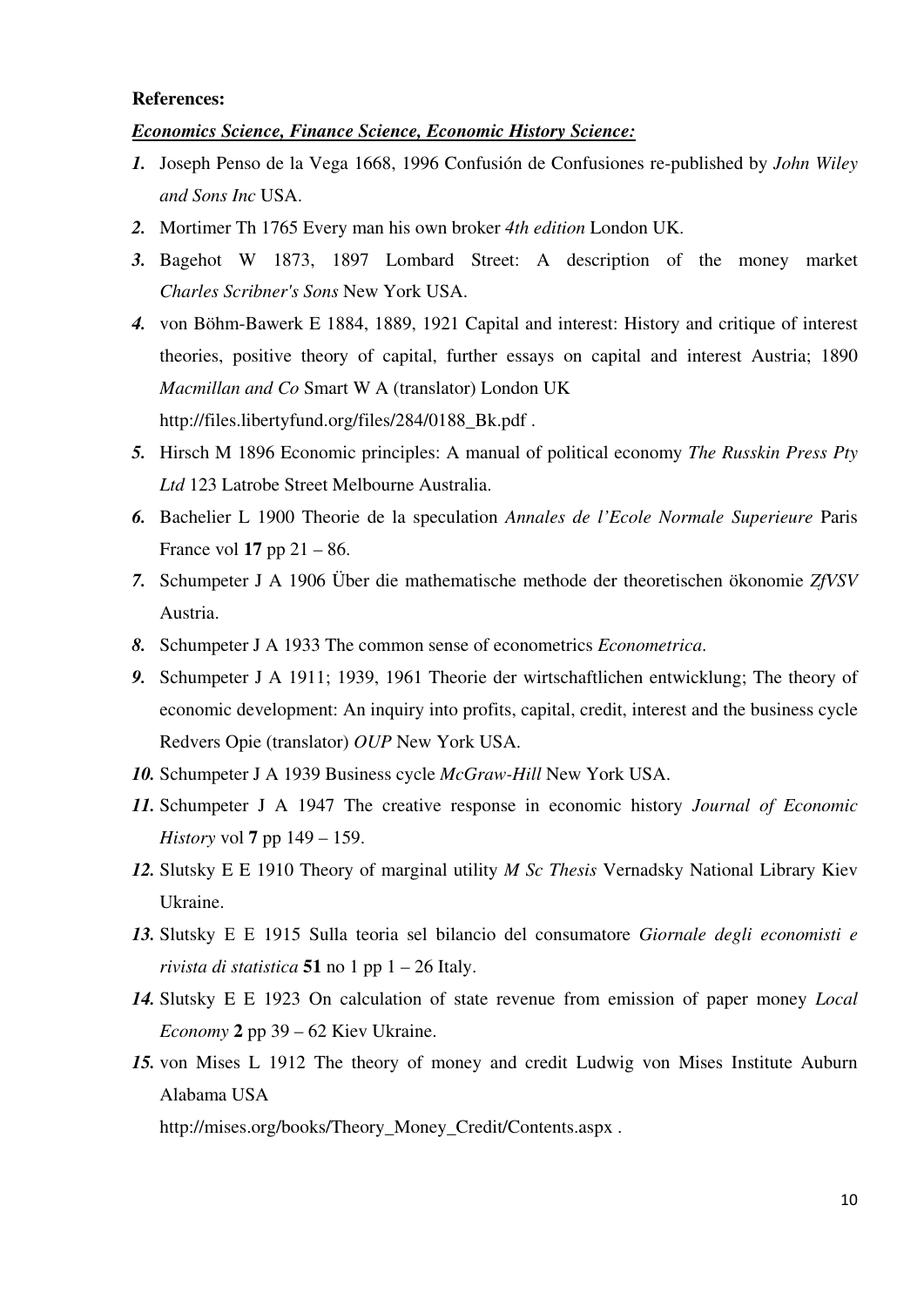- *16.* Ellis H, Metzler L (editors) 1949 Readings in the theory of international trade *Blakiston* Philadelphia USA.
- *17.* Friedman M (editor) 1953 Essays in positive economics *Chicago University Press* Chicago USA.
- *18.* Baumol W 1957 Speculation, profitability, and stability *Review of Economics and Statistics* **39** pp 263 – 271.
- *19.* Debreu G 1959 Theory of value *Cowles Foundation Monograph* vol **17** *John Wiley & Sons Inc* New York USA.
- *20.* Dodd N 2014 The social life of money *Princeton University Press* NJ USA ISBN: 9780691141428 pp 1 – 456.

# *Juglar Economic Cycle:*

- *21.* Juglar C 1862 Des crises commerciales et de leur retour périodique en France en Angleterre et aux États-Unis *Guillaumin* Paris France.
- *22.* Schumpeter J A 1939 Business cycle *McGraw-Hill* New York USA.
- *23.* Grinin L E, Korotayev A V, Malkov S Y 2010 A mathematical model of Juglar cycles and the current global crisis in *History & Mathematics* Grinin L, Korotayev A, Tausch A (editors) *URSS* Moscow Russian Federation.

## *Kondratiev Economic Cycle:*

- *24.* Kondratieff N D 1922 The world economy and its trends during and after war *Regional branch of state publishing house* Vologda Russian Federation.
- *25.* Kondratieff N D 1925 The big cycles of conjuncture *The problems of conjuncture* **1** (1) pp 28 – 79.
- *26.* Kondratieff N D 1926 Die langen wellen der konjunktur *Archiv fuer Sozialwissenschaft und Sozialpolitik* **56** (3) pp 573 – 609.
- *27.* Kondratieff N D 1928 The big cycles of conjuncture *Institute of Economics RANION* Moscow Russian Federation.
- *28.* Kondratieff N D, Stolper W F 1935 The long waves in economic life *Review of Economics and Statistics The MIT Press* **17** (6) pp 105 – 115 doi:10.2307/1928486 JSTOR 1928486.
- *29.* Kondratieff N D 1984 The Long wave cycle *Richardson & Snyder* New York USA.
- *30.* Kondratieff N D 2002 The big cycles of conjuncture and theory of forecast *Economics*  Moscow Russian Federation.
- *31.* Barr K 1979 Long waves: A selective annotated bibliography *Review* **2** (4) pp 675 718.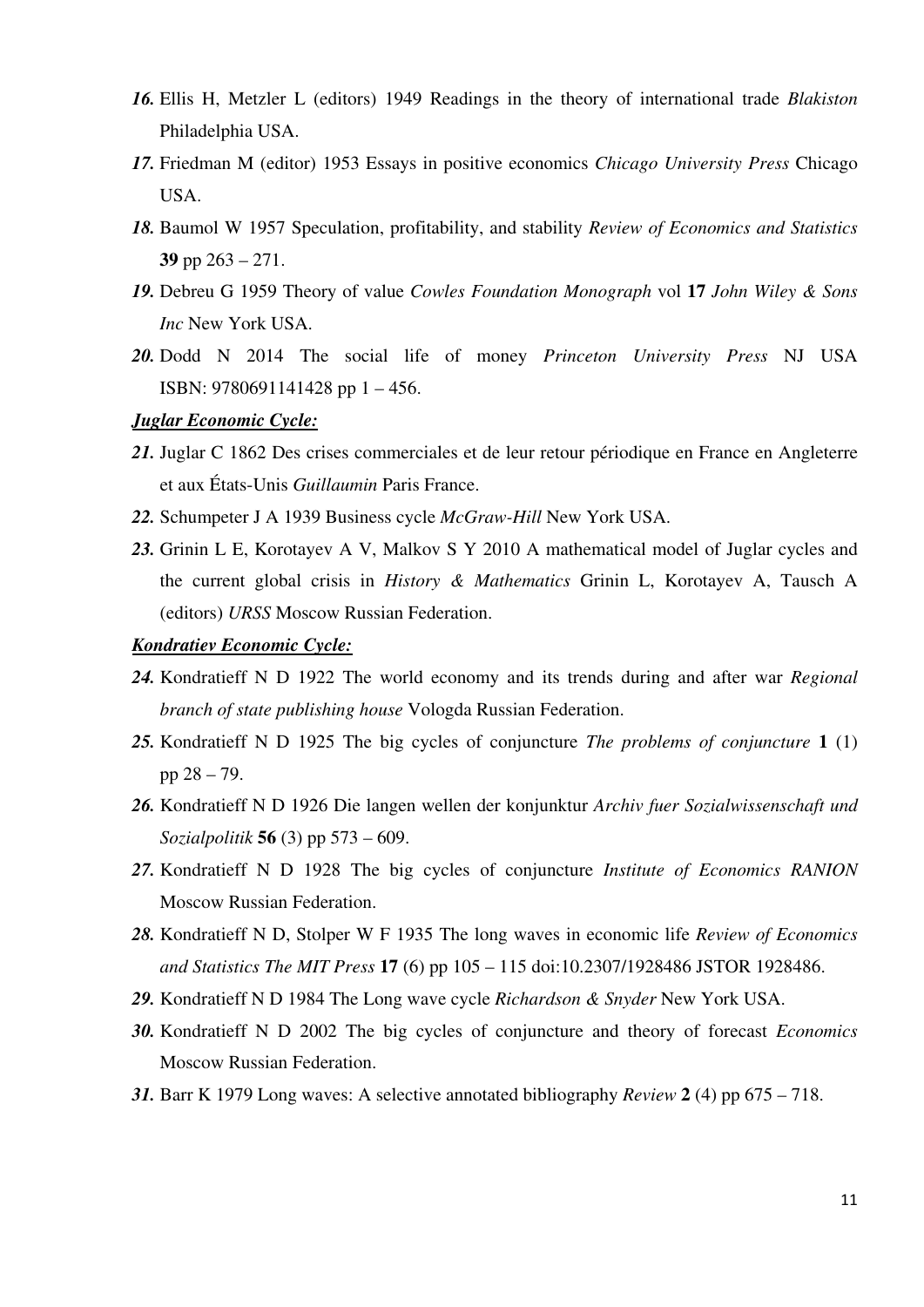- *32.* Cleary M N, Hobbs G D 1983 The fifty year cycle: A look at the empirical evidence *in Long Waves in the World Economy* Freeman Chr (editor) *Butterworth* London UK pp 164 – 182.
- *33.* Bieshaar H, Kleinknecht A 1984 Kondratieff long waves in aggregate output? An econometric test *Konjunkturpolitik* **30** (5) pp 279 – 303.
- *34.* Berry B J L 1991 Long wave rhythms in economic development and political behavior *Johns Hopkins University Press* Baltimore MD USA.
- *35.* Diebolt C, Doliger C 2006 Economic cycles under test: A spectral analysis *in Kondratieff Waves, Warfare and World Security* Devezas T C (editor) *IOS Press* Amsterdam The Netherlands pp 39 – 47.
- *36.* Eklund K 1980 Long waves in the development of capitalism? *Kyklos* **33** (3) pp 383 419.
- *37.* Forrester J W 1978 Innovation and the economic long wave *MIT System Dynamics Group Working Paper* Massachusetts Institute of Technology Cambridge USA.
- *38.* Forrester J W 1981 The Kondratieff cycle and changing economic conditions *MIT System Dynamics Group Working Paper* Massachusetts Institute of Technology Cambridge USA.
- *39.* Forrester J W 1985 Economic conditions ahead: Understanding the Kondratieff wave *Futurist* **19** (3) pp 16 – 20.
- *40.* Freeman C 1987 Technical innovation, diffusion, and long cycles of economic development *in* The long-wave debate Vasko T (editor) *Springer* Berlin Germany pp 295–309.
- *41.* Freeman C, Louçã F 2001 As time goes by: From the industrial revolutions to the information revolution *Oxford University Press* Oxford UK.
- *42.* Garvy G 1943 Kondratieff's theory of long cycles *Review of Economic Statistics* **25** (4) pp 203 – 220.
- *43.* Glismann H H, Rodemer H, Wolter W 1983 Long waves in economic development: Causes and empirical evidence *in Long Waves in the World Economy* Freeman Chr (editor) *Butterworth* London UK pp 135 – 163.
- *44.* Goldstein J 1988 Long cycles: Prosperity and war in the modern age *Yale University Press* New Haven CT USA.
- *45.* Kuczynski Th 1978 Spectral analysis and cluster analysis as mathematical methods for the periodization of historical processes: Kondratieff cycles – Appearance or reality? *Proceedings of the Seventh International Economic History Congress* vol **2** International Economic History Congress Edinburgh UK pp 79–86.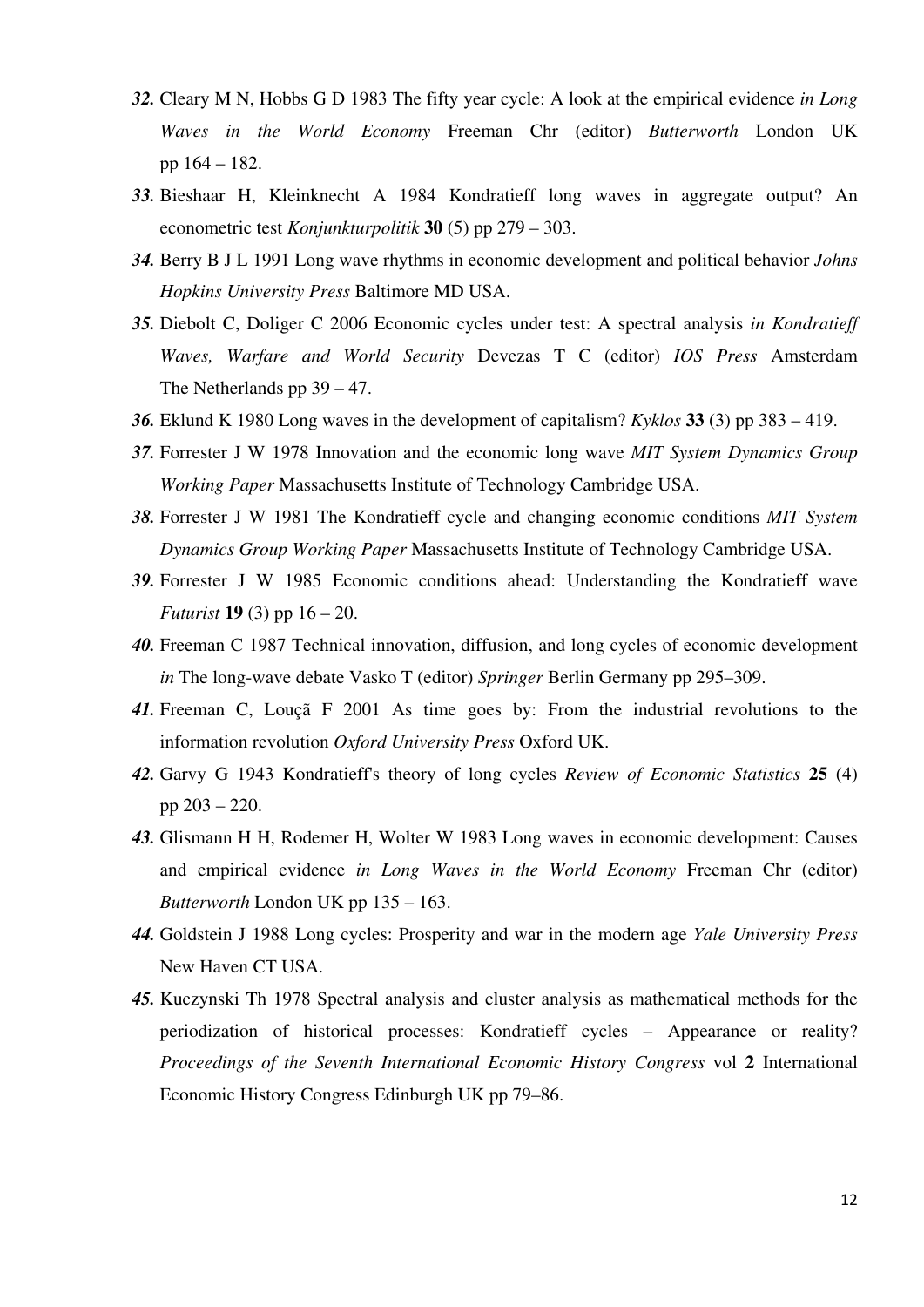- *46.* Kuczynski Th 1982 Leads and lags in an escalation model of capitalist development: Kondratieff cycles reconsidered *Proceedings of the Eighth International Economic History Congress* vol **B3** International Economic History Congress Budapest Hungary pp 27.
- *47.* Linstone H A 2006 The information and molecular ages: Will K-waves persist? *Kondratieff Waves, Warfare and World Security* edited by Devezas T C *IOS Press* Amsterdam The Netherlands pp 260 – 269.
- *48.* Mandel E 1980 Long waves of capitalist development *Cambridge University Press* Cambridge UK.
- *49.* Metz R 1992 Re-examination of long waves in aggregate production series *New Findings in Long Wave Research* Kleinknecht A, Mandel E, Wallerstein I (editors) *St. Martin's* New York USA pp 80 – 119.
- *50.* Metz R 1998 Langfristige wachstumsschwankungen Trends, zyklen, strukturbrüche oder zufall Kondratieffs *Zyklen der Wirtschaft. An der Schwelle neuer Vollbeschäftigung?* Thomas H, Nefiodow L A, Herford (editors) pp 283 – 307.
- *51.* Metz R 2006 Empirical evidence and causation of Kondratieff cycles *Kondratieff Waves, Warfare and World Security* Devezas T C (editor) *IOS Press* Amsterdam The Netherlands pp 91 – 99.
- *52.* Modelski G 2001 What causes K-waves? *Technological Forecasting and Social Change* **68**  pp  $75 - 80$ .
- *53.* Modelski G 2006 Global political evolution, long cycles, and K-waves *Kondratieff Waves, Warfare and World Security* Devezas T C (editor) *IOS Press* Amsterdam The Netherlands pp 293 – 302.
- *54.* Modelski G, Thompson W R 1996 Leading sectors and world politics: The co-evolution of global politics and economics *University of South Carolina Press* Columbia SC USA.
- *55.* Summers L H 1986 Some skeptical observations on real business cycle theory *Federal Reserve Bank of Minneapolis Quarterly Review* **10** pp 23 – 27.
- *56.* Papenhausen Ch 2008 Causal mechanisms of long waves *Futures* **40** pp 788 794.
- *57.* Perez C 2002 Technological revolutions and financial capital The dynamics of bubbles and golden ages *Edward Elgar* Cheltenhem UK.
- *58.* Rennstich J K 2002 The new economy, the leadership long cycle and the nineteenth K-wave *Review of International Political Economy* **9** pp 150 – 182.
- *59.* Rostow W W 1975 Kondratieff, Schumpeter and Kuznets: Trend periods revisited *Journal of Economic History* **25** (4) pp 719 – 753.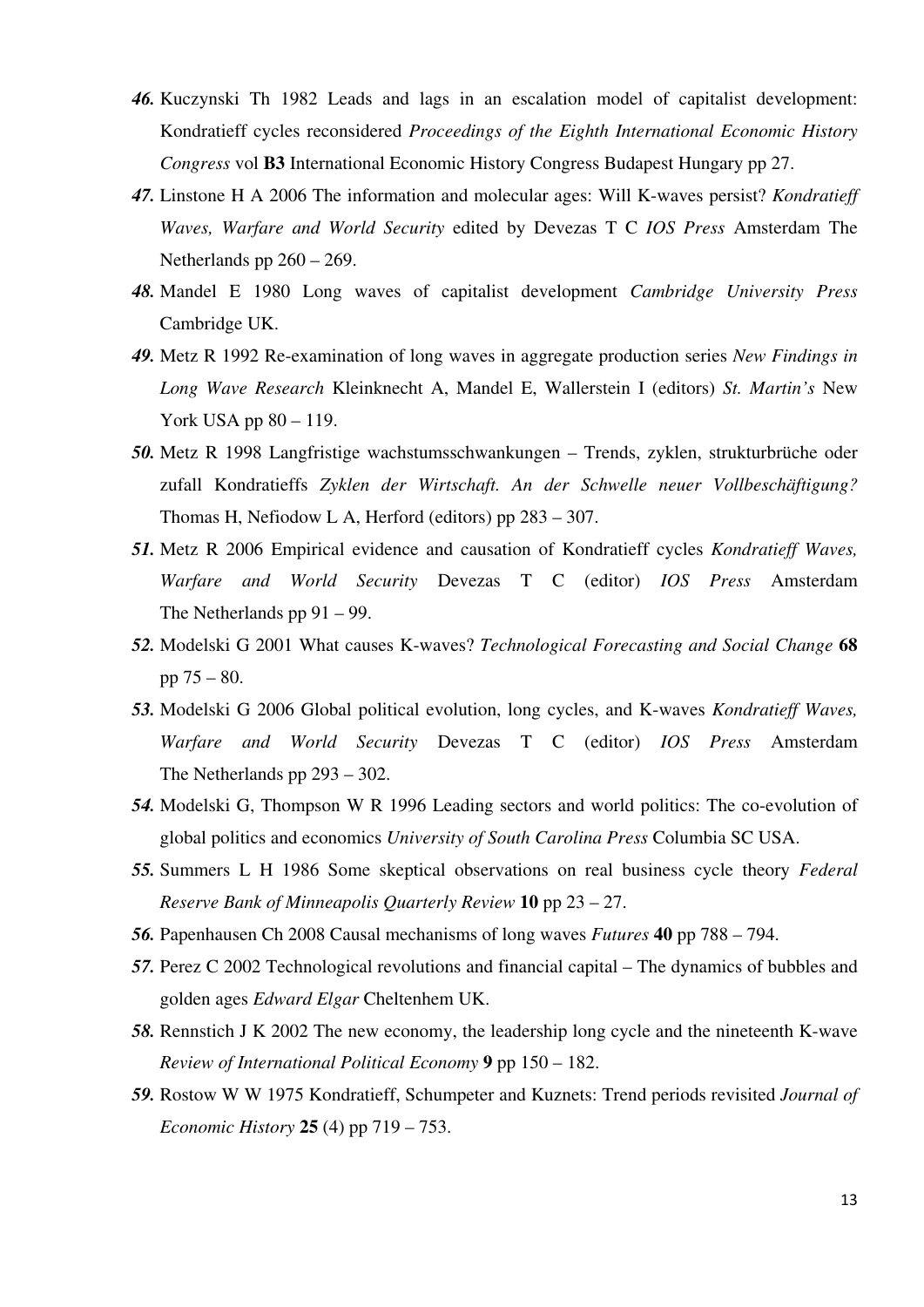- *60.* Rumyantseva S Yu 2003 Long waves in economics: Multifactor analysis *St. Petersburg University Publishing House* St. Petersburg Russian Federation.
- *61.* Silberling N J 1943 The dynamics of business: An analysis of trends, cycles, and time relationships in American economic activity since 1700 and their bearing upon governmental and business policy *McGraw-Hill* New York USA.
- *62.* Solomou S 1989 Phases of economic growth, 1850–1973: Kondratieff waves and Kuznets swings *Cambridge University Press* Cambridge UK.
- *63.* Thompson W 2007 The Kondratieff wave as global social process *in World System History, Encyclopedia of Life Support Systems* Modelski G (editor) *EOLSS Publishers* Oxford UK http://www.eolss.net.
- *64.* Tinbergen J 1981 Kondratiev cycles and so-called long waves: The early research *Futures* **13**  $(4)$  pp  $258 - 263$ .
- *65.* Tylecote A 1992 The long wave in the world economy *Routledge* London UK.
- *66.* Van der Zwan A 1980 On the assessment of the Kondratieff cycle and related issues *in Prospects of Economic Growth* Kuipers S K, Lanjouw G J (editors) North-Holland Oxford UK pp 183 – 222.
- *67.* Van Duijn J J 1979 The long wave in economic life *De Economist* **125** (4) pp 544 576.
- *68.* Van Duijn J J 1981 Fluctuations in innovations over time *Futures* **13**(4) pp 264 275.
- *69.* Van Duijn J J 1983 The long wave in economic life *Allen and Unwin* Boston MA USA.
- *70.* Van Ewijk C 1982 A spectral analysis of the Kondratieff cycle *Kyklos* **35** (3) pp 468 – 499.
- *71.* Wallerstein I 1984 Economic cycles and socialist policies *Futures* **16** (6) pp 579 585.
- *72.* Zarnowitz V 1985 Recent work on business cycles in historical perspective: Review of theories and evidence *Journal of Economic Literature* **23** (2) pp 523 – 580.
- *73.* Korotayev A V, Tsirel S V 2010 A spectral analysis of world GDP dynamics: Kondratieff waves, Kuznets swings, Juglar and Kitchin cycles in global economic development, and the 2008–2009 economic crisis *Structure and Dynamics* vol **4** issue 1 pp 1 – 55 http://www.escholarship.org/uc/item/9jv108xp .
- *74.* Cooley Th (editor) 1995 Frontiers of business cycle research *Princeton University Press* USA ISBN 0-691-04323-X.

## *Kitchin Economic Cycle:*

*75.* Kitchin J 1923 Cycles and trends in economic factors *Review of Economics and Statistics The MIT Press* **5** (1) pp 10 – 16 doi:10.2307/1927031 JSTOR 1927031.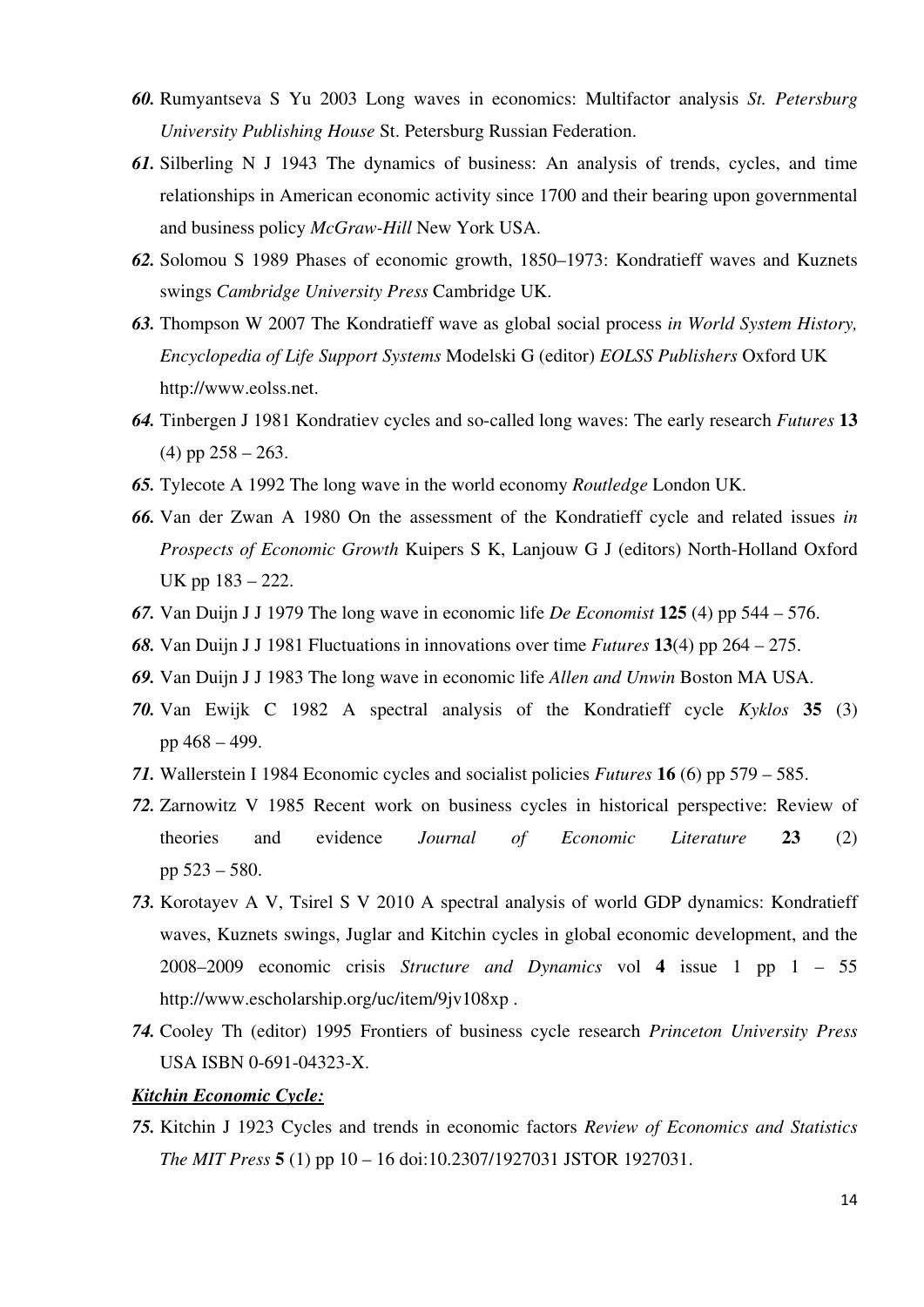## *Kuznets Economic Cycle:*

- *76.* Kuznets S 1924 Economic system of Dr. Schumpeter *M. Sc. Thesis under Prof. Wesley Clair Mitchell* Columbia University NY USA.
- *77.* Kuznets S 1930 Secular movements in production and prices *Ph. D. Thesis under Prof. Wesley Clair Mitchell* Columbia University NY USA.
- *78.* Kuznets S 1930 Secular movements in production and prices. Their nature and their bearing upon cyclical fluctuations *Houghton Mifflin* Boston USA.
- *79.* Kuznets S 1937 National income and capital formation, 1919 1935.
- *80.* Kuznets S 1941 National income and its composition, 1919 1938.
- *81.* Kuznets S March 1955 Economic growth and income inequality *American Economic Review* **45** pp  $1 - 28$ .
- *82.* Kuznets S 1963 Quantitative aspects of the economic growth of nations, VIII: The distribution of income by size *Economic Development and Cultural Change* **11** pp 1 – 92.
- *83.* Kuznets S 1966 Modern economic growth: Rate, structure, and spread.
- *84.* Kuznets S 1968 Toward a theory of economic growth, with reflections on the economic growth of modern nations.
- *85.* Kuznets S 1971 Economic growth of nations: Total output and production structure.
- *86.* Kuznets S 1973 Population, capital and growth.
- *87.* Kuznets S 1973 Modern economic growth: Findings and reflections *American Economic Review* **63** pp 247 – 58.
- *88.* Abramovitz M 1961 The nature and significance of Kuznets cycles *Economic Development and Cultural Change* **9** (3) pp 225 – 248.
- *89.* Abramovitz M March 1986 Simon Kuznets 91901 1985) *The Journal of Economic History* vol **46** no 1 pp 241 – 246.
- *90.* Lundberg E 1971 Simon Kuznets contributions to economics *The Swedish Journal of Economics* **73** (4) pp 444 – 459 DOI:10.2307/3439225, JSTOR 3439225.
- *91.* Hozelitz B F January 1983 Bibliography of Simon Kuznets *Economic Development and Cultural Change* vol **31** no 2 pp 433 – 454.
- *92.* Ben-Porath Y April 1988 Simon Kuznets in person and in writing *Economic Development and Cultural Change* vol **36** no 3 pp 435 – 447.
- *93.* Street J H June 1988 The contribution of Simon S. Kuznets to institutionalist development theory *Journal Economic Issues* vol **22** no 2 pp 499 – 509.
- *94.* Kapuria-Foreman V, Perlman M November 1995 An economic historian's economist: Remembering Simon Kuznets *The Economic Journal* **105** pp 1524 – 1547.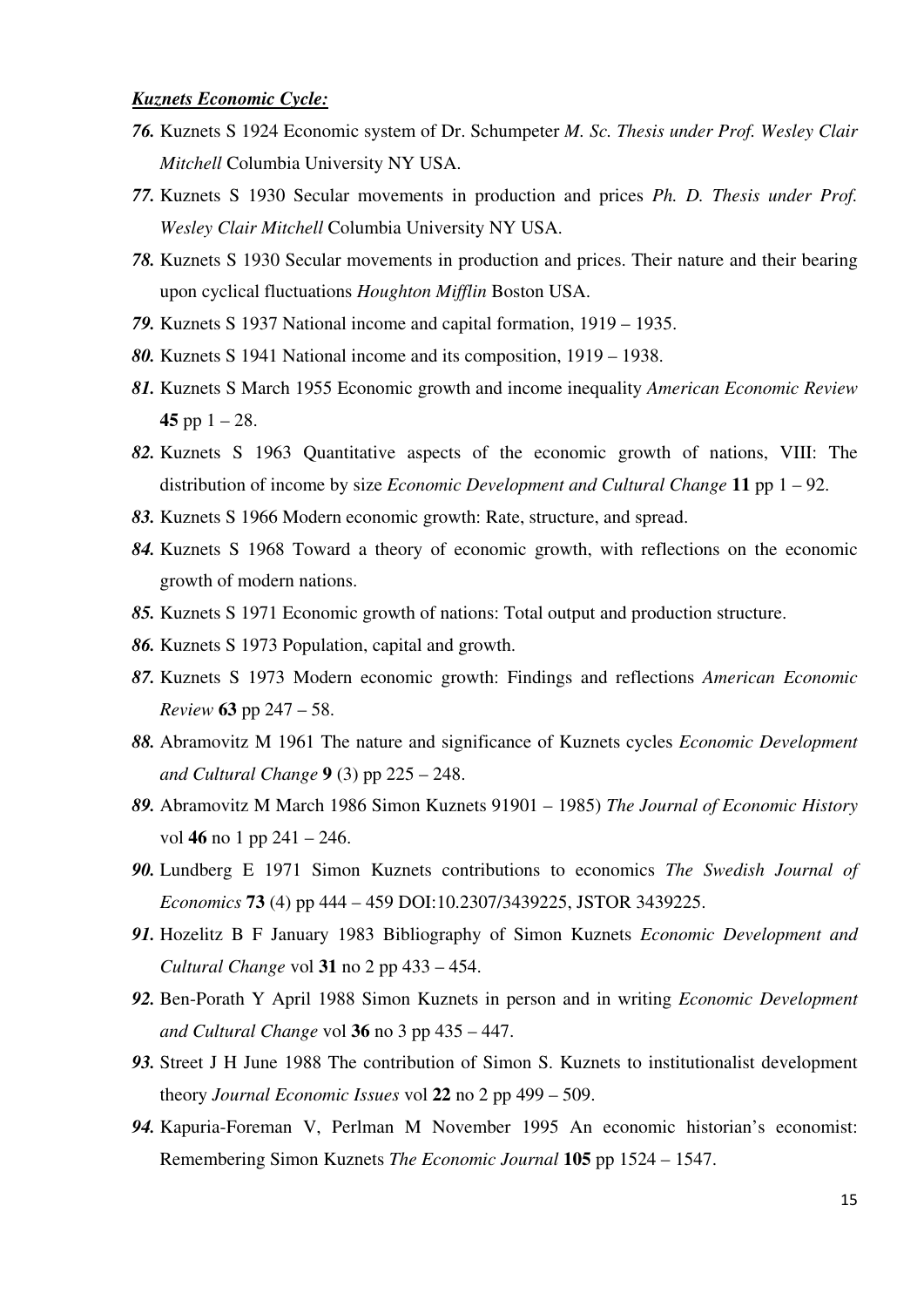- *95.* Fogel R W 2000 Simon S. Kuznets: April 30, 1901 July 9, 1985 *NBER Working Paper no W7787* NBER USA.
- *96.* Fogel R W, Fogel E M, Guglielmo M, Grotte N 2013 Political arithmetic: Simon Kuznets and the empirical tradition in economics *University of Chicago Press* Chicago USA ISBN 0-226-25661-8.
- *97.* Syed M K, Mohammad M J 2004 Revisiting Kuznets hypothesis: An analysis with time series and panel data *Bangladesh Development Studies* **30** (3-4) pp 89 – 112.
- *98.* Diebolt C, Doliger C 2008 New international evidence on the cyclical behaviour of output: Kuznets swings reconsidered. Quality & quantity. *International Journal of Methodology* **42** (6) pp 719 – 737.
- *99.* Wikipedia Simon Kuznets Economist *Wikipedia* USA www.wikipedia.org.

# *Accurate Characterization of Properties of Economic Cycles:*

- *100.* George H 1881, 2009 Progress and poverty *Kegan Paul* USA; reissued by *Cambridge University Press* Cambridge UK ISBN 978-1-108-00361-2.
- *101.* Schumpeter J A 1939 Business cycle *McGraw-Hill* New York USA.
- *102.* Burns A F, Mitchell W C 1946 Measuring business cycles *National Bureau of Economic Research* New York USA.
- *103.* Dupriez L H 1947 Des mouvements economiques generaux vol **2** pt 3 *Institut de Recherches Economiques et Sociales de 1'Universite de Louvain* Belgium.
- *104.* Samuelson P A 1947 Foundations of economic analysis *Harvard University Press* Cambridge MA USA.
- *105.* Hicks J R 1950 A contribution to the theory of the trade cycle *Oxford University Press* Oxford UK.
- *106.* Inada K, Uzawa H 1972 Economical development and fluctuations *Iwanami* Tokyo Japan.
- *107.* Bernanke B S 1979 Long-Term Commitments, Dynamic Optimization, and the Business Cycle *Ph. D. Thesis* Department of Economics Massachusetts Institute of Technology USA.
- *108.* Marchetti C 1980 Society as a learning system: Discovery, invention, and innovations cycles revisited *Technological Forecast and Social Change* **18** pp 257 – 282.
- *109.* Kleinknecht A 1981 Innovation, accumulation, and crisis: Waves in economic development? *Review* **4** (4) pp 683 – 711.
- *110.* Dickson D 1983 Technology and cycles of boom and bust *Science* **219** (4587) pp 933 – 936.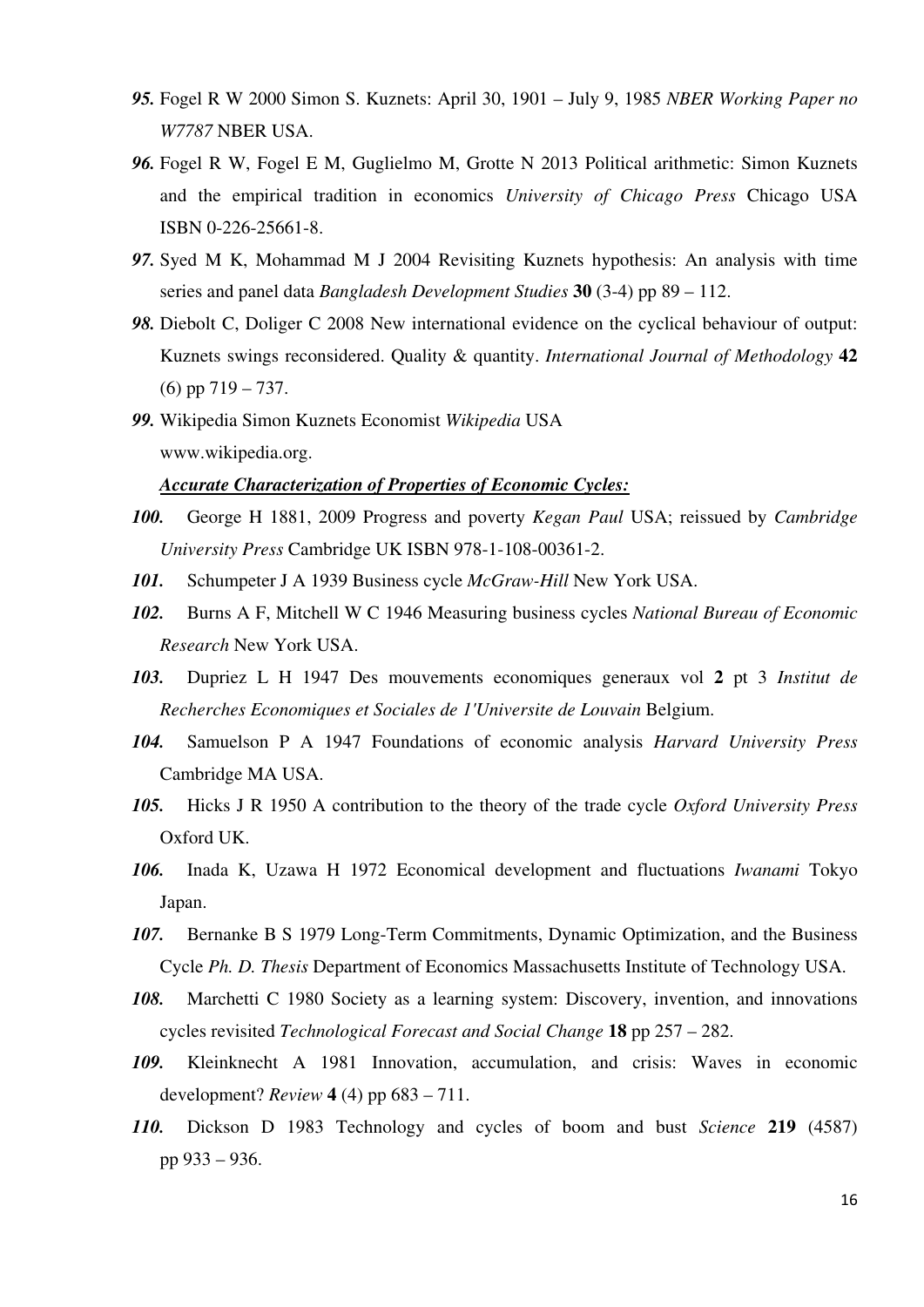- *111.* Hodrick R J, Prescott E C 1997 Postwar U.S. business cycles: An empirical investigation *Journal of Money, Credit, and Banking* vol **29** no 1 pp 1 – 16.
- *112.* Baxter M, King R G 1999 Measuring business cycles: Approximate band-pass filters for economic time series *Review of Economics and Statistics* **81** (4) pp 575 – 593.
- *113.* Kim Ch-J, Nelson Ch 1999 Has the U.S. economy become more stable? A Bayesian approach based on a Markov-switching model of the business cycle *Review of Economics and Statistics*.
- *114.* McConnell M, Pérez-Quirós G 2000 Output fluctuations in the United States: What has changed since the early 1980s? *American Economic Review*.
- *115.* Devezas T C, Corredine J T 2001 The biological determinants of long-wave behavior in socioeconomic growth and development *Technological Forecasting & Social Change* **68** pp  $1 - 57$ .
- *116.* Devezas T C, Corredine J T 2002 The nonlinear dynamics of technoeconomic systems. An informational interpretation *Technological Forecasting & Social Change* **69** pp 317 – 357.
- *117.* Devezas T C (editor) 2006 *Kondratieff Waves, Warfare and World Security IOS Press* Amsterdam The Netherlands.
- *118.* Arnord L 2002 Business cycle theory *Oxford University Press* Oxford UK 2002.
- *119.* Stock J, Watson M 2002 Has the business cycle changed and why? *NBER Macroeconomics Annual* NBER USA.
- *120.* Helfat C E, Peteraf M A 2003 The dynamic resource-based view: Capability life cycles *Strategic Management Journal* **24** (10) pp 997 – 1010.
- *121.* Sussmuth B 2003 Business cycles in the contemporary World *Springer* Berlin Heidelberg Germany.
- *122.* Hirooka M 2006 Innovation dynamism and economic growth: A nonlinear perspective *Edward Elgar* Cheltenham UK Northampton MA USA.
- *123.* Kleinknecht A, Van der Panne G 2006 Who was right? Kuznets in 1930 or Schumpeter in 1939? in *Kondratieff Waves, Warfare and World Security* Devezas T C (editor) *IOS Press* Amsterdam The Netherlands pp 118 – 127.
- *124.* Jourdon Ph 2008 La monnaie unique Europeenne et son lien au developpement economique et social coordonne: une analyse cliometrique *Thèse Universite Montpellier* France.
- *125.* Taniguchi M, Bando M, Nakayama A 2008 Business cycle and conserved quantity in economics *Journal of the Physical Society of Japan* vol **77** no 11.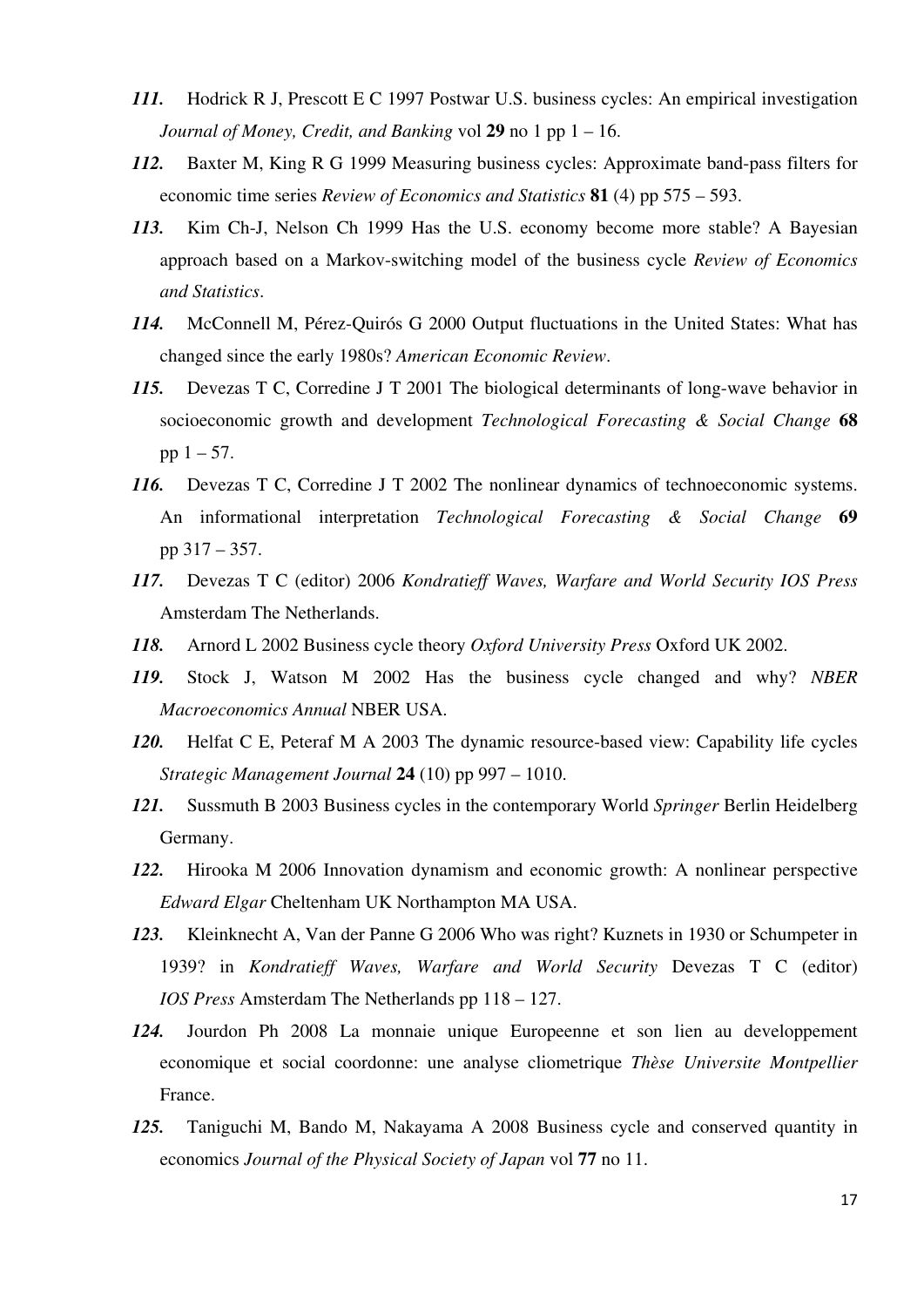- *126.* Drehmann M, Borio C, Tsatsaronis K 2011 Anchoring countercyclical capital buffers: The role of credit aggregates *International Journal of Central Banking* vol **7** no 4 pp 189 – 240.
- *127.* Iyetomi H, Nakayama Y, Yoshikawa H, Aoyama H, Fujiwara Y, Ikeda Y, Souma W 2011 *Journal of the Japanese and International Economies* **25** 246.
- *128.* Ikeda Y, Aoyama H, Fujiwara Y, Iyetomi H, Ogimoto K, Souma W and Yoshikawa H 2012 Coupled oscillator model of the business cycle with fluctuating goods markets *Progress of Theoretical Physics Supplement* no 194 pp 111 – 121.
- *129.* Swiss National Bank 2012 Swiss National Bank financial stability report 2012 http://www.snb.ch/en/mmr/reference/stabrep\_2012/source/stabrep\_2012.en.pdf .
- *130.* Swiss National Bank 2013 Countercyclical capital buffer: Proposal of the Swiss National Bank and decision of the Federal Council http://www.snb.ch/en/mmr/reference/pre\_20130213/source/pre\_20130213.en.pdf .
- 131. Uechi L, Akutsu T 2012 Conservation laws and symmetries in competitive systems *Progress of Theoretical Physics Supplement* no 194 pp 210 – 222.
- *132.* Central Banking Newsdesk 2013 Swiss board member supports counter-cyclical capital buffer

http://www.centralbanking.com/central-banking/speech/2203857/swiss-board-member-

supportscountercyclical-capital-buffer .

- *133.* Union Bank of Switzerland 2013 UBS outlook Switzerland http://www.ubs.com/global/en/wealth\_management/wealth\_management\_research/ubs\_outlo ok\_ch.html .
- *134.* Wikipedia 2015 Business cycle *Wikimedia* California USA www.wikimedia.org.

# *Disruptive Innovation in Terms of Economics Science:*

- *135.* Schumpeter J A 1911; 1939, 1961 Theorie der wirtschaftlichen entwicklung; The theory of economic development: An inquiry into profits, capital, credit, interest and the business cycle Redvers Opie (translator) *OUP* New York USA.
- *136.* Schumpeter J A 1939 Business cycle *McGraw-Hill* New York USA.
- *137.* Schumpeter J A 1947 The creative response in economic history *Journal of Economic History* vol **7** pp 149 – 159.
- *138.* Solow R H August 1957 Technical change and the aggregate production function *Review of Economics and Statistics* **39** pp 214 – 231.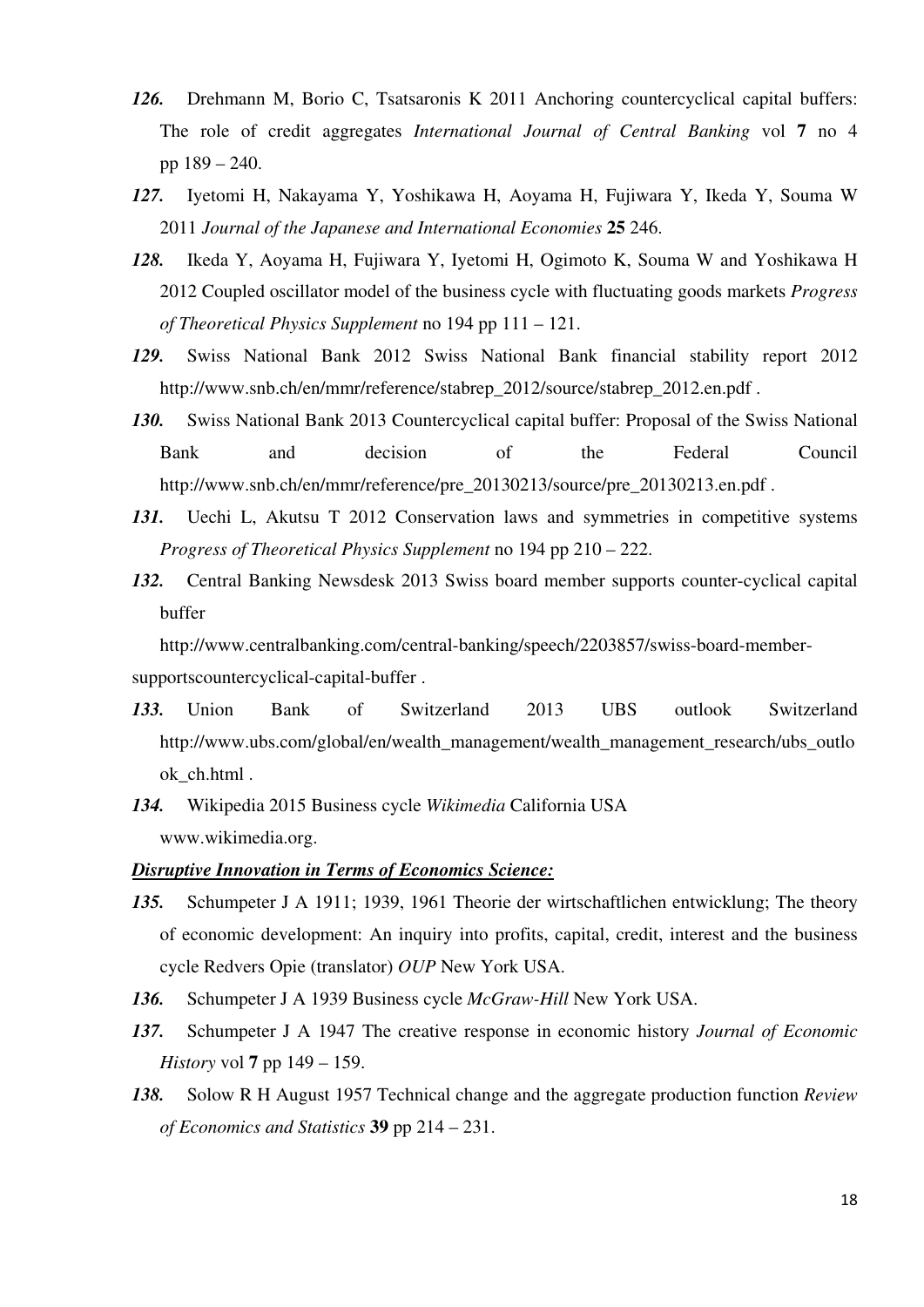- *139.* Christensen C M June 16, 1977 Fatal attraction: The dangers of too much technology *Computerworld Leadership Series* pp 3 – 11.
- *140.* Christensen C M Fall 1992a Exploring the limits of the technology S-curve, Part 1: Component Technologies *Production and Operations Management* **1** pp 334 – 357.
- 141. Christensen C M Fall 1992b Exploring the limits of the technology S-curve, Part 2: Architectural technologies *Production and Operations Management* **1** pp 358 – 366.
- *142.* Bower J L, Christensen C M January February 1995 Disruptive technologies: Catching the wave *Harvard Business Review* **73** no 1 pp 43 – 53.
- *143.* Bower J L, Christensen C M 1997 Disruptive technologies: Catching the wave *in* Seeing differently: Insights on innovation Brown J S (editor) *Harvard Business School Press* Boston MA USA.
- *144.* Christensen C M 1997 The innovator's dilemma: When new technologies cause great firms to fail *Harvard Business School Press* Boston MA USA.
- *145.* Christensen C M, Armstrong E G Spring 1998 Disruptive technologies: A credible threat to leading programs in continuing medical education? *Journal of Continuing Education in the Health Professions* **69** no 80 pp 69 – 80.
- *146.* Christensen C M 1998 The evolution of innovation *in* Technology management handbook Dorf R (editor) *CRC Press* Boca Raton FL USA.
- *147.* Christensen C M December 1998 Disruptive technologies: Catching the wave TN *Harvard Business School Teaching Note 699 - 125*.
- *148.* Christensen C M, Cape E G December 1998 Disruptive technology a heartbeat away: Ecton, Inc *Harvard Business School Case 699 - 018*.
- *149.* Christensen C M April 1999a Value networks and the impetus to change: Managing innovation: Overview teaching note for module 1 *Harvard Business School Teaching Note 699 - 163*.
- *150.* Christensen C M April 1999b Finding new markets for new and disruptive technologies: Managing innovation, overview teaching note for module 2 *Harvard Business School Teaching Note 699 - 164*.
- *151.* Christensen C M April 1999c Teradyne: The Aurora project & Teradyne: Corporate management of disruptive change, TN *Harvard Business School Teaching Note 399 - 087*.
- *152.* Christensen C M, Dann J June 1999 Processes of strategy definition and implementation, The *Harvard Business School Background Note 399 - 179*.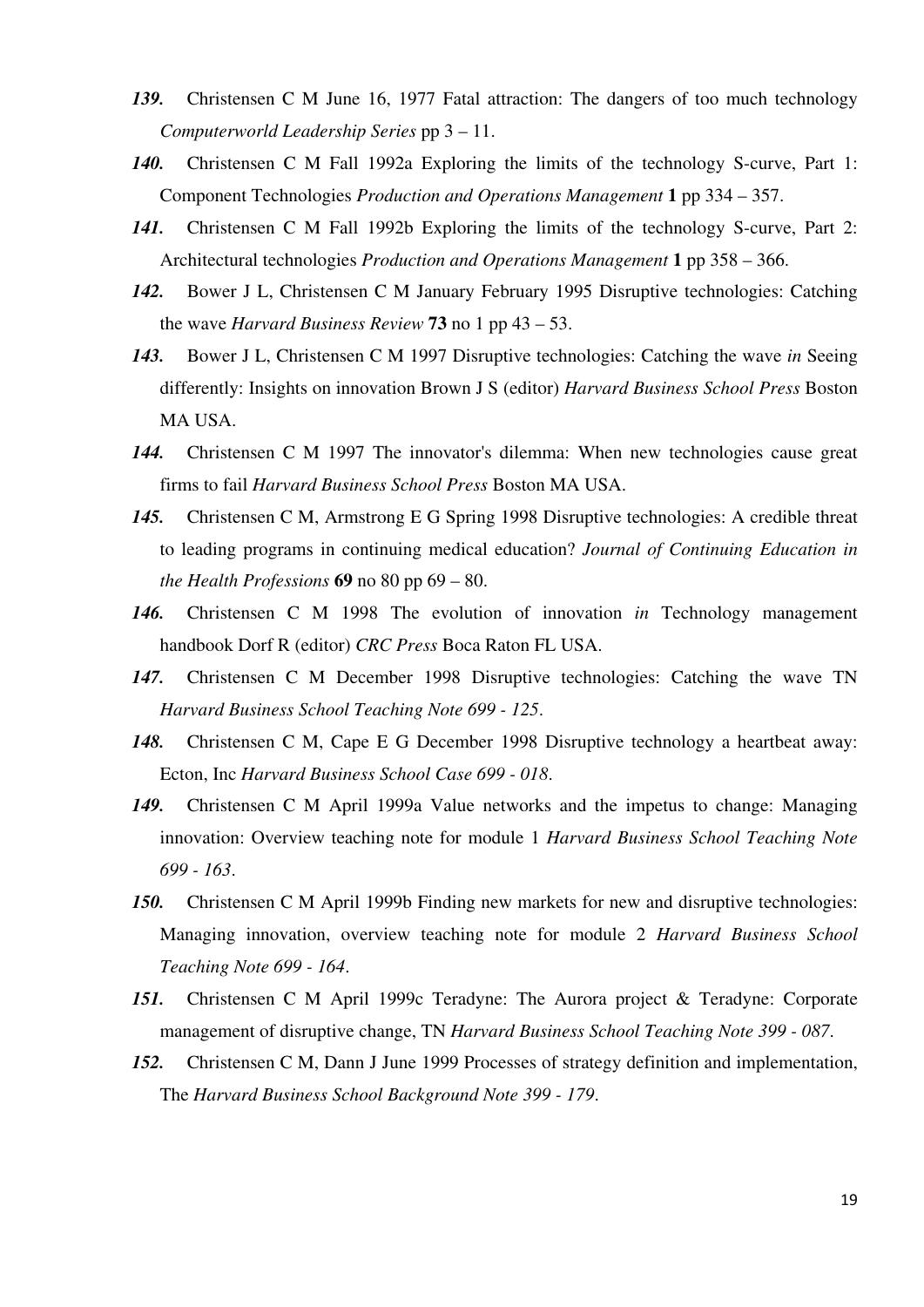- *153.* Bower J L, Christensen C M 1999 Disruptive technologies: Catching the wave Ch 29 *in* The entrepreneurial venture 2<sup>nd</sup> edition Sahlman W A, Stevenson H H, Roberts M J, Bhide A V pp 506 – 520 *Harvard Business School Press* Boston MA USA.
- *154.* Christensen C M 1999a Innovation and the general manager *Irwin McGraw-Hill* Homewood IL USA.
- *155.* Christensen C M 1999b Impact of disruptive technologies in telecommunications in Bringing PC economies to the telecommunications industry *PulsePoint Communications*.
- *156.* Christensen C M, Tedlow R S January February 2000 Patterns of disruption in retailing *Harvard Business Review* **78** no 1 pp 42 – 45.
- *157.* Christensen C M, Donovan T March 2000 Disruptive technology a heartbeat away: Ecton, Inc TN *Harvard Business School Teaching Note 600 - 129*.
- *158.* Christensen C M, Overdorf M March April 2000 Meeting the challenge of disruptive change *Harvard Business Review* **78** no 2 pp 66 – 76.
- *159.* Christensen C M, Bohmer R M J, Kenagy J September October 2000 Will disruptive innovations cure health care? *Harvard Business Review* **78** no 5 pp 102 – 117.
- *160.* Christensen C M, Craig Th, Hart S March April 2001 The great disruption *Foreign Affairs* **80** no 2.
- *161.* Christensen C M Summer 2001 Assessing your organization's innovation capabilities *Leader to Leader* no 21 pp 27 – 37.
- *162.* Christensen C M, Milunovich S March 2002 Technology strategy: The theory and application of the Christensen model *Merrill Lynch Report Series*.
- *163.* Bass M J, Christensen C M April 2002 The future of the microprocessor business *IEEE Spectrum* **39** no 4.
- *164.* Anthony S D, Roth E A, Christensen C M April 2002 The policymaker's dilemma: The impact of government intervention on innovation in the telecommunications industry *Harvard Business School Working Paper no 02 - 075*.
- *165.* Kenagy J, Christensen C M May 2002 Disruptive innovation: A new diagnosis for health care's 'Financial flu' *Healthcare Financial Management* pp 62 – 66.
- *166.* Christensen C M, Johnson M W, Rigby D K Spring 2002 Foundations for growth: How to identify and build disruptive new businesses *MIT Sloan Management Review* **43** no 3.
- *167.* Kenagy J W, Christensen C M 2002 Disruptive innovation New diagnosis and treatment for the systemic maladies of healthcare *World Markets Series Business Briefing Global Healthcare 2002* pp 14 – 17.
- *168.* Christensen C M June 2002 The rules of innovation *Technology Review*.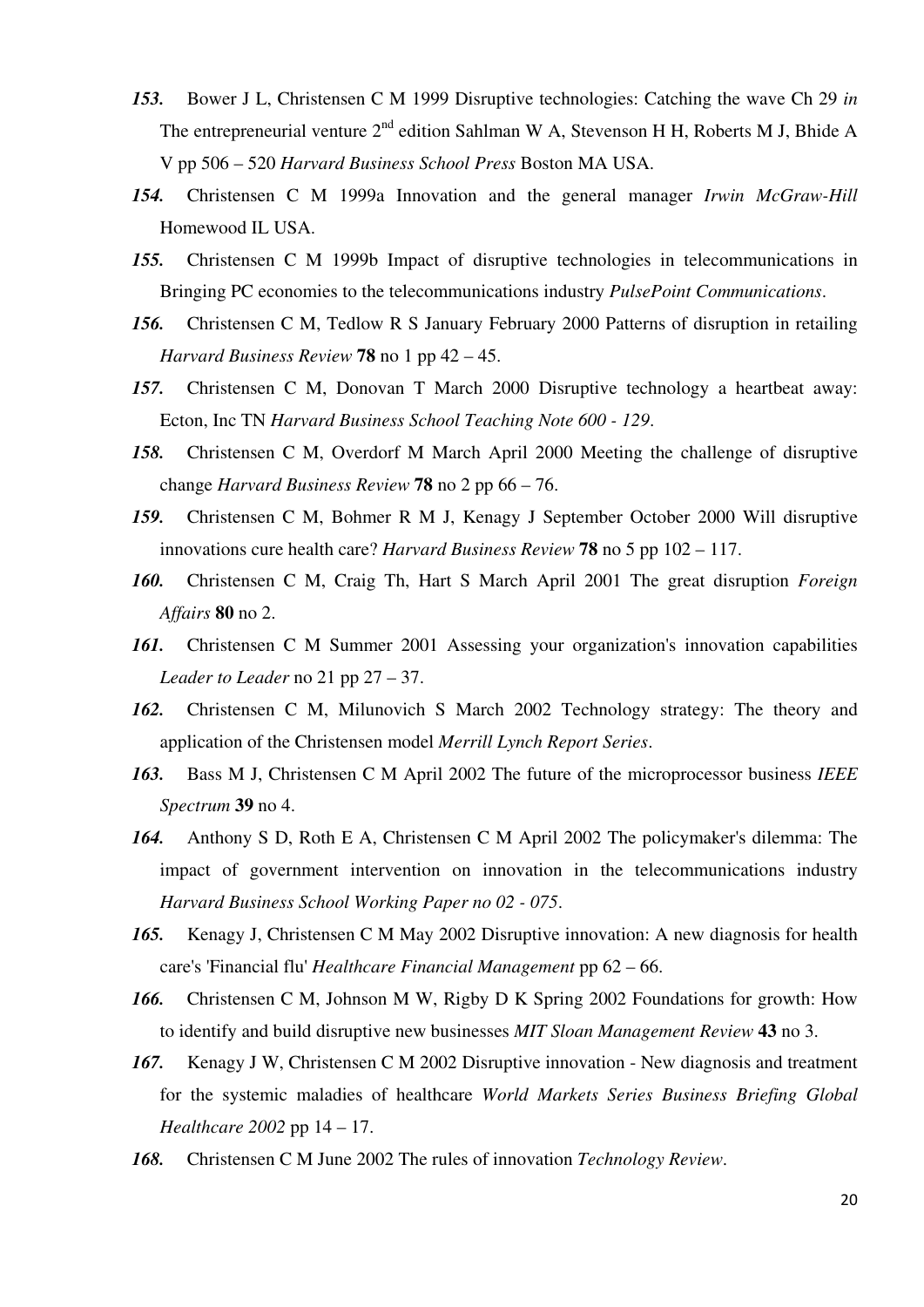- *169.* Hart S L, Christensen C M Fall 2002 The great leap: Driving innovation from the base of the global pyramid *MIT Sloan Management Review* **44** no 1 pp 51 – 56.
- *170.* Christensen C M, Verlinden M, Westerman G November 2002 Disruption, disintegration, and the dissipation of differentiability *Industrial and Corporate Change* **11** no 5 pp 955 – 993.
- *171.* Christensen C M 2003 The opportunity and threat of disruptive technologies *Harvard Business School Publishing Class Lecture* HBSP Product Number 1482C Boston MA USA.
- *172.* Shah Ch D, Brennan T A, Christensen C M April 2003 Interventional radiology: Disrupting invasive medicine.
- *173.* Christensen C M March April 2003 Beyond the innovator's dilemma *Strategy & Innovation* **1** no 1.
- *174.* Christensen C M, Raynor M E 2003 The innovator's solution: Creating and sustaining successful growth *Harvard Business School Press* Boston MA USA.
- *175.* Burgelman R A, Christensen C M, Wheelwright S C 2003 Strategic management of technology and innovation 4<sup>th</sup> edition *McGraw-Hill Irwin* USA.
- *176.* Christensen C M, Anthony S D January February 2004 Cheaper, faster, easier: Disruption in the service sector *Strategy & Innovation* **2** no 1.
- *177.* Christensen C M, Anthony S D, Roth E A 2004 Seeing what's next: Using the theories of innovation to predict industry change *Harvard Business School Press* Boston MA USA.
- *178.* Christensen C M January 2006 The ongoing process of building a theory of disruption *Journal of Product Innovation Management* **23** pp 39 – 55.
- *179.* Christensen C M, Baumann H, Ruggles R, Sadtler Th M December 2006 Disruptive innovation for social change *Harvard Business Review* **84** no 12.
- *180.* Christensen C M, Horn M B, Johnson C W 2008 Disrupting class: How disruptive innovation will change the way the World learns *McGraw-Hill* USA.
- *181.* Christensen C M, Grossman J H, Hwang J 2009 The innovator's prescription: A disruptive solution for health care *McGraw-Hill* USA.
- *182.* Dyer J H, Gregersen H B, Christensen C M December 2009 The innovator's DNA *Harvard Business Review* **87** no 12.
- *183.* Christensen C M, Donovan T May 2010 Disruptive IPOs? WR Hambrecht & Co *Harvard Business School Case 610-065*.
- *184.* Dyer J H, Gregersen H B, Christensen C M 2011 The innovator's DNA: Mastering the five skills of disruptive innovators *Harvard Business Press* Boston MA USA.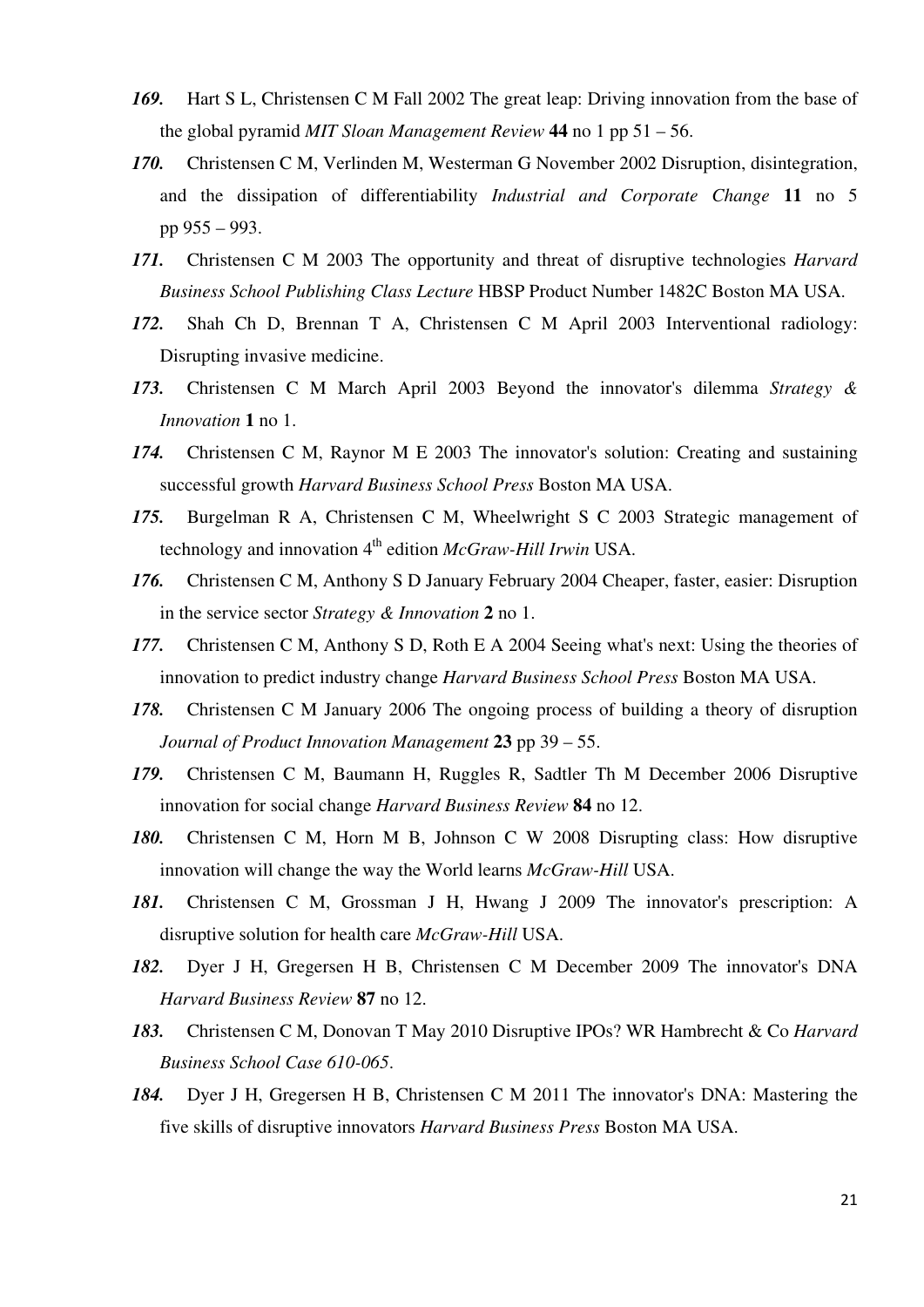- *185.* Christensen C M, Talukdar Sh, Alton R, Horn M B Spring 2011 Picking green tech's winners and losers *Stanford Social Innovation Review* USA.
- *186.* Christensen C M, Wang D, van Bever D October 2013 Consulting on the cusp of disruption *Harvard Business Review* **91** no 10 pp 106 – 114.
- *187.* Bhattacharya S, Ritter J R 1983 Innovation and communication: Signaling with partial disclosure *Review of Economic Studies* **50** pp 331 – 346.
- *188.* Scherer F M 1984 Innovation and growth: Schumpeterian perspectives *MIT Press* Cambridge MA USA.

*Probability Theory, Statistics Theory, Spectrum Analysis Theory, Brownian Movement Theory, Diffusion Theory, Chaos Theory, Information Communication Theory in Econometrics and Econophysics Sciences:*

- *189.* Huygens 1657 De ratiociniis in aleae ludo (On calculations in games of chance).
- *190.* Bernoulli J 171 3 Ars conjectandi (The art of guessing).
- *191.* Bernoulli D 1738, 1954 Specimen theoria novae de mensura sortis *Commentarii Academiae Scientiarium Imperialis Petropolitanae* Petropoli vol **5** pp 175 – 192; Exposition of a new theory on the measurements of risk Sommer L (translator) *Econometrica* vol **22** pp  $23 - 36.$
- *192.* De Moivre 1730 Miscellanea analytica supplementum (The analytic method).
- *193.* Fourier J-B J 1807-1822, 1878, 2009 Théorie Analytique de la Chaleur *Firmin Didot*, *Cambridge University Press* ISBN 978-1-108-00178-6, ISBN 978-1-108-00180-9.
- *194.* Fourier J-B J 1824 Mémoires de l'Académie Royale des Sciences de l'Institut de France **VII** pp 570 – 604

http://www.academie-

sciences.fr/activite/archive/dossiers/Fourier/Fourier\_pdf/Mem1827\_p569\_604.pdf .

- *195.* De Laplace 1812 Théorie analytique des probabilities *Paris* France.
- *196.* Bunyakovsky V Ya 1825 Rotary motion in a resistant medium of a set of plates of constant thickness and defined contour around an axis inclined with respect to the horizon *Ph D Thesis no 1* under Prof. Augustin - Louis Cauchy supervision *École Polytechnique* Paris France.
- *197.* Bunyakovsky V Ya 1825 Determination of the radius-vector in elliptical motion of planets *Ph D Thesis no 2* under Prof. Augustin - Louis Cauchy supervision *École Polytechnique* Paris France.
- *198.* Bunyakovsky V Ya 1825 Heat propagation in solids *Ph D Thesis no 3* under Prof. Augustin - Louis Cauchy supervision *École Polytechnique* Paris France.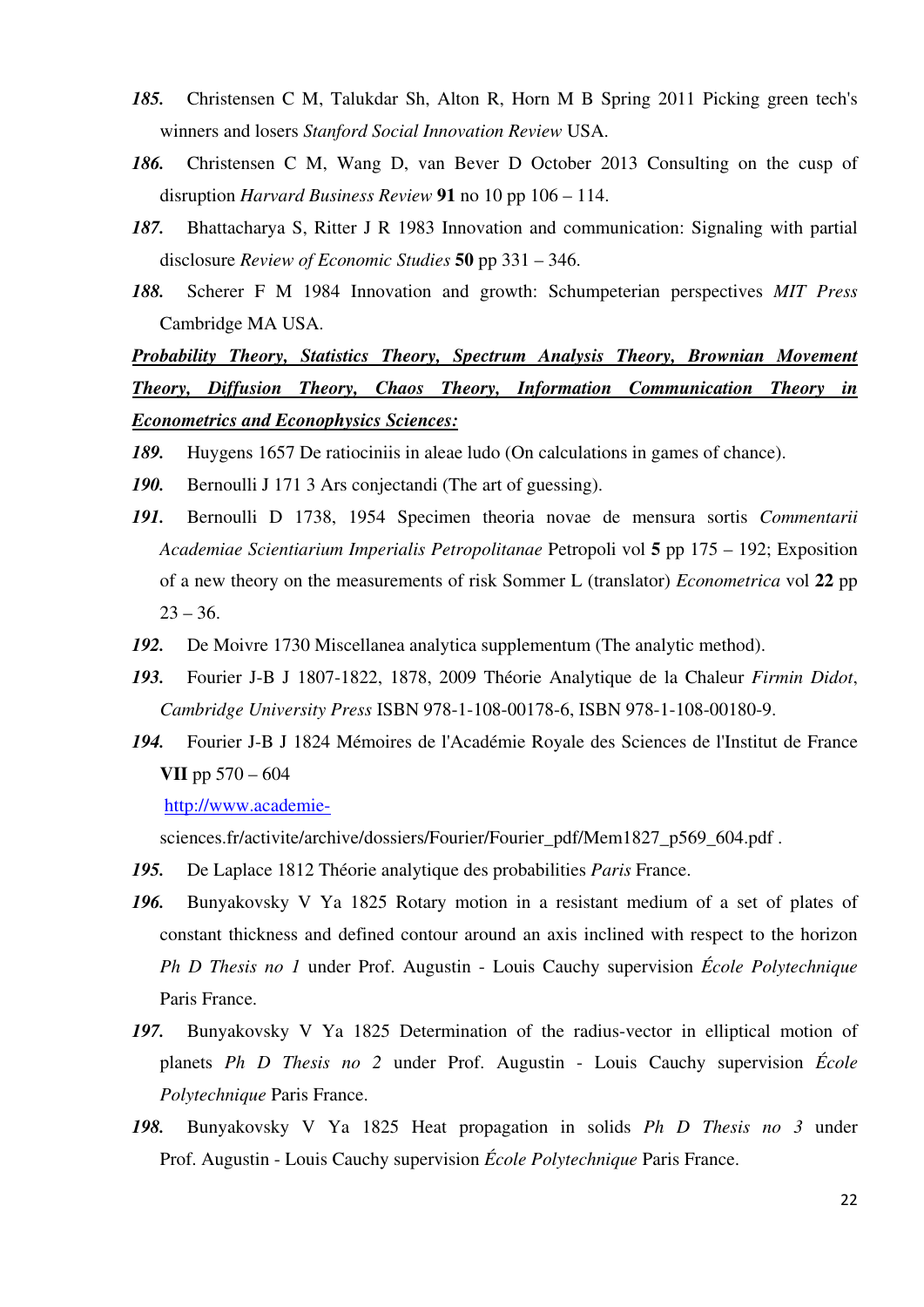- *199.* Bunyakovsky V Ya 1846 Foundations of the mathematical theory of probability *St. Petersburg* Russian Federation.
- *200.* Connor J J, Robertson E F (July) 2000 Viktor Yakovlevich Bunyakovsky (December 16, 1804 - December 12, 1889) *School of Mathematics and Statistics* University of St Andrews Scotland UK

http://www-history.mcs.st-andrews.ac.uk/Biographies/Bunyakovsky.html .

- *201. V Ya Bunyakovsky International Conference* (August 20 21) 2004 Private communications with conference participants on V Ya Bunyakovsky's mathematical theory of probability and its applications in econophysics and econometrics during a tour to Town of Bar Vinnytsia Region Ukraine *V Ya Bunyakovsky International Conference Institute of Mathematics of National Academy of Sciences of Ukraine (NASU)* Kyiv Ukraine www.imath.kiev.ua/~syta/bunyak .
- *202.* Chebyshev P L 1846 An experience in the elementary analysis of the probability theory *Crelle's Journal fur die Reine und Angewandte Mathematik*.
- *203.* Chebyshev P L 1867 Des valuers moyennes *Journal de Math'ematics Pures et Appliqu'ees* vol **12** pp 177 – 184.
- *204.* Chebyshev P L 1891 Sur deux theoremes relatifs aux probabilities *Acta Mathematica* vol **14**.
- *205.* Chebyshev P L 1936 Theory of probability: Lectures given in 1879 and 1880 Lyapunov A N (lecture notes writer) Krylov A N (editor) *Moscow - St Petersburg* Russian Federation.
- *206.* Markov A A 1890 On one problem by D I Mendeleev *Zapiski Imperatorskoi Akademii Nauk SPb* **62** pp 1 – 24.
- *207.* Markov A A 1899 Application des functions continues au calcul des probabilit´es *Kazan Bulletin* **9** (2) pp 29 – 34 Russian Federation.
- *208.* Markov A A 1900, 1912, 1913 Calculation of probabilities *St Petersburg* Russian Federation; Wahrscheinlichkeits-Rechnung *Teubner* Leipzig-Berlin Germany; 3rd edition *St Petersburg* Russian Federation.
- *209.* Markov A A 1906 Extension of law of big numbers on variables, depending from each other *Izvestiya Fiziko-Matematicheskogo Obschestva pri Kazanskom Universitete* 2nd series vol **15** (94) pp 135 – 156 Russian Federation.
- *210.* Markov A A 1907, 1910 Research on fine case of depending trials *Izvestiya Akademii Nauk SPb*  $6^{th}$  series vol **1** (93) pp  $61 - 80$ ; Recherches sur un cas remarquable d'epreuves dependantes *Acta Mathematica* **33** pp 87 – 104 Stockholm Sweden.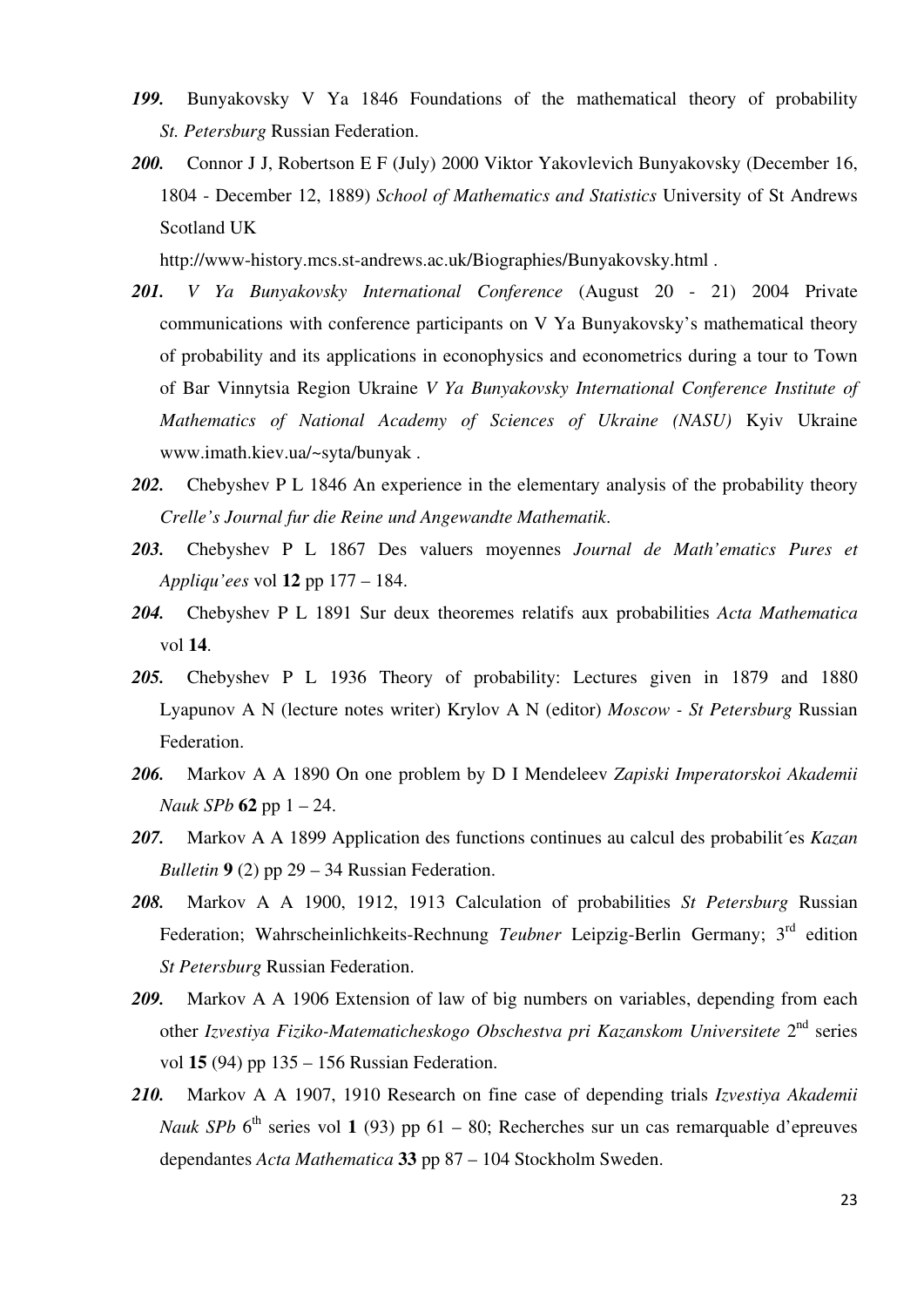- *211.* Markov A A 1908, 1912, 1971 Extension of limit theorems of calculation of probabilities to sum of variables, connected in chain *Zapiski Akademii Nauk po Fiziko-Matematicheskomu Otdeleniyu* 8th series vol **25** (3); Ausdehnung der Satze uber die Grenzwerte in der Wahrscheinlichkeitsrechnung auf eine Summe verketteter Grossen Liebmann H (translator) *in* Wahrscheinlichkeitsrechnung Markov A A (author) pp 272 – 298 *Teubner B G* Leipzig Germany; Extension of the limit theorems of probability theory to a sum of variables connected in a chain Petelin S (translator) *in* Dynamic probabilities systems Howard R A (editor) vol **1** pp 552 – 576 *John Wiley and Sons Inc* New York USA.
- *212.* Markov A A 1910 Research on common case of trials, connected in chain *Zapiski Akademii Nauk po Fiziko-Matematicheskomu Otdeleniyu* 8th series vol **25** (93) Russian Federation.
- *213.* Markov A A 1911 On one case of trials, connected in complex chain *Izvestiya Akademii Nauk SPb*  $6^{th}$  series vol **5** (93) pp 171 – 186 Russian Federation.
- *214.* Markov A A 1912 On trials of connected in chain unobserved events *Izvestiya Akademii Nauk SPb* 6<sup>th</sup> series vol 6 (98) pp 551 – 572 Russian Federation.
- *215.* Markov A A 1913 Example of statistical research on text of "Eugene Onegin", illustrating interconnection of trials in chain *Izvestiva Akademii Nauk SPb* 6<sup>th</sup> series vol 7 (93) pp 153 – 162 Russian Federation.
- *216.* Fisher I 1892 Mathematical investigations in the theory of value and prices *Transactions of the Connecticut Academy* **9** pp 1 – 124.
- *217.* Einstein A 1905 On the movement of small particles suspended in a stationary liquid demanded by the molecular-kinetic theory of heat *Annalen der Physik* **17** pp 549 – 560.
- *218.* Einstein A 1956 Investigation on the theory of the Brownian motion Furth R (editor) *Dover* New York USA.
- *219.* Einstein A, Smolukhovsky M 1936 Brownian movement: Collection of research papers *ONTI* Moscow Russian Federation.
- *220.* Slutsky E E 1910 Theory of marginal utility *M Sc Thesis* Vernadsky National Library Kiev Ukraine.
- *221.* Slutsky Е Е 1912 Theory of correlation and elements of study about distribution curves *Kiev Commerce Institute Bulletin* **16** pp 1 – 208 Kiev Ukraine.
- *222.* Slutsky Е Е 1913 On the criterion of goodness of fit of the regression lines and the best method of fitting them to the data *Journal Royal Statistics Society* vol **77** part I pp 8 – 84.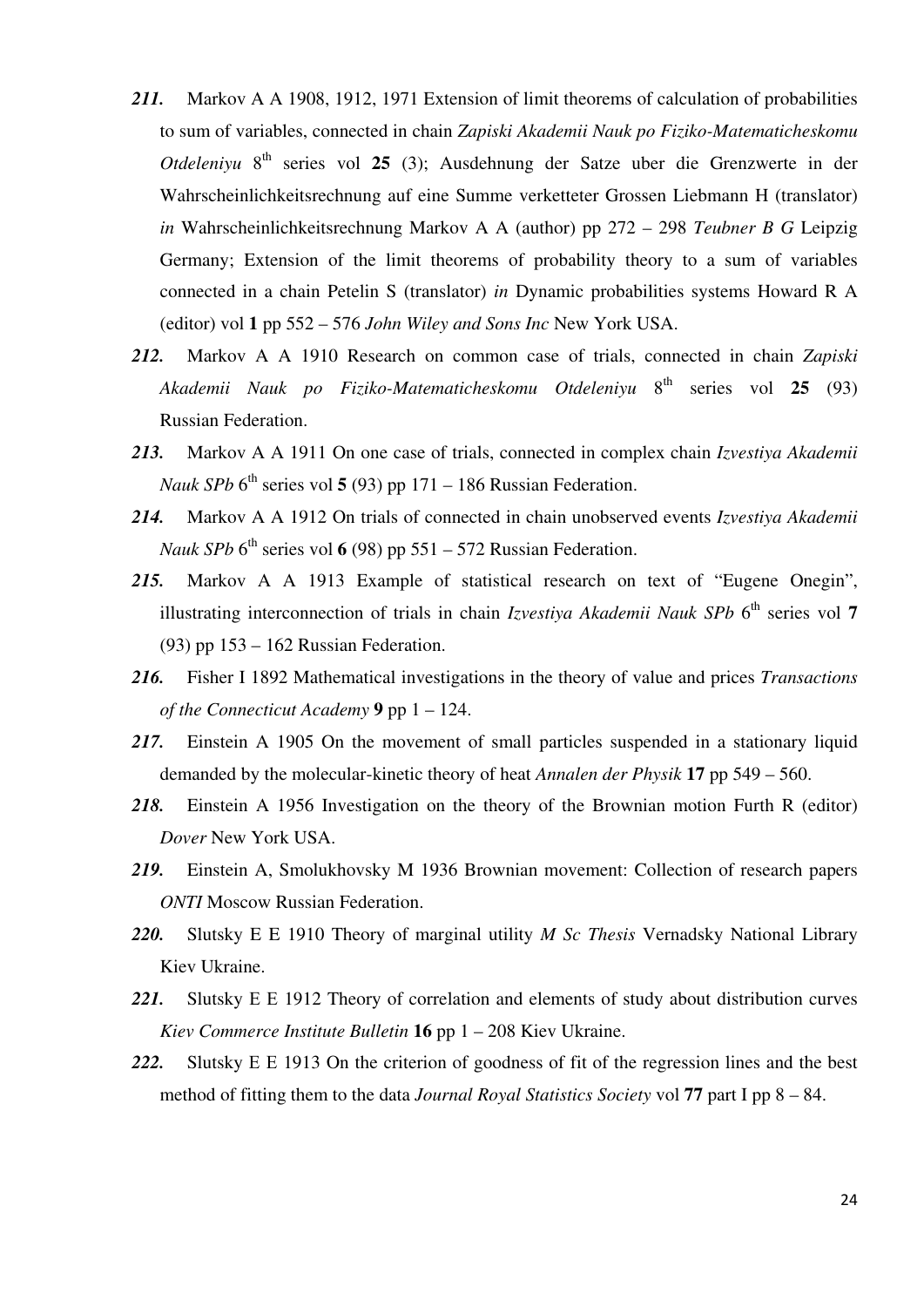- *223.* Slutsky Е Е 1914 Sir William Petty: Short overview of his economic visions with attachment of his several important research works *Kiev Commerce Institute Bulletin* **18** pp 5 – 48 Kiev Ukraine.
- *224.* Slutsky Е Е 1915 Sulla teoria sel bilancio del consumatore *Giornale degli economisti e rivista di statistica* **51** no 1 pp 1 – 26 Italy.
- *225.* Slutsky Е Е 1922a Statistics and mathematics. Review of Kaufman *Statistics Bulletin* **3 4** pp 104 – 120.
- *226.* Slutsky E E 1922b To the question of logical foundations of probability calculation *Statistics Bulletin* **9** - **12** pp 13 – 21.
- *227.* Slutsky E E 1923a On the some patterns of correlation connection and the systematic error of correlation coefficient *Statistics Bulletin* **1** – **3** pp 31 – 50.
- *228.* Slutsky E E 1923b On a new coefficient of mean density of population *Statistics Bulletin*   $4 - 6$  pp  $5 - 19$ .
- *229.* Slutsky E E 1923c On calculation of state revenue from emission of paper money *Local Economy* **2** pp 39 – 62 Kiev Ukraine.
- *230.* Slutsky E E 1925a On the law of large numbers *Statistics Bulletin* **7 9** pp 1 55.
- *231.* Slutsky E E 1925b Ueber stochastische Asymptoten und Grenzwerte *Metron* Padova Italy vol **5** no 3 pp 3 – 89.
- *232.* Slutzhi E E 1926 Ein Beitrag zur Formal-praxeologischen Grundlegung der Oekonomik *Ann de la classe des sci soc-econ* Akad Oukrainienne des Sciences Kiev Ukraine vol **4** pp 3 – 12.
- *233.* Slutsky E E 1927a The summation of random causes as sources of cyclic processes *Problems of Conjuncture* (*Voprosy Kon'yunktury*) vol **3** issue 1 pp 34 – 64 Moscow Russian Federation.
- *234.* Slutzhi Е Е 1927b Zur Kritik des Bohm-Bawerkschen Wertbegriffs und seiner Lehre von der Messbarkeit des Wertes *Schmollers Jb* **51** (4) pp 37 – 52.
- *235.* Slutsky E E 1929 Sur l'erreur quadratique mogenne du coefficient de correlation dans le cas des suites des epreuves non independantes *Comptes rendus* **189** pp 612 – 614.
- *236.* Slutsky E E 1935 To the extrapolation problem in connection with forecast problem *Geophysics Journal* **5** (3) pp 263 – 277.
- *237.* Slutsky E E 1937a Quelche propositione relative alla teoria delle funzioni aleatorie *Giornale dell Istituto Italiano degli Attuari* **8** no 2 pp 3 – 19.
- *238.* Slutsky E E 1937b The summation of random causes as the source of cyclical processes *Econometrica* **5** pp 105 – 146.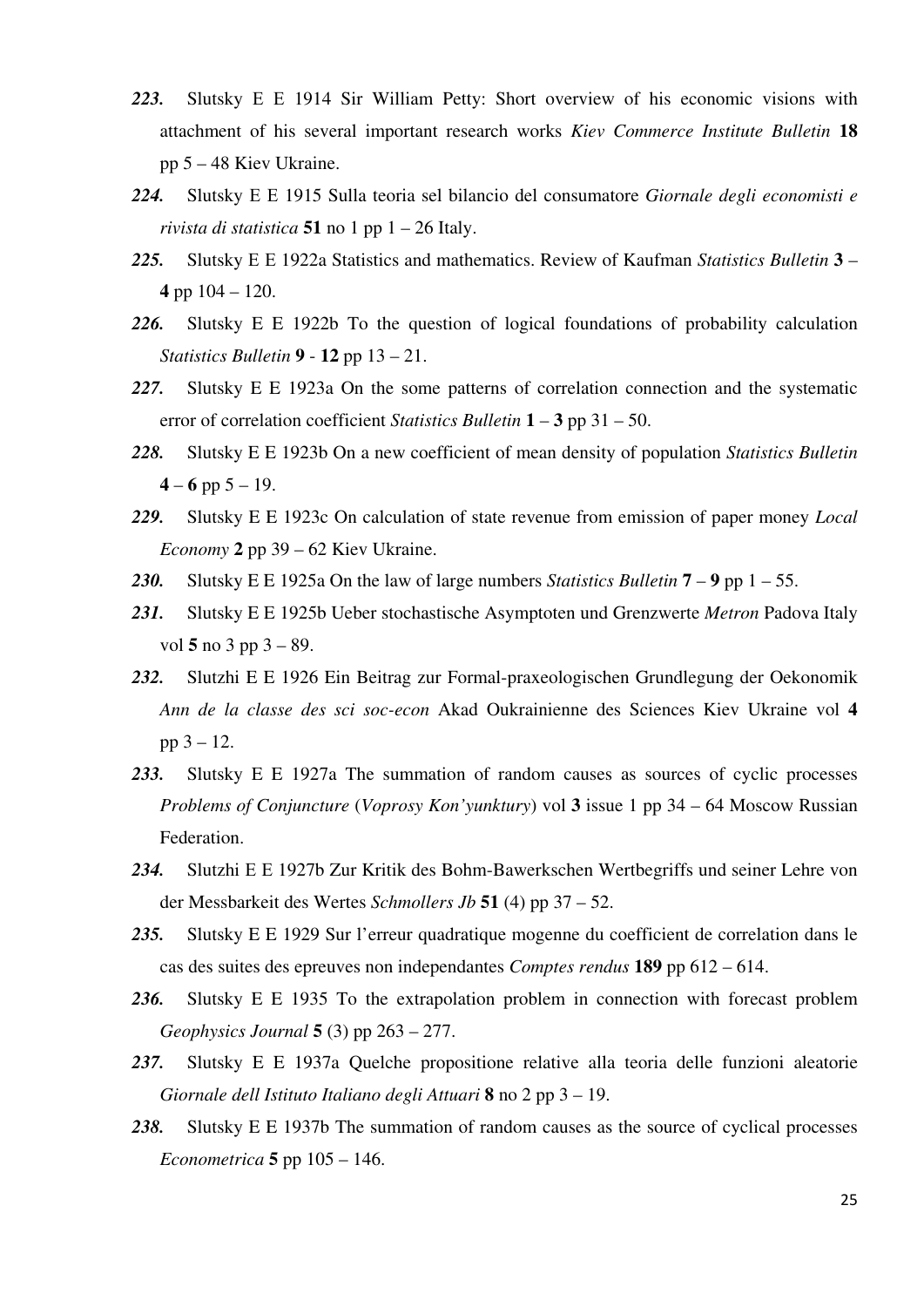- *239.* Slutsky E E 1942, 1999 Autobiography of December 3, 1942 *Economics School* **5**  pp 18 – 21.
- *240.* Slutsky E E 1960 Selected research works (Izbrannye trudy) *Academy of Sciences of USSR* Moscow Russian Federation.
- *241.* Bowley A L 1924 The mathematical groundwork of economic *Clarendon Press* Oxford UK.
- *242.* Kolmogorov A N 1937 Markov chains with countable many states *Bulletin Moscow University* **1**.
- *243.* Kolmogorov A N 1938 On analytic methods in probability theory *in* Selected works of Kolmogorov A N vol **2** Probability theory and mathematical statistics Shiryaev A N (editor) *Springer* Germany.
- *244.* Kolmogorov A N 1947 The contribution of Russian science to the development of probability theory *Uchenye Zapiski Moskovskogo Universiteta* no 91.
- *245.* Kolmogorov A N 1956 Probability theory in Mathematics: Its contents, methods, and meaning *Academy of Sciences USSR* vol **2**.
- *246.* Kolmogorov A N 1956 Foundations of the theory of probability *Chelsea* New York USA.
- *247.* Kolmogorov A N 1985 Mathematics and mechanics Selected works vol **1** *Nauka Publishing House* Moscow Russian Federation.
- *248.* Kolmogorov A N 1986 Probability theory and mathematical statistics Selected works vol **2** *Nauka Publishing House* Moscow Russian Federation.
- *249.* Allen R G D 1938 Mathematical analysis for economists *Macmillan* London UK.
- *250.* Cramer H 1940 On the theory of stationary random processes *Ann Math* vol *41* pp 215 – 230.
- *251.* Cramer H 1946 Mathematical methods of statistics *Princeton University Press* USA.
- *252.* Cramer H, Leadbetter M 1967 Stationary and related stochastic processes. Sample function properties and their applications *John Wiley and Sons Inc* NY USA.
- 253. Bemshtein S N 1946 Theory of probability 4<sup>th</sup> edition *Gostehizdat* Moscow Russian Federation.
- *254.* Neyman J, Scott E L 1948 Consistent estimates based on partially consistent observations *Econometrica* **16** pp  $1 - 32$ .
- *255.* Shannon C E 1948 A mathematical theory of communication *Bell System Technical Journal* **27** pp 379 – 423 and pp 623 – 656.
- *256.* Hannan E J 1960 Time series analysis *Methuen* London.
- *257.* Hannan E J 1970 Multiple time series *John Wiley and Sons Inc* New York USA.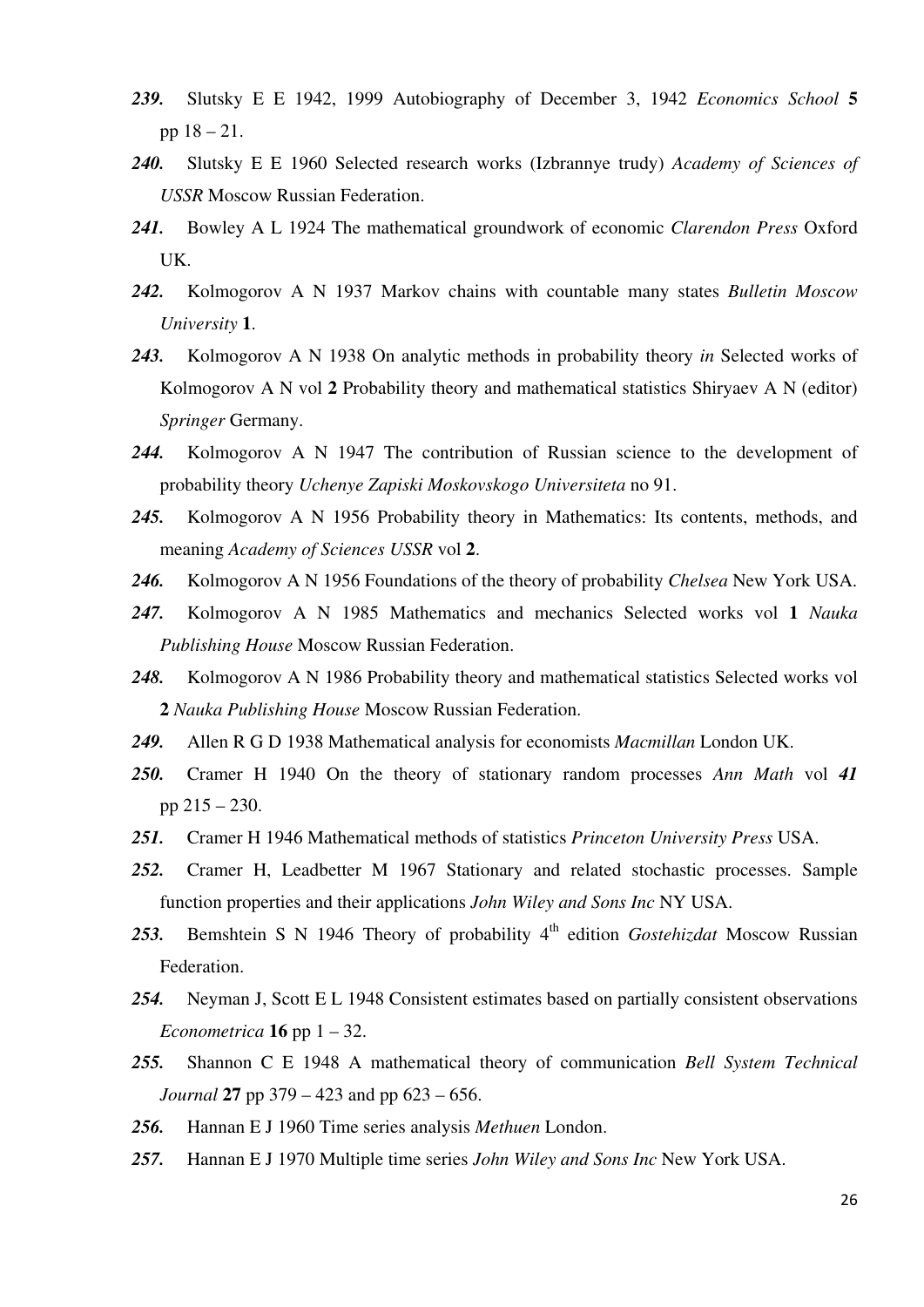- *258.* Mandelbrot B B 1960 The Pareto-Levy law and the distribution of income *International Economic Review* no 1.
- *259.* Mandelbrot B B 1963a The stable Paretian income distribution when the apparent exponent is near two *International Economic Review* no 4.
- *260.* Mandelbrot B B 1963b The variation of certain speculative prices *Journal of Business* vol **36** pp 394 – 419.
- *261.* Mandelbrot B B 1965 Une classe de processus stochastiques homothetiques a soi: Application a la loi climatologique de H. E. Hurst Comptes Rendus de l'Academie des Sciences vol **240** pp 3274 – 3277 Paris France.
- *262.* Mandelbrot B B 1967a The variation of some other speculative prices Joural of Business vol **40** pp 393 – 413.
- *263.* Mandelbrot B B (April) 1967b Some noises with 1/f spectrum: A bridge between direct current and white noise *IEEE Transactions on Information* Theory USA.
- *264.* Mandelbrot B B, Taylor H M 1967 On the distribution of stock price difference *Operations Research* vol **15** no 6 pp 1057 – 1062.
- *265.* Mandelbrot B B, van Ness J W 1968 Fractional Brownian motions, fractional noises and applications *SIAM Review* vol **10** no 4 pp 422 – 437.
- *266.* Mandelbrot B B 1969 Robustness of the rescaled range R/S in the measurement of noncyclic long-run statistical dependence *Water Resources Research* vol **5** no 5 pp 967 – 988.
- *267.* Mandelbrot B B, Wallis J R 1969 Computer experiments with fractional Gaussian noises I, II, III *Water Resources Research* vol **5** pp 228 – 267.
- *268.* Mandelbrot B B 1971 When can price be arbitrated efficiently? A limit of the validity of the random walk and martingale models *Review of Economics and Statistic* vol **53** pp 225 – 236.
- *269.* Mandelbrot B B 1972 Statistical methodology for non-periodic cycles: From the covariance to R/S analysis Annals of Economic and Social Measurement vol **1** no 3 pp 259 – 290.
- *270.* Mandelbrot B B 1975a Les objects fractals *Flammarion* Paris France.
- *271.* Mandelbrot B B 1975b Limit theorems on the self-normalized range for weakly and strongly dependent process *Zeitschrift Wahrscheinlichkeitsttheorie und Verwandte Gebiete* vol **31** pp 271 – 285.
- *272.* Mandelbrot B B 1977 Fractals: Form, chance and dimension *W H Freeman* San Francisco USA.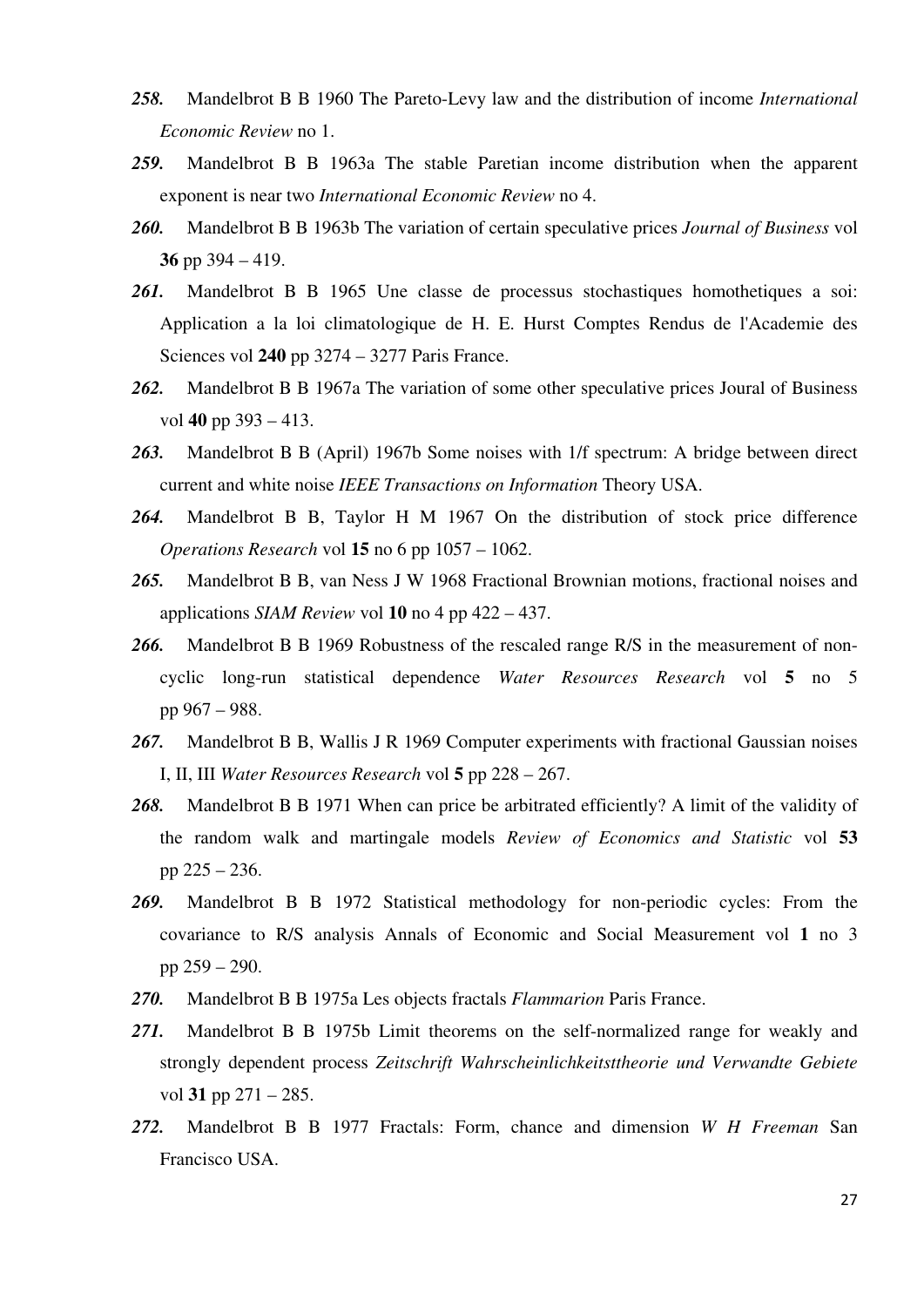- *273.* Mandelbrot B B 1982 The fractal geometry of nature *W H Freeman* San Francisco USA.
- *274.* Mandelbrot B B 1997 Fractals and scaling in finance *Springer* New York USA.
- *275.* Gnedenko B V, Khinchin A Ya 1961 An elementary introduction to the theory of probability *Freeman* San Francisco USA.
- *276.* Gnedenko B V 1988 The theory of probability *Mir* Moscow Russian Federation.
- *277.* Shiryaev A N 1961 The problem of the most rapid detection of a disturbance in a stationary process *Soviet Mathematical Doklady* **2** pp 795 – 799.
- *278.* Shiryaev A N 1963 On optimal methods in quickest detection problems *Theory of Probability and its Applications* **8** (1) pp 22 – 46.
- *279.* Shiryaev A N 1964 On Markov sufficient statistics in non-additive Bayes problems of sequential analysis *Theory of Probability and its Applications* **9** (4) pp 670 – 686.
- *280.* Shiryaev A N 1965 Some exact formulas in a 'disorder' problem *Theory of Probability and its Applications* **10** pp 348 – 354.
- *281.* Grigelionis B I, Shiryaev A N 1966 On Stefan's problem and optimal stopping rules for Markov processes *Theory of Probability and its Applications* **11** pp 541 – 558.
- *282.* Shiryaev A N 1967 Two problems of sequential analysis *Cybernetics* **3** pp 63 69.
- *283.* Liptser R S, Shiryaev A N 1977 Statistics of random processes *Springer-Verlag* New York USA.
- *284.* Shiryaev A N 1972 Random processes *Moscow State University Press* Russian Federation.
- *285.* Shiryaev A N 1973, 1974 Probability, statistics, random processes *Moscow State University Press* vols **1**, **2** Russian Federation.
- 286. Shiryaev A N 1978, 2008b Optimal stopping rules 1<sup>st</sup> edition, 3<sup>rd</sup> edition *Springer ISSN 0172-4568 Library of Congress Control Number: 2007934268* Berlin Germany pp  $1 - 217$ .
- *287.* Shiryaev A N 1988 Probability *Springer-Verlag* Berlin Heidelberg Germany.
- *288.* Shiryaev A N 1995 Probability 2nd edition *Springer Verlag* ISBN 0-387-94549-0 New York USA pp  $1 - 621$ .
- *289.* Shiryaev A N 1998a Foundations of stochastic financial mathematics vol **1** *Fazis Scientific and Publishing House* Moscow Russian Federation ISBN 5-7036-0044-8 pp  $1 - 492$ .
- *290.* Shiryaev A N 1998b Foundations of stochastic financial mathematics vol **2** *Fazis Scientific and Publishing House* Moscow Russian Federation ISBN 5-7036-0044-8 pp 493 – 1017.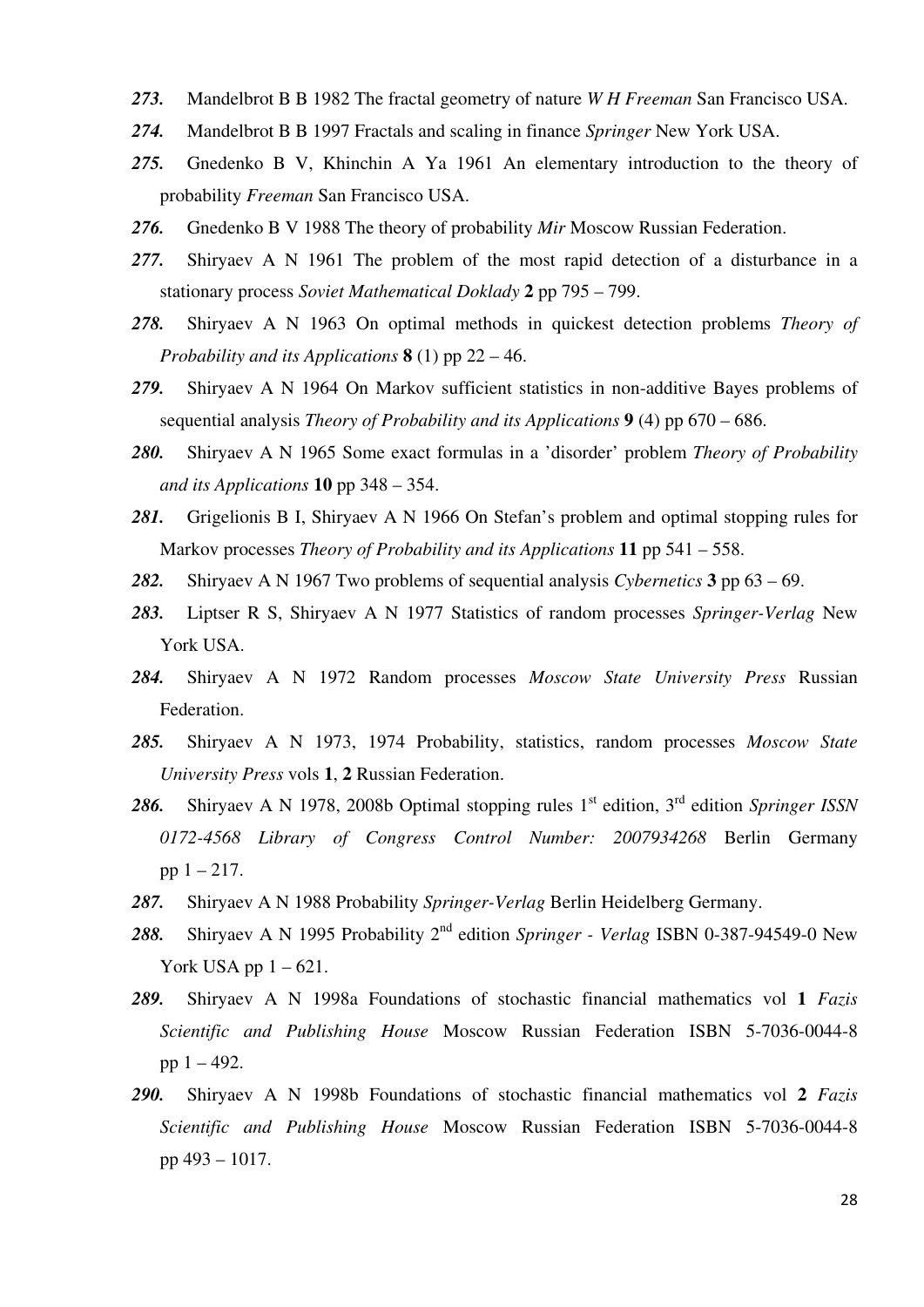- *291.* Shiryaev A N 1999 Essentials of stochastic finance: Facts, models, theory *Advanced Series on Statistical Science & Applied Probability* vol **3** *World Scientific Publishing Co Pte Ltd* Kruzhilin N (translator) ISBN 981-02-3605-0 Singapore pp 1 – 834.
- *292.* Shiryaev A N, Spokoiny V G 2000 Statistical experiments and decisions: Asymptotic theory *World Scientific Publishing Co Pte Ltd* ISBN 9810241011 Singapore pp 1 – 283.
- *293.* Graversen S E, Peskir G, Shiryaev A N 2001 Stopping Brownian motion without anticipation as close as possible to its ultimate maximum *Theory of Probability and its Applications* **45** pp 125 – 136 MR1810977

http://www.ams.org/mathscinetgetitem?mr=1810977 .

- *294.* Kallsen J, Shiryaev A N 2001 Time change representation of stochastic integrals *Theory of Probability and its Applications* **46** pp 579 – 585 MR1978671 http://www.ams.org/mathscinet-getitem?mr=1978671.
- *295.* Kallsen J, Shiryaev A N 2002 The cumulant process and Esscher's change of measure *Finance Stoch* **6** pp 397 – 428 MR1932378 http://www.ams.org/mathscinetgetitem?mr=1932378.
- *296.* Shiryaev A N 2002 Quickest detection problems in the technical analysis of the financial data *Proceedings Mathematical Finance Bachelier Congress* Paris France (2000) *Springer*  Germany pp 487 – 521 MR1960576

http://www.ams.org/mathscinet-getitem?mr=1960576 .

- *297.* Jacod J, Shiryaev A N 2003 Limit theorems for stochastic processes *2nd edition*  Grundlehren der Mathematischen Wissenschaften [Fundamental Principles of Mathematical Sciences **288** *Springer* Berlin Germany *MR1943877* http://www.ams.org/mathscinetgetitem?mr=1943877 .
- *298.* Shiryaev A N 2004 Kolmogorov and modern mathematics *International Conference at Mathematical Institute named after V A Steklov June 16-21, 2003* Russian Academy of Sciences Moscow Russian Federation ISBN 5-98419-003-6 pp 1 – 195.
- *299.* Shiryaev A N, Grossinho M R, Oliveira P E, Esquível M L (editors) 2006 Stochastic finance *Springer* Germany ISBN-10:0-387-28262-9 pp 1 – 364.
- *300.* Peskir G, Shiryaev A N 2006 Optimal stopping and free-boundary problems *Lectures in Mathematics* ETH Zürich *Birkhäuser* Switzerland MR2256030 http://www.ams.org/mathscinet-getitem?mr=2256030.
- *301.* Feinberg E A, Shiryaev A N 2006 Quickest detection of drift change for Brownian motion in generalized Bayesian and mini-max settings *Statistics & Decisions* **24** (4) pp 445 – 470.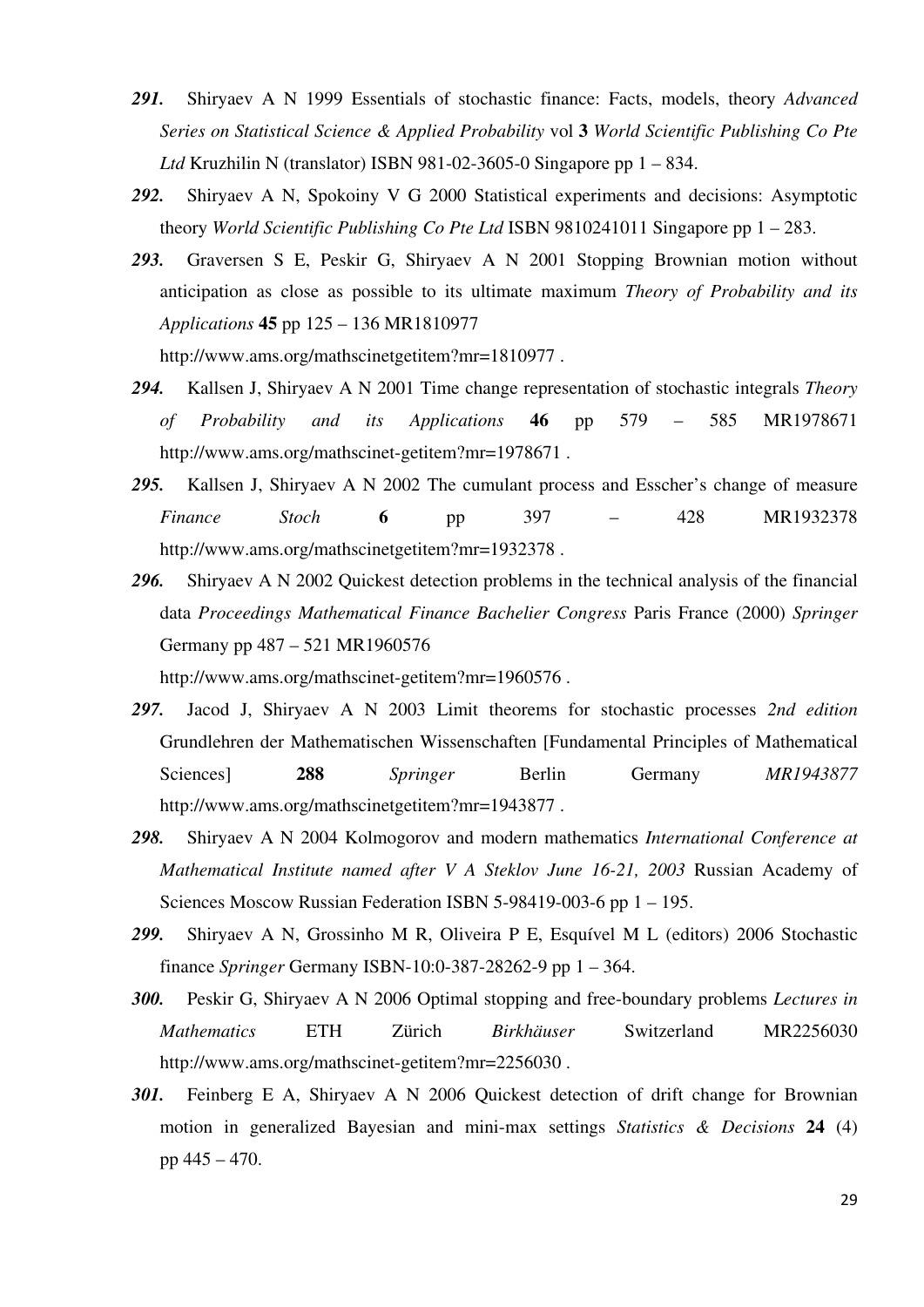- *302.* Kabanov Yu, Lipster R, Stoyanov J 2006 The Shiryaev festschrift: From stochastic calculus to mathematical finance *Springer* Germany pp 1 – 668.
- *303.* du Toit J, Peskir G, Shiryaev A N 2007 Predicting the last zero of Brownian motion with drift *Cornell University* NY USA pp 1 – 17 http://arxiv.org/abs/0712.3415v1.
- *304.* Shiryaev A N 2008a Generalized Bayesian nonlinear quickest detection problems: on Markov family of sucient statistics *Mathematical Control Theory and Finance Proceedings of the Workshop of April 10–14 2007* Lisbon Portugal Sarychev A et al (editors) *Springer*  Berlin Germany pp 377 – 386.
- *305.* Eberlein E, Papapantoleon A, Shiryaev A N 2008 On the duality principle in option pricing: Semimartingale setting *Finance Stoch* **12** pp 265 – 292 http://www.ams.org/mathscinet-getitem?mr=2390191 .
- *306.* Shiryaev A N, Novikov A A 2009 On a stochastic version of the trading rule "Buy and hold" *Statistics & Decisions* **26** (4) pp 289 – 302.
- *307.* Eberlein E, Papapantoleon A, Shiryaev A N 2009 Esscher transform and the duality principle for multidimensional semimartingales *The Annals of Applied Probability* vol **19** no 5 pp 1944 – 1971 http://dx.doi.org/10.1214/09-AAP600 http://arxiv.org/abs/0809.0301v5 .
- *308.* Shiryaev A N, Zryumov P Y 2009 On the linear and nonlinear generalized Bayesian disorder problem (discrete time case) optimality and risk – modern trends in mathematical finance *The Kabanov Festschrift* Delbaen F et al (editors) *Springer* Berlin Germany pp 227 – 235.
- *309.* Gapeev P V, Shiryaev A N 2010 Bayesian quickest detection problems for some diffusion processes *Cornell University* NY USA pp 1 – 25 http://arxiv.org/abs/1010.3430v2 .
- *310.* Karatzas I, Shiryaev A N, Shkolnikov M 2011 The one-sided Tanaka equation with drift *Cornell University NY USA*

http://arxiv.org/abs/1108.4069v1 .

- *311.* Shiryaev A N, Zhitlukhin M V 2012 Optimal stopping problems for a Brownian motion with a disorder on a finite interval *Cornell University NY USA* pp 1 – 10 http://arxiv.org/abs/1212.3709v1 .
- *312.* Zhitlukhin M V, Shiryaev A N 2012 Bayesian disorder detection problems on filtered probability spaces *Theory of Probability and Its Applications* **57** (3) pp 453 – 470.
- *313.* Feinberg E A, Mandava M, Shiryaev A N 2013 On solutions of Kolmogorov's equations for nonhomogeneous jump Markov processes *Cornell University* NY USA pp 1 – 15 http://arxiv.org/abs/1301.6998v3 .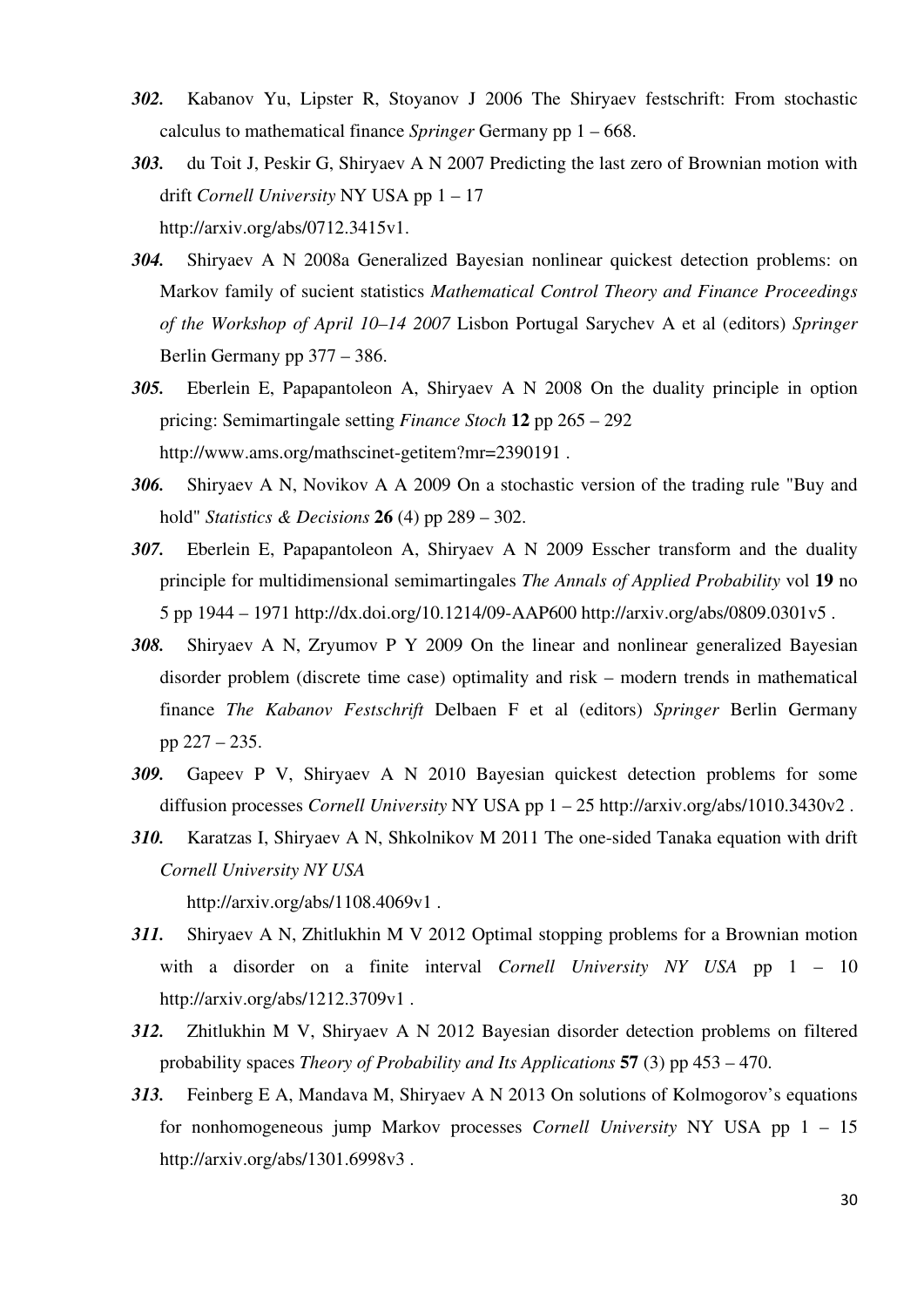- *314.* Abramowitz M, Stegun I A (editors) 1964 Handbook of mathematical functions *National Bureau of Standards Applied Mathematics Series* vol **55** USA.
- *315.* Kubilius J 1964 Probabilistic methods in the theory of numbers American Mathematical Society Providence USA.
- *316.* Akhiezer N I, Glazman I M 1966 Theory of linear operators in Hilbert space *Nauka* Moscow Russian Federation.
- *317.* Lamperti J 1966 Probability *Benjamin* New York USA.
- *318.* Kai-Lai Chung 1967 Markov chains with stationary transition probabilities *Springer-Verlag* New York USA.
- *319.* Skorohod A V 1967 Random processes with independent increments *Nauka* Moscow Russian Federation.
- *320.* Gikhman I I, Skorohod A V 1968 Stochastic differential equations *Naukova Dumka* Kiev Ukraine.
- *321.* Gikhman I I, Skorohod A V 1969 Introduction to the theory of random processes 1 st edition *Saunders* Philadelphia USA.
- *322.* Gikhman I I, Skorohod A V 1974-1979 Theory of stochastic processes vols **1**, **2**, **3** *Springer-Verlag* New York-Berlin USA-Germany.
- *323.* Breiman L 1968 Probability *Addison-Wesley* Reading MA USA.
- *324.* Feller W 1968 An introduction to probability theory and its applications vols **1**, **2** 3rd edition *John Wiley and Sons Inc* New York USA.
- *325.* Brush S G 1968, 1977 A history of random processes: 1. Brownian movement *in* Study history statistics and probability Kendall M G, Plackett R L (editors) **2** pp 347 – 382 London UK.
- *326.* Glesjer H 1969 A new test for heteroskedasticity *Journal of the American Statistical Association* **64** pp 316 – 323.
- *327.* Ash R B 1970 Basic probability theory *John Wiley and Sons Inc* New York USA.
- *328.* Ash R B 1972 Real analysis and probability *Academic Press* New York USA.
- *329.* Ash R B, Gardner M F 1975 Topics in stochastic processes *Academic Press* New York USA.
- *330.* Box G E P, Jenkins G M 1970 Time series analysis: Forecasting and control *Holden Day* San Francisco California USA.
- *331.* Renyi A 1970 Probability theory *North-Holland Publishing Company* Amsterdam The Netherlands.
- *332.* Isihara A 1971 Statistical physics *Academic Press* New York USA.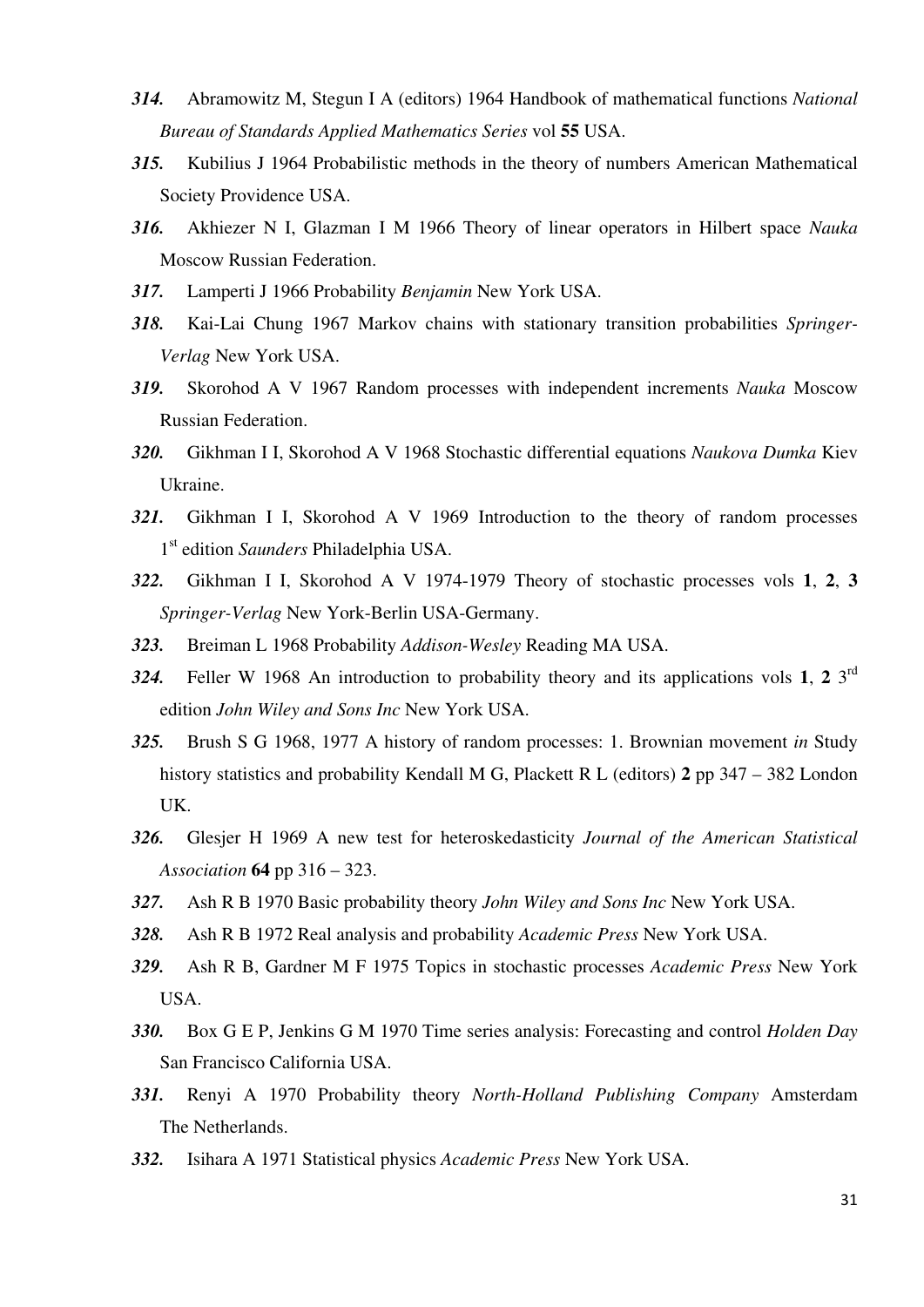- *333.* Brent R P 1973 Algorithms for minimization without derivatives *Englewood Cliffs* USA.
- *334.* Rubin D B 1974 Estimating causal effects of treatments in randomized and nonrandomized studies *Journal of Educational Psychology* **55** (5) pp 688 – 701.
- *335.* Borovkov A A 1976 Wahrscheinlichkeitstheorie: Eine EinjUhrung 1st edition *Birkhiuser* Basel-Stuttgart Switzerland-Germany.
- *336.* Grangel C W J, Newbold P 1977 Forecasting economic time series *Academic Press* New York USA.
- *337.* Grangel C W J, Teräsvirta T 1993 Modeling nonlinear economic relationships *Oxford University Press* Oxford New York UK USA.
- 338. Pugachev V S 1979 Theory of probability and mathematical statistics 1<sup>st</sup> edition *Nauka* Moscow Russian Federation, 2nd edition *Fizmatlit* Moscow Russian Federation ISBN 5–92210254–0 pp 1 – 496.
- *339.* Ross S M 1980 Introduction to probability models *Academic Press* New York USA.
- *340.* Karlin S, Taylor H M 1981 A second course in stochastic processes *Academic Press* New York USA.
- *341.* Venttsel A D 1981 A course in the theory of stochastic processes *McGraw-Hill* New York USA.
- *342.* Maddala G S 1983 Limited-dependent and qualitative variables in econometrics *Cambridge University Press* Cambridge UK.
- *343.* Yaglom A M, Yaglom I M 1983 Probability and information *Reidel Dordrecht*.
- *344.* Heckman J, Singer B 1984a A method for minimizing the impact of distributional assumptions in econometric models for duration data *Econometrica* **52** pp 271 – 320.
- *345.* Heckman J, Singer B 1984b Econometric duration analysis *Journal of Econometrics* **24** pp 63 – 132.
- *346.* Pagan A 1984 Econometric issues in the analysis of regressions with generated regressors *International Economic Review* **25** pp 221 – 247.
- *347.* Van Horne J C 1984 Financial market rates and flows *Prentice Hall* Englewood Cliffs NJ USA.
- *348.* Murphy K M, Topel R H October 1985 Estimation and inference in two-step econometric models *Journal of Business and Economic Statistics* **3** pp 370 – 379.
- 349. Neter J, Wasserman W, Kutner M H 1985 Applied linear statistical models 2<sup>nd</sup> edition *Irwin* Homewood USA.
- *350.* Powell J L 1986 Censored regression quantiles *Journal of Econometrics* **32** (1) pp 143 – 155.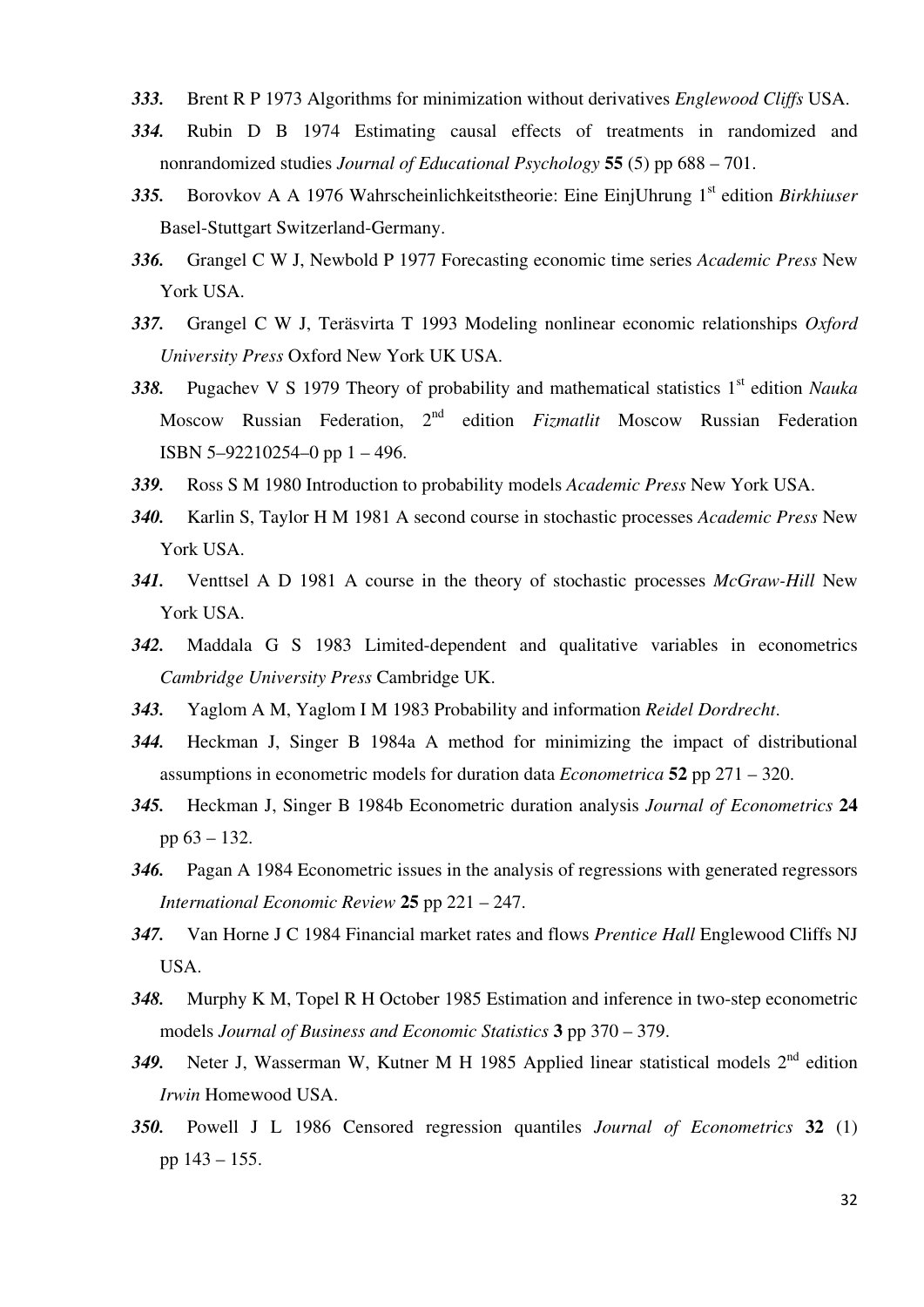- *351.* Taylor S 1986 Modeling financial time series *John Willey and Sons Inc* New York USA.
- *352.* Tong H 1986 Nonlinear time series *Oxford University Press* Oxford UK.
- *353.* Tornqvist L, Vartia P, Vartia Y February 1985 How should relative change be measured? *American Statistician* **39** pp 43 – 46.
- *354.* Sharkovsky A N, Maistrenko Yu L, Romanenko E Yu 1986 Differential equations and their applications *Naukova Dumka* Kiev Ukraine pp 1 – 280.
- *355.* Newey W, West K 1987 A simple positive semi-definite, heteroskedasticity and autocorrelation consistent covariance matrix *Econometrica* **55** pp 703 – 708.
- *356.* Luukkonen R, Saikkonen P, Terasvirta T 1988 Testing linearity against smooth transition autoregressive models *Biometrika* **75** pp 491 – 499.
- *357.* Judge G, Hill C, Griffiths W, Lee T, Lutkepol H 1988 An introduction to the theory and practice of econometrics 2nd edition *John Wiley and Sons Inc* New York USA.
- *358.* Hardle W 1990 Applied nonparametric regression *Econometric Society Monograph Cambridge University Press* Cambridge UK.
- *359.* Lancaster T 1990 The econometric analysis of transition data *Cambridge University Press* Cambridge UK.
- *360.* Tong H 1990 Nonlinear time series: A dynamical system approach *Clarendon Press* Oxford UK.
- *361.* Johansen S 1992 Cointegration in partial systems and the efficiency of single equation analysis *Journal of Econometrics* **52** pp 389 – 402.
- *362.* Banerjee A, Dolado J J, Galbraith J W, Hendry D F 1993 Cointegration, error correction, and the econometric analysis of nonstationary data *Oxford University Press* Oxford UK.
- *363.* Cleveland W S 1993 Visualizing data *Hobart Press* Summit New Jersey USA.
- *364.* Pesaran M H, Potter S M (editors) 1993 Nonlinear dynamics, chaos and econometrics *John Willey and Sons Inc* New York USA.
- *365.* Hamilton J D 1994 Time series analysis *Princeton University Press* Princeton, NJ USA.
- *366.* Peters E E 1994 Fractal market analysis: Applying chaos theory to investment and economics *John Wiley and Sons Inc* New York USA.
- *367.* Enders W 1995 Applied econometric time series *John Wiley and Sons Inc* New York USA.
- *368.* Johansen S 1995 Likelihood based inference in co-integrated vector autoregressive models *Oxford University Press* Oxford UK.
- *369.* Karatzas I, Shreve S 1995 Methods of mathematical finance *Columbia University Press* New York USA.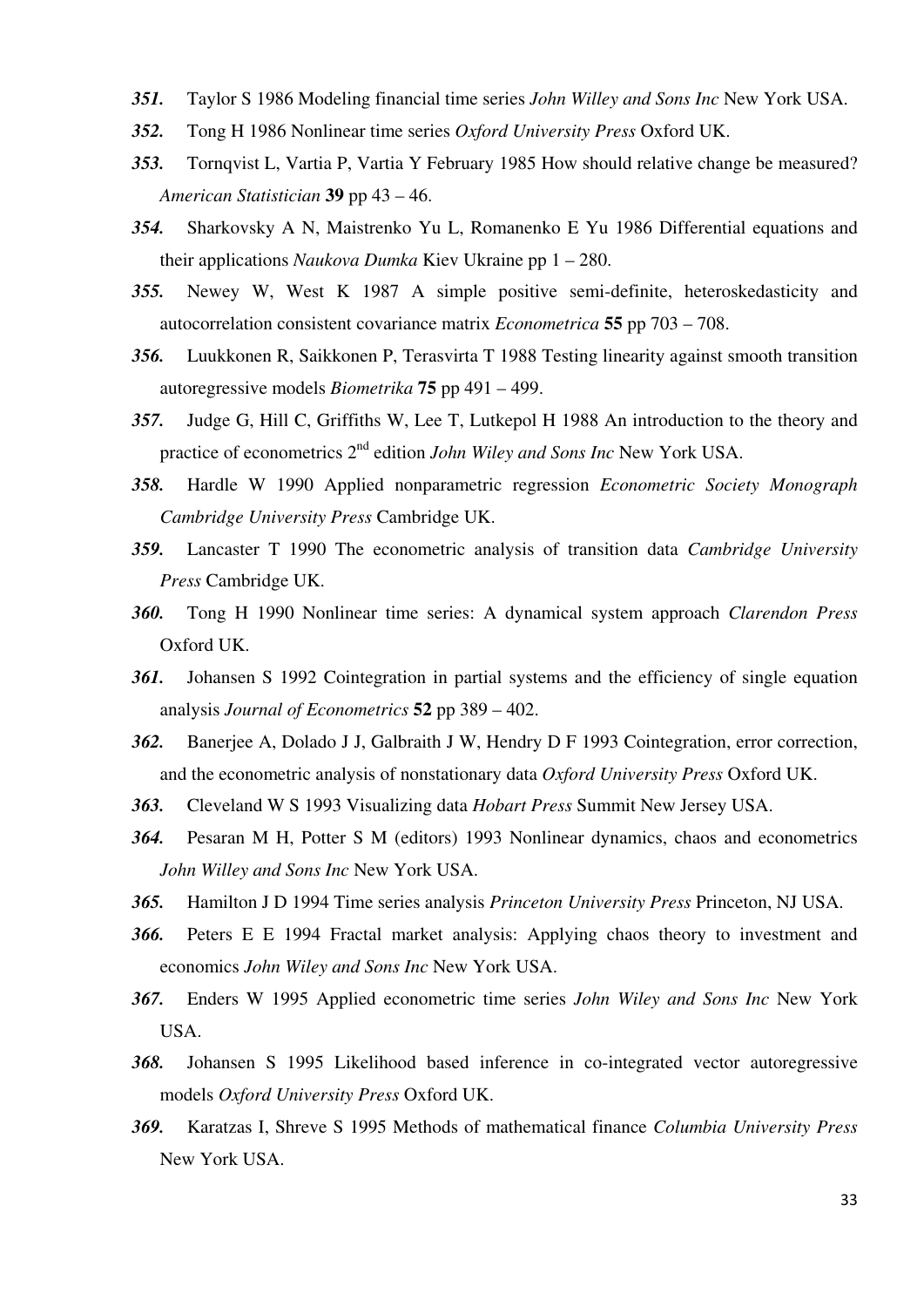- *370.* Moore G E 1995 Lithography and the future of Moore's law *Proceedings SPIE Symposium Optical Microlithography Conference VIII* **2440** 2.
- *371.* Moore G E 2003 No exponential is forever but we can delay forever *ISSCC*.
- *372.* Campbell J Y, Lo A W, MacKinlay A C 1996 The econometrics of financial markets *Princeton University Press* Princeton USA.
- *373.* Mosekilde E 1996 Topics in nonlinear dynamics: Applications to physics, biology and economic systems *World Scientific Publishing Pte Ltd* Singapore.
- *374.* Rogers L C G, Talay D (editors) 1997 Numerical methods in finance *Cambridge University Press* Cambridge UK.
- *375.* Campbell J, Lo A, MacKinlay C 1997 The econometrics of financial markets *Princeton University Press* Princeton NJ USA.
- 376. Greene W H 1997, 1999, 2003 Econometric analysis  $1<sup>st</sup>$  edition,  $4<sup>th</sup>$  edition,  $5<sup>th</sup>$  edition *Prentice Hall* Upper Saddle River USA.
- *377.* Hasem P M, Pesaran B 1997 Working with Microfit 4.0: Interactive econometric analysis *Oxford University Press* Oxford UK.
- *378.* Lo A W, MacKinlay A C 1997 The econometrics of financial markets *Princeton University Press* Princeton New Jersey USA.
- *379.* Anderson H M, Vahid F 1998 Testing multiple equation systems for common nonlinear factors *Journal of Econometrics* **84** pp 1 – 37.
- *380.* Hubbard B B 1998 The world according to wavelets *A K Peters* Wellesley MA USA.
- *381.* Mallat S A 1998 Wavelet tour of signal processing *Academic Press* San Diego CA USA.
- *382.* Teolis A 1998 Computational signal processing with wavelets *Birkhauser* Switzerland.
- *383.* Anishenko V S, Vadivasova T E, Astakhov V V 1999 Nonlinear Dynamics of Chaotic and Stochastic Systems *Saratov University Publishing House* Saratov Russian Federation.
- *384.* Escribano, Jorda 1999 Improved testing and specification of smooth transition regression models *in* Nonlinear time series analysis of economic and financial data Rothman (editor) *Kluwer Academic Press* Amsterdam The Netherlands.
- *385.* Hasem P M, Shin Y 1999 An autoregressive distributed lag modelling approach to cointegration analysis *in* Econometrics and economic theory in the 20th century: The Ranger Frisch centennial symposium Strom S, Holly A, Diamond P (editors) *Cambridge University Press* Cambridge UK

www.econ.cam.ac.uk/faculty/pesaran/ADL.pdf .

*386.* Hasem P M, Shin Y, Smith R J 2001 Bounds testing approaches to the analysis of level relationships *Journal of Applied Econometrics* **16** (3) pp 289 – 326.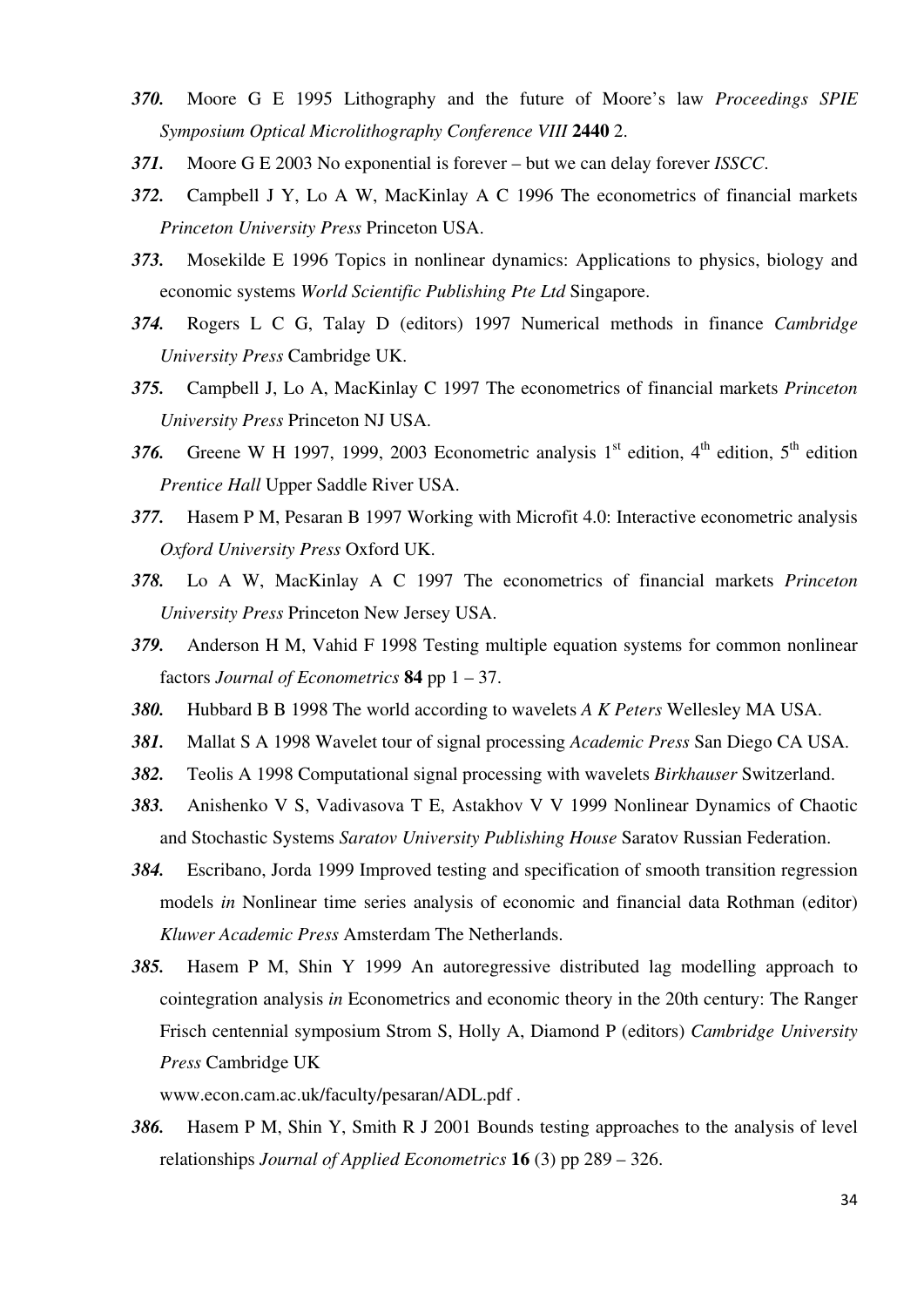- *387.* Potter S 1999 Non-linear time series modelling: An introduction *Typescript* Federal Reserve Bank of New York NY USA.
- *388.* Rothman (editor) 1999 Nonlinear time series analysis of economic and financial data *Kluwer Academic Press* Amsterdam The Netherlands.
- *389.* Hayashi F 2000 Econometrics *Princeton University Press* Princeton NJ USA.
- *390.* Durbin J, Koopman S J 2000 Time series analysis of non-Gaussian observations based on state-space models from both classical and Bayesian perspectives *Journal of Royal Statistical Society Series B* **62** pp 3 – 56.
- *391.* Durbin J, Koopman S J 2002 A simple and efficient simulation smoother for state space time series analysis *Biometrika* **89** pp 603 – 615.
- 392. Durbin J, Koopman S J 2012 Time series analysis by state space methods  $2<sup>nd</sup>$  edition *Oxford University Press* Oxford UK.
- *393.* Ilinski K 2001 Physics of finance: Gauge modelling in non-equilibrium pricing *John Wiley and Sons Inc* New York USA ISBN-10: 0471877387 pp 1 – 300.
- *394.* Kuznetsov S P 2001 Dynamic chaos *Izdatel'stvo Fiziko-Matematicheskoi Literatury* Moscow Russian Federation pp 1 – 296.
- *395.* Tufte E R 2001 The visual display of quantitative information 2nd edition *Graphics Press* Cheshire CT USA.
- *396.* Nicolau J 2002 Stationary processes that look like random walks The bounded random walk process in discrete and continuous time *Econometric Theory* **18** pp 99 – 118.
- *397.* Ledenyov V O*,* Ledenyov O P, Ledenyov D O 2002 A quantum random number generator on magnetic flux qubits *Proceedings of the 2<sup>nd</sup> Institute of Electrical and Electronics Engineers Conference IEEE-NANO 2002* Chicago Washington DC USA IEEE Catalog no 02TH86302002 Library of Congress number: 2002106799 ISBN: 0-7803-7538-6.
- *398.* Woolridge J M 2002 Econometric analysis of cross section and panel data *MIT Press* Cambridge MA USA.
- *399.* Koop G 2003 Bayesian econometrics *John Wiley and Sons Inc* New York USA.
- *400.* Selover D D, Jensen R V, J. Kroll J 2003 *Studies in Nonlinear Dynamics & Econometrics*  **7** 1.
- *401.* Davidson R, MacKinnon J 2004 Econometric theory and methods *Oxford University Press* Oxford UK.
- *402.* Cameron A C, Trivedi P K 2005 Microeconometrics: Methods and applications *Cambridge University Press* Cambridge UK.
- *403.* Protter P E 2005 Stochastic integration and differential equations *Springer* Germany.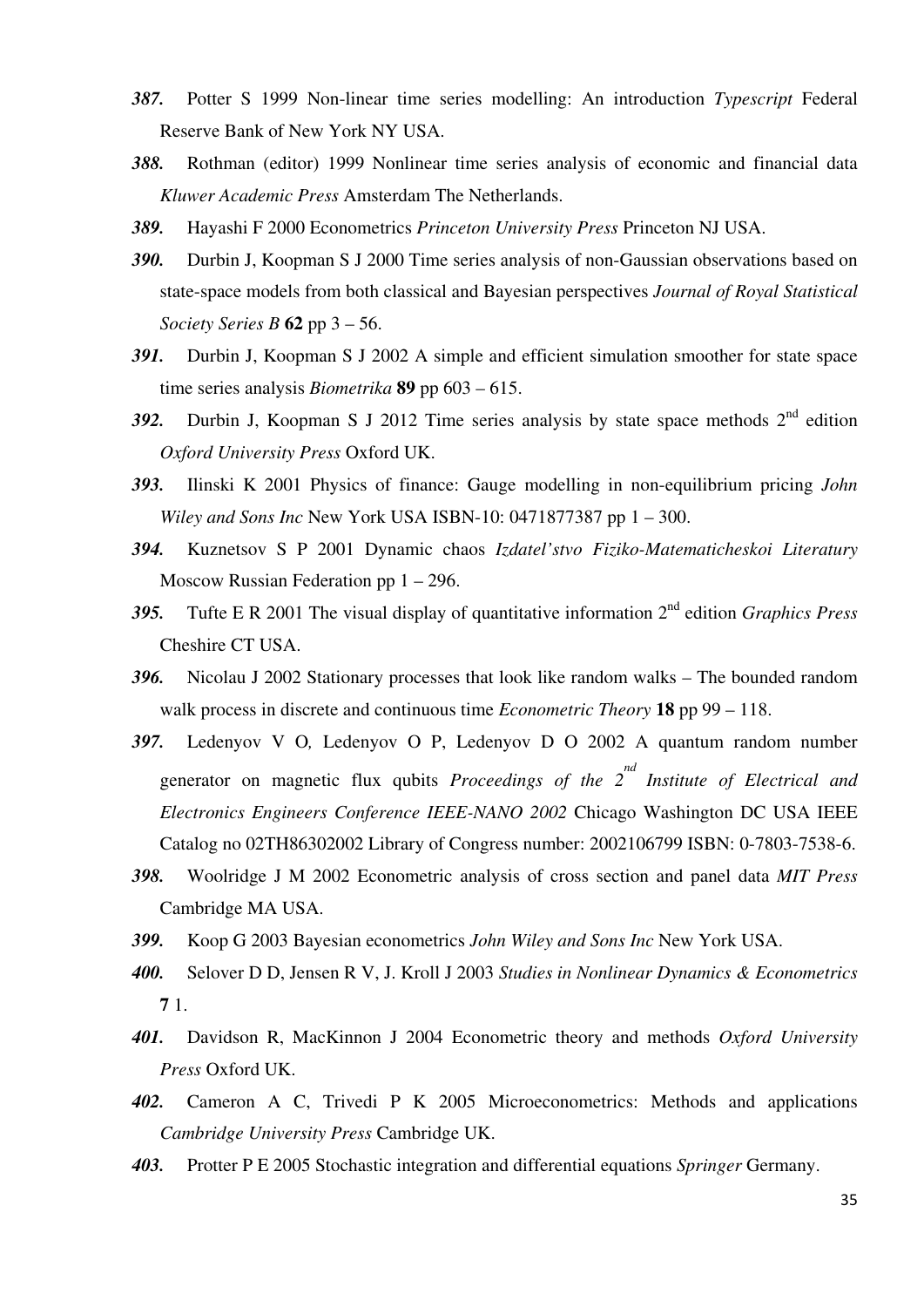- *404.* Backhaus K et al 2006 Multivariate analysemethoden. Eine anwendungsorientierte einführung *Springer* Berlin Heidelberg Germany.
- *405.* Damodaran A 2006 Applied corporate finance. A user' manual 2nd edition *John Wiley & Sons Inc* New Jersey USA.
- *406.* Ernst D, Häcker J 2007 Applied international corporate finance *Vahlen* München Germany.
- *407.* Angrist J D, Pischke J-S 2008 Mostly harmless econometrics: An empiricist's companion *Princeton University Press* USA.
- *408.* Vialar Th, Goergen A 2009 Complex and chaotic nonlinear dynamics *Springer-Verlag* Berlin Heidelberg Germany ISBN 978-3-540-85977-2 pp 1 – 752.
- *409.* Weatherall J O 2013 Physics of Wall Street *Houfton* New York USA.

#### *Selected Research Papers in Economics Science:*

- *410.* Ledenyov V O, Ledenyov D O 2012a Shaping the international financial system in century of globalization *Cornell University* NY USA www.arxiv.org 1206.2022.pdf pp  $1 - 20$ .
- 411. Ledenyov V O, Ledenyov D O 2012b Designing the new architecture of international financial system in era of great changes by globalization *Cornell University* NY USA www.arxiv.org 1206.2778.pdf pp 1 – 18.
- *412.* Ledenyov D O, Ledenyov V O 2012a On the new central bank strategy toward monetary and financial instabilities management in finances: econophysical analysis of nonlinear dynamical financial systems *Cornell University* NY USA www.arxiv.org 1211.1897.pdf pp  $1 - 8$ .
- *413.* Ledenyov D O, Ledenyov V O 2012b On the risk management with application of econophysics analysis in central banks and financial institutions *Cornell University* NY USA www.arxiv.org 1211.4108.pdf pp 1 – 10.
- *414.* Ledenyov D O, Ledenyov V O 2013a On the optimal allocation of assets in investment portfolio with application of modern portfolio management and nonlinear dynamic chaos theories in investment, commercial and central banks *Cornell University* NY USA www.arxiv.org 1301.4881.pdf pp 1 – 34.
- *415.* Ledenyov D O, Ledenyov V O 2013b On the theory of firm in nonlinear dynamic financial and economic systems *Cornell University* NY USA www.arxiv.org  $1206.4426v2.pdf$  pp  $1 - 27$ .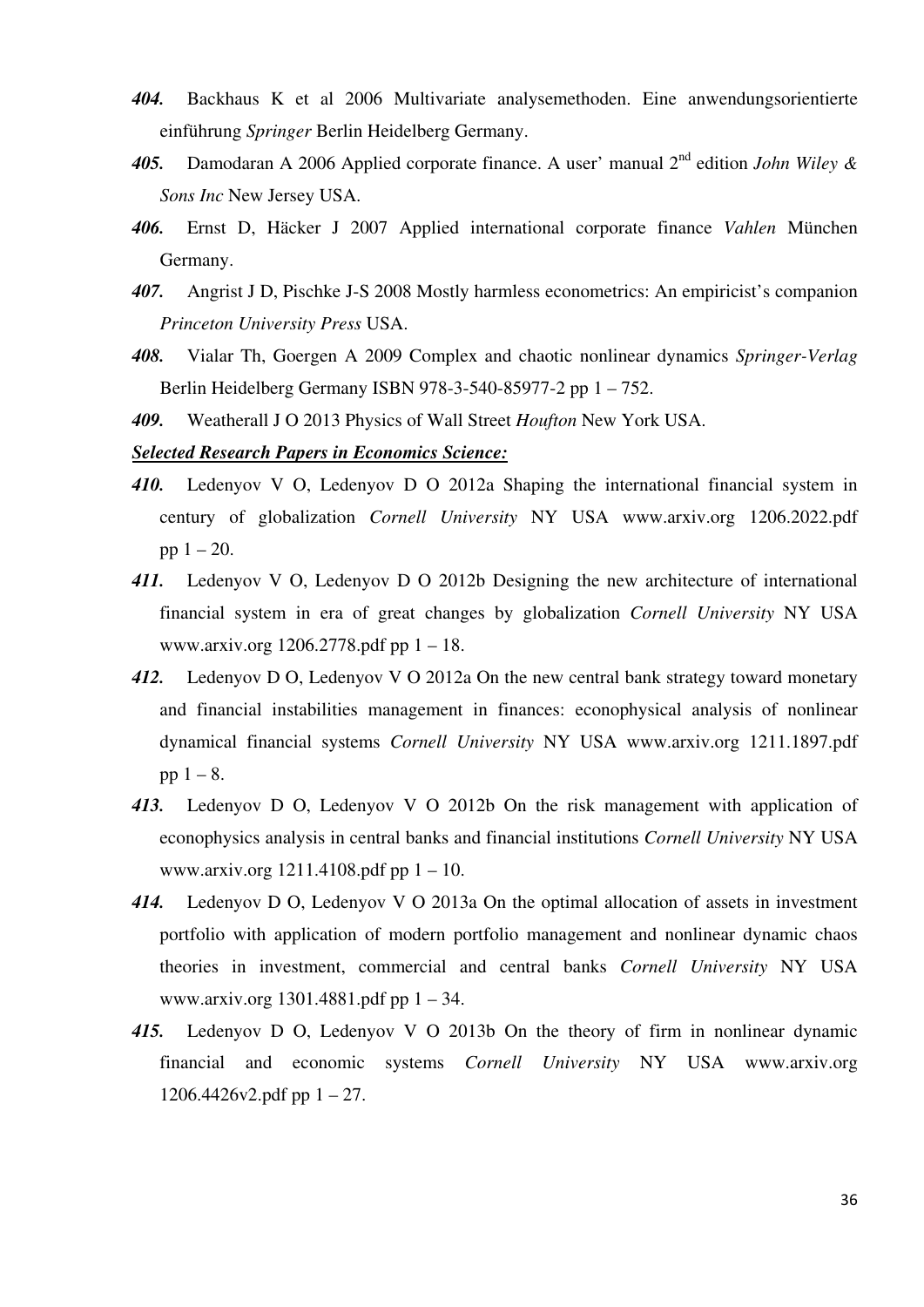- *416.* Ledenyov D O, Ledenyov V O 2013c On the accurate characterization of business cycles in nonlinear dynamic financial and economic systems *Cornell University* NY USA www.arxiv.org 1304.4807.pdf pp 1 – 26.
- *417.* Ledenyov D O, Ledenyov V O 2013d To the problem of turbulence in quantitative easing transmission channels and transactions network channels at quantitative easing policy implementation by central banks *Cornell University* NY USA www.arxiv.org 1305.5656.pdf pp  $1 - 40$ .
- *418.* Ledenyov D O, Ledenyov V O 2013e To the problem of evaluation of market risk of global equity index portfolio in global capital markets *MPRA Paper no 47708* Munich University Munich Germany pp  $1 - 25$ http://mpra.ub.uni-muenchen.de/47708/ .
- *419.* Ledenyov D O, Ledenyov V O 2013f Some thoughts on accurate characterization of stock market indexes trends in conditions of nonlinear capital flows during electronic trading at stock exchanges in global capital markets *MPRA Paper no 49964* Munich University Munich Germany pp  $1 - 52$

http://mpra.ub.uni-muenchen.de/49964/ .

*420.* Ledenyov D O, Ledenyov V O 2013g On the Stratonovich - Kalman - Bucy filtering algorithm application for accurate characterization of financial time series with use of statespace model by central banks *MPRA Paper no 50235* Munich University Munich Germany pp  $1 - 52$ 

http://mpra.ub.uni-muenchen.de/50235/ .

- *421.* Ledenyov D O, Ledenyov V O 2013h Tracking and replication of hedge fund optimal investment portfolio strategies in global capital markets in presence of nonlinearities *MPRA Paper no 51176* Munich University Munich Germany pp 1 – 92 http://mpra.ub.uni-muenchen.de/51176/ .
- *422.* Ledenyov D O, Ledenyov V O 2013i Venture capital optimal investment portfolio strategies selection in diffusion - type financial systems in global capital markets with nonlinearities *MPRA Paper no 51903* Munich University Munich Germany pp 1 – 81 http://mpra.ub.uni-muenchen.de/51903/ .
- *423.* Ledenyov D O, Ledenyov V O 2014a Mergers and acquisitions transactions strategies in diffusion - type financial systems in highly volatile global capital markets with nonlinearities *MPRA Paper no 61946* Munich University Munich Germany, *SSRN Paper no SSRN-id2561300 Social Sciences Research Network* New York USA pp 1 – 160 http://mpra.ub.uni-muenchen.de/61946/ ,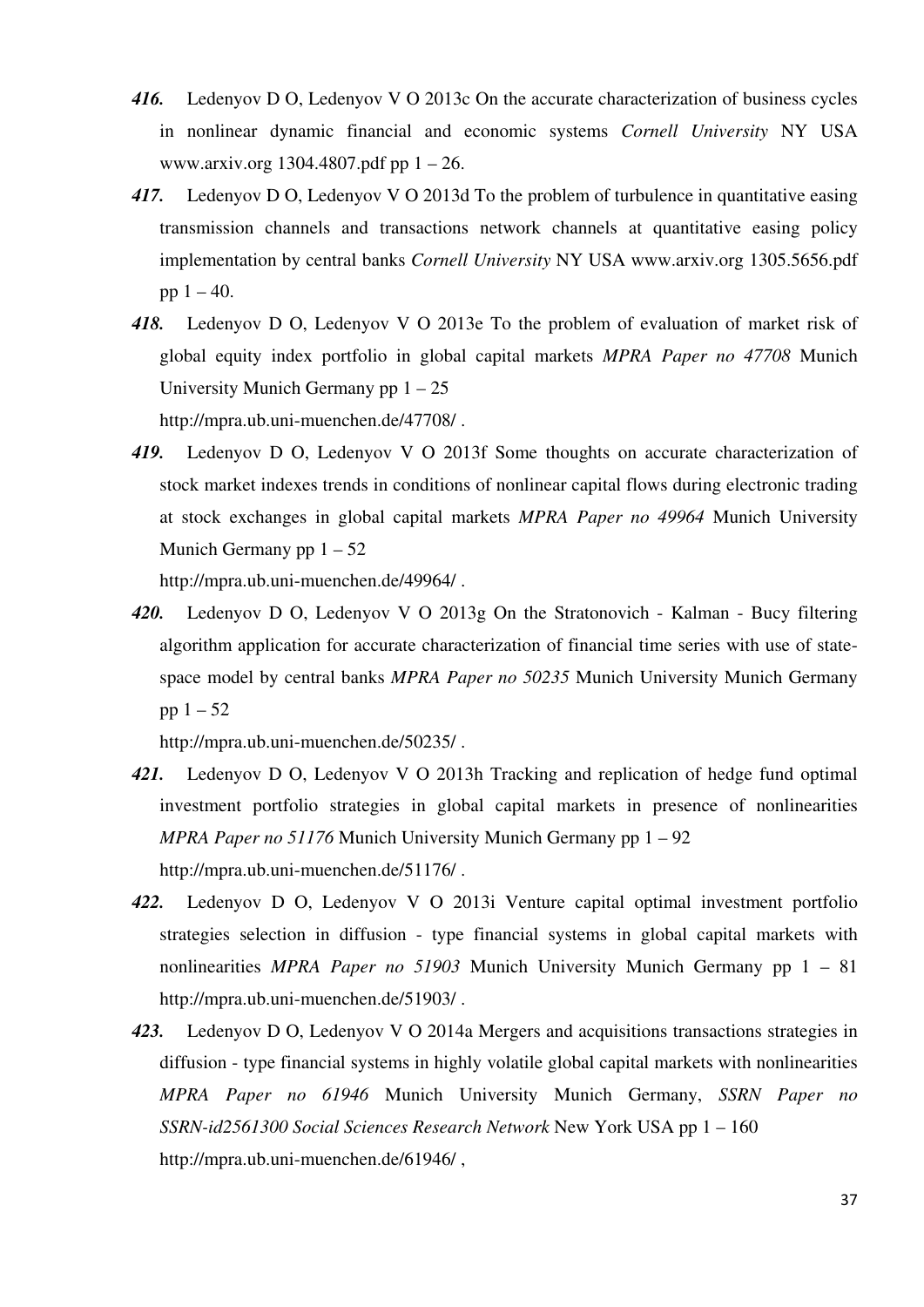www.ssrn.com SSRN-id2561300.pdf .

- *424.* Ledenyov D O, Ledenyov V O 2014b Strategies on initial public offering of company equity at stock exchanges in imperfect highly volatile global capital markets with induced nonlinearities *MPRA Paper no 53780* Munich University Munich Germany, *SSRN Paper no SSRN-id2577767 Social Sciences Research Network* New York USA pp 1 – 138 http://mpra.ub.uni-muenchen.de/53780/ , www.ssrn.com SSRN-id2577767.pdf .
- *425.* Ledenyov D O, Ledenyov V O 2014c On the winning virtuous strategies for ultra high frequency electronic trading in foreign currencies exchange markets *MPRA Paper no 61863*  Munich University Munich Germany, *SSRN Paper no SSRN-id2560297 Social Sciences Research Network* New York USA pp 1 – 175 http://mpra.ub.uni-muenchen.de/61863/ ,

www.ssrn.com SSRN-id2560297.pdf .

*426.* Ledenyov D O, Ledenyov V O 2014d On the fundamentals of winning virtuous strategies creation toward leveraged buyout transactions implementation during private equity investment in conditions of resonant absorption of discrete information in diffusion - type financial system with induced nonlinearities *MPRA Paper no 61805* Munich University Munich Germany pp 1 – 161, *SSRN Paper no SSRN-id2559168 Social Sciences Research Network* New York USA

http://mpra.ub.uni-muenchen.de/61805/ , www.ssrn.com SSRN-id2559168.pdf .

- *427.* Ledenyov D O, Ledenyov V O 2014e *MicroFX* foreign currencies ultra high frequencies trading software platform with embedded optimized Stratonovich – Kalman - Bucy filtering algorithm, particle filtering algorithm, macroeconomic analysis algorithm, market microstructure analysis algorithm, order flow analysis algorithm, comparative analysis algorithm, and artificial intelligence algorithm for near-real-time decision making / instant switching on / between optimal trading strategies *ECE James Cook University* Townsville Australia, Kharkov Ukraine.
- *428.* Ledenyov D O, Ledenyov V O 2014f *MicroLBO* software program with the embedded optimized near-real-time artificial intelligence algorithm to create winning virtuous strategies toward leveraged buyout transactions implementation and to compute direct/reverse leverage buyout transaction default probability number for selected public/private companies during private equity investment in conditions of resonant absorption of discrete information in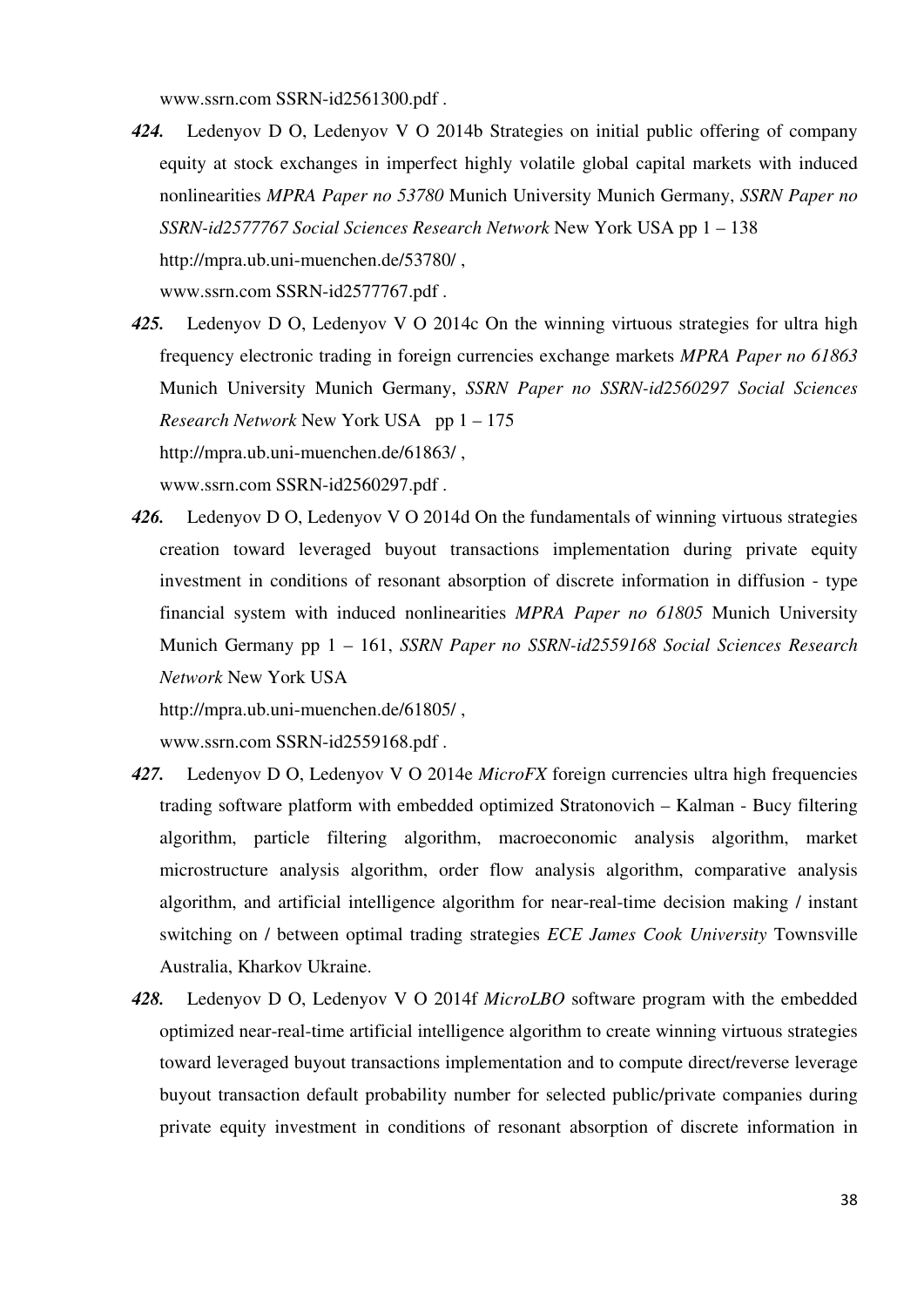diffusion - type financial system with induced nonlinearities *ECE James Cook University* Townsville Australia, Kharkov Ukraine.

- *429.* Ledenyov D O, Ledenyov V O 2015b Winning virtuous strategy creation by interlocking interconnecting directors in boards of directors in firms in information century *MPRA Paper no 61681* Munich University Munich Germany, *SSRN Paper no SSRN-id2553938 Social Sciences Research Network* New York USA pp 1 – 108 http://mpra.ub.uni-muenchen.de/61681/ , www.ssrn.com SSRN-id2553938.pdf .
- *430.* Ledenyov D O, Ledenyov V O 2015c Information theory of firm *MPRA Paper no 63380* Munich University Munich Germany, *SSRN Paper no SSRN-id2587716 Social Sciences Research Network* New York USA pp 1 – 185 http://mpra.ub.uni-muenchen.de/63380/ ,

www.ssrn.com SSRN-id2587716.pdf .

- *431.* Ledenyov D O, Ledenyov V O 2015d *MicroID* software program with the embedded optimized near-real-time artificial intelligence algorithm to create the winning virtuous business strategies and to predict the director's election / appointment in the boards of directors in the firms, taking to the consideration both the director's technical characteristics and the interconnecting interlocking director's network parameters in conditions of the resonant absorption of discrete information in diffusion - type financial economic system with induced nonlinearities *ECE James Cook University* Townsville Australia, Kharkov Ukraine.
- *432.* Ledenyov D O, Ledenyov V O 2015e *MicroITF* operation system and software programs: **1)** the operation system to control the firm operation by means of the information resources near-real-time processing in the modern firms in the case of the diffusion - type financial economic system with the induced nonlinearities; **2)** the software program to accurately characterize the director's performance by means of a) the filtering of the generated/transmitted/received information by the director into the separate virtual channels, depending on the information content, and b) the measurement of the levels of signals in every virtual channel with the generated/transmitted/received information by the director, in the overlapping interconnecting interlocking directors networks in the boards of directors in the firms during the Quality of Service (QofS) measurements process; and **3)** the software program to create the winning virtuous business strategies by the interlocking interconnecting directors in the boards of directors in the modern firms in the case of the diffusion - type financial economic system with the induced nonlinearities, using the patented